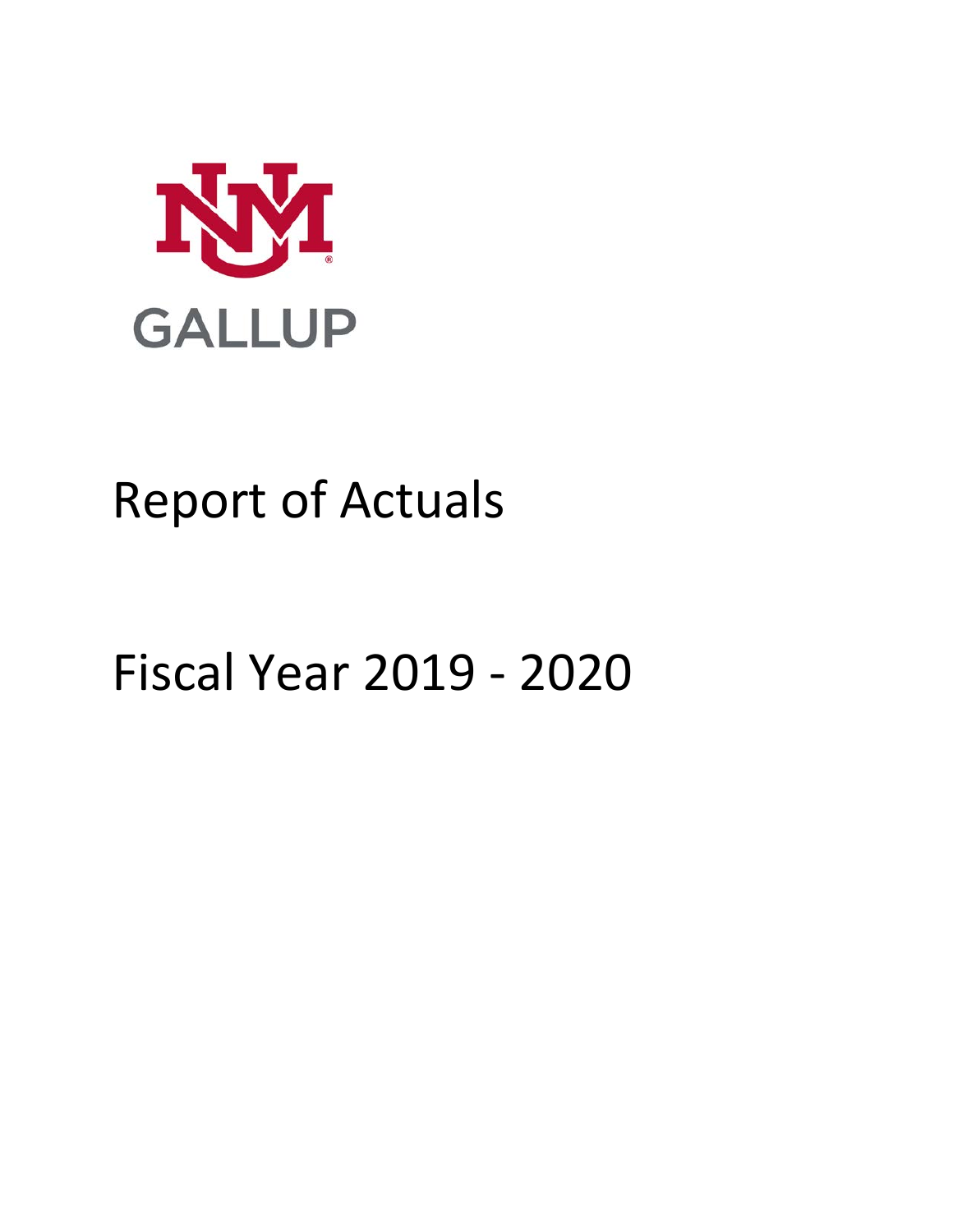

#### **Exhibit 1 - UNM GALLUP Campus Summary of Current and Plant Funds**

| Original         | <b>Revised</b>     |                     |
|------------------|--------------------|---------------------|
| Budget 2020      | <b>Budget 2020</b> | <b>Actuals 2020</b> |
| <b>PERIOD 14</b> | <b>PERIOD 14</b>   | <b>PERIOD 14</b>    |

|                                |                                   |              |           |            |           | Unrestricted Restricted Unrestricted Restricted Unrestricted | Restricted |
|--------------------------------|-----------------------------------|--------------|-----------|------------|-----------|--------------------------------------------------------------|------------|
| Revenues                       | <b>Instruction and General</b>    | 15,302,937   | 742,610   | 15,492,937 |           | 679,610 15,669,853.55                                        | 320,004.00 |
|                                | Student Social and Cultural Ex 15 | 79,120       | 2,800     | 79,120     | 2,800     | 77, 144. 78                                                  | .00        |
|                                | Research Ex 16                    | $\Omega$     |           | $\Omega$   | 63.000    | .00                                                          | 33,211.00  |
|                                | Public Service Ex 17              | 12,773       | 1,008,620 | 12,773     | 1,008,620 | 47,610.00                                                    | 883,627.00 |
|                                | Student Aid Ex 19                 | $\Omega$     |           | $\Omega$   |           | 24,841.64                                                    | .00        |
|                                | Auxiliaries Ex 20                 | 1,230,303    |           | 1,230,303  |           | 928,662.10                                                   | .00        |
| <b>Subtotal Current Funds</b>  |                                   | 16,625,133   | 1,754,030 | 16,815,133 |           | 1,754,030 16,748,112.07 1,236,842.00                         |            |
| <b>TOTAL Revenues</b>          |                                   | 16,625,133   | 1,754,030 | 16,815,133 |           | 1,754,030 16,748,112.07 1,236,842.00                         |            |
| Beginning Balance              | <b>Instruction and General</b>    | 5,562,831    |           | 6,795,805  |           | 6,795,805.08                                                 | .00        |
|                                | Student Social and Cultural Ex 15 | 64,424       |           | 109,500    |           | 109,499.51                                                   | .00        |
|                                | Public Service Ex 17              | 318,445      |           | 327,588    |           | 327,588.04                                                   | .00        |
|                                | Internal Services Ex 18           | 3,640        |           | (2,012)    |           | (2,011.50)                                                   | .00        |
|                                | Student Aid Ex 19                 | 276,587      |           | 237,144    |           | 237, 144. 34                                                 | .00        |
|                                | Auxiliaries Ex 20                 | 169.929      |           | 44.972     |           | 44,971.66                                                    | .00        |
| <b>Subtotal Current Funds</b>  |                                   | 6,395,856    |           | 7,512,997  |           | $0$ 7,512,997.13                                             | .00        |
| <b>TOTAL Beginning Balance</b> |                                   | 6,395,856    |           | 7,512,997  |           | 0 7,512,997.13                                               | .00        |
| <b>Total Available</b>         | <b>Instruction and General</b>    | 20,865,768   | 742,610   | 22,288,742 | 679,610   | 22,465,658.63                                                | 320,004.00 |
|                                | Student Social and Cultural Ex 15 | 143,544      | 2.800     | 188,620    | 2.800     | 186,644.29                                                   | .00        |
|                                | Research Ex 16                    | <sup>n</sup> |           | $\Omega$   | 63.000    | .00                                                          | 33,211.00  |
|                                | Public Service Ex 17              | 331,218      | 1,008,620 | 340.361    | 1.008.620 | 375,198.04                                                   | 883,627.00 |
|                                | Internal Services Ex 18           | 3.640        |           | (2,012)    |           | (2,011.50)                                                   | .00        |
|                                | Student Aid Ex 19                 | 276,587      |           | 237,144    |           | 261.985.98                                                   | .00        |
|                                | Auxiliaries Ex 20                 | 1,400,232    | $\Omega$  | 1,275,275  |           | 973,633.76                                                   | .00        |
| <b>Subtotal Current Funds</b>  |                                   | 23,020,989   | 1,754,030 | 24,328,130 |           | 1,754,030 24,261,109.20 1,236,842.00                         |            |
| <b>TOTAL Total Available</b>   |                                   | 23,020,989   | 1,754,030 | 24,328,130 |           | 1,754,030 24,261,109.20 1,236,842.00                         |            |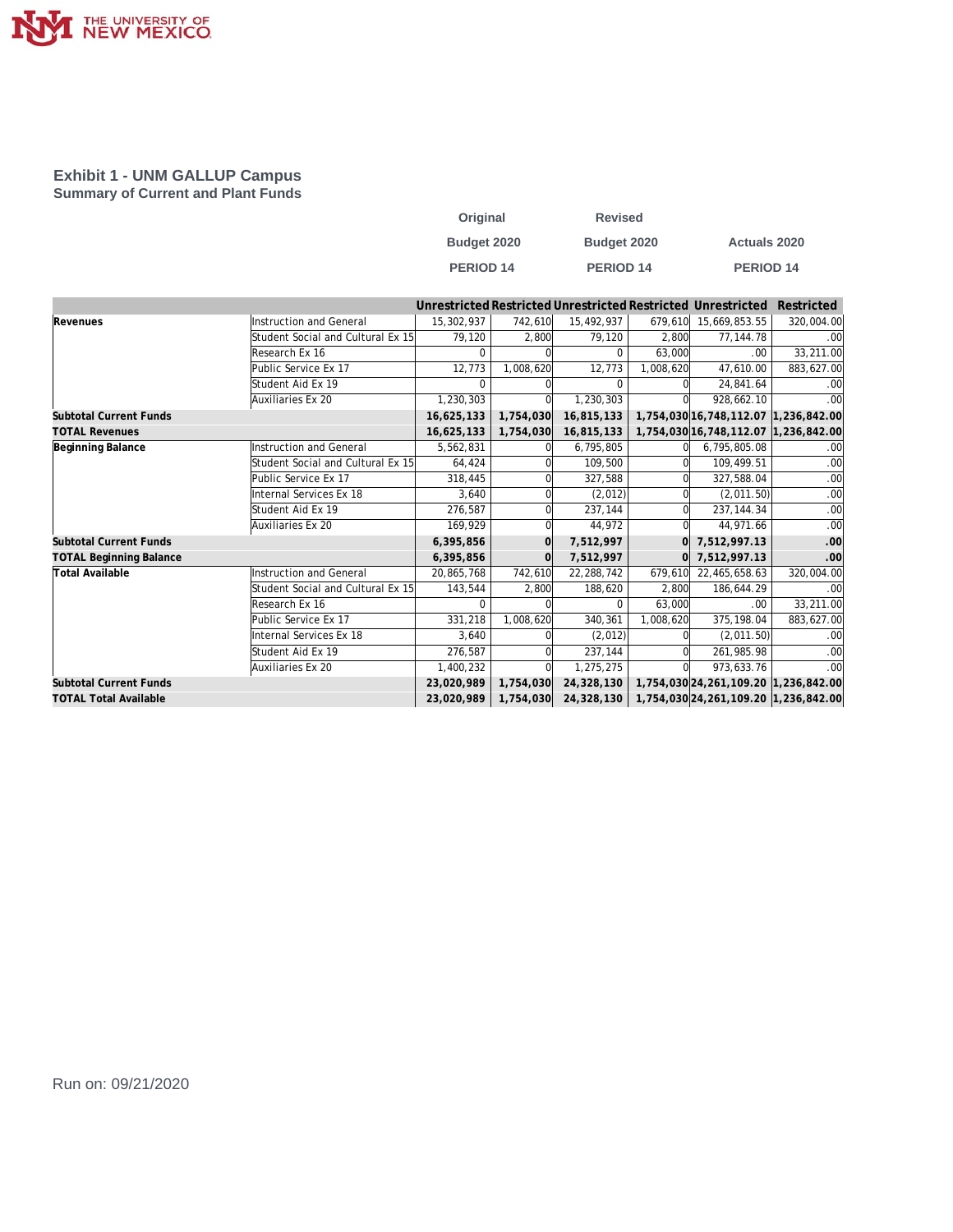

#### **Exhibit 1 - UNM GALLUP Campus Summary of Current and Plant Funds**

| Original         | <b>Revised</b>   |                      |
|------------------|------------------|----------------------|
| Budget 2020      | Budget 2020      | <b>Actuals 2020</b>  |
| <b>PERIOD 14</b> | <b>PERIOD 14</b> | PERIOD <sub>14</sub> |

|                                   |                                   |            |           |            |           | Unrestricted Restricted Unrestricted Restricted Unrestricted | Restricted       |
|-----------------------------------|-----------------------------------|------------|-----------|------------|-----------|--------------------------------------------------------------|------------------|
| Expenditures                      | Instruction and General           | 14.679.602 | 742.610   | 14,871,803 | 679.610   | 13,638,217.93                                                | 320,004.00       |
|                                   | Student Social and Cultural Ex 15 | 79,120     | 2,800     | 78.620     | 2.800     | 64.396.48                                                    | .00 <sub>1</sub> |
|                                   | Research Ex 16                    | $\Omega$   |           | $\Omega$   | 63.000    | .00                                                          | 33,211.00        |
|                                   | Public Service Ex 17              | 12,773     | 1,008,620 | 16,773     | 1,008,620 | 60.941.63                                                    | 883,627.00       |
|                                   | Internal Services Ex 18           | $\Omega$   |           | $\Omega$   |           | 10,924.86                                                    | .00              |
|                                   | Student Aid Ex 19                 | 100,000    |           | 100,000    |           | 82,659.00                                                    | .00              |
|                                   | Auxiliaries Ex 20                 | 1,190,303  | 0l        | 1,190,303  |           | 740,421.31                                                   | .00              |
| <b>Subtotal Current Funds</b>     |                                   | 16,061,798 | 1,754,030 | 16,257,499 |           | 1,754,030 14,597,561.21 1,236,842.00                         |                  |
| <b>TOTAL Expenditures</b>         |                                   | 16,061,798 | 1,754,030 | 16,257,499 |           | 1,754,030 14,597,561.21 1,236,842.00                         |                  |
| Transfers                         | Instruction and General           | (623, 335) |           | (621, 134) |           | (621, 133.70)                                                | .00 <sub>1</sub> |
|                                   | Student Social and Cultural Ex 15 | $\Omega$   |           | (500)      |           | (500.00)                                                     | .00              |
|                                   | Research Ex 16                    | $\Omega$   |           | $\Omega$   |           | .00                                                          | .00 <sub>1</sub> |
|                                   | Public Service Ex 17              | $\Omega$   |           | 4,000      |           | 4,000.00                                                     | .00              |
|                                   | Student Aid Ex 19                 | 100,000    |           | 100,000    |           | 102,555.09                                                   | .00              |
|                                   | Auxiliaries Ex 20                 | (40,000)   | U         | (40,000)   |           | (40,000.00)                                                  | .00              |
| <b>Subtotal Current Funds</b>     |                                   | (563, 335) | $\Omega$  | (557, 634) | $\Omega$  | (555, 078.61)                                                | .00              |
| <b>TOTAL Transfers</b>            |                                   | (563, 335) | O         | (557, 634) | $\Omega$  | (555, 078.61)                                                | .00              |
| Ending Balance                    | <b>Instruction and General</b>    | 5,562,831  |           | 6,795,805  |           | 8,206,307.00                                                 | .00              |
|                                   | Student Social and Cultural Ex 15 | 64,424     |           | 109,500    |           | 121,747.81                                                   | .00 <sub>1</sub> |
|                                   | Research Ex 16                    | $\Omega$   |           | $\Omega$   |           | .00                                                          | .00 <sub>1</sub> |
|                                   | Public Service Ex 17              | 318,445    |           | 327,588    |           | 318,256.41                                                   | .00              |
|                                   | Internal Services Ex 18           | 3,640      |           | (2,012)    |           | (12, 936.36)                                                 | .00              |
|                                   | Student Aid Ex 19                 | 276,587    |           | 237,144    |           | 281,882.07                                                   | .00              |
|                                   | Auxiliaries Ex 20                 | 169,929    |           | 44,972     |           | 193,212.45                                                   | .00              |
| <b>Subtotal Current Funds</b>     |                                   | 6,395,856  | $\Omega$  | 7,512,997  | ΩI        | 9,108,469.38                                                 | .00              |
| <b>TOTAL Ending Balance</b>       |                                   | 6,395,856  | ΩI        | 7,512,997  |           | 9,108,469.38                                                 | .00 <sub>1</sub> |
| Total Expenditures, Transfers and |                                   | 23,020,989 | 1,754,030 | 24,328,130 |           | 1,754,030 24,261,109.20 1,236,842.00                         |                  |
| Balances                          |                                   |            |           |            |           |                                                              |                  |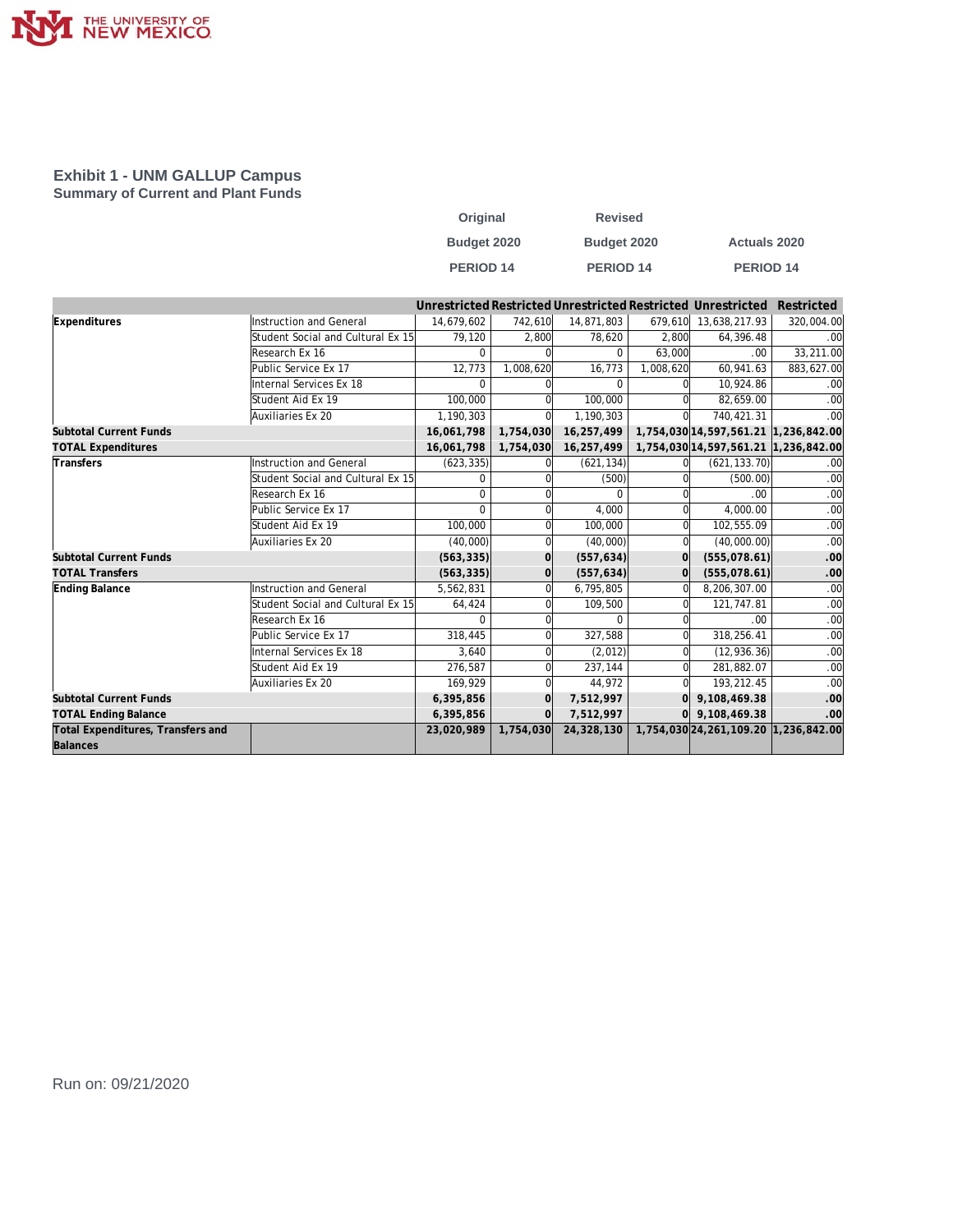

#### **Exhibit 1a - UNM Gallup Campus - Detail of Transfers**

| FY 2020<br>FY 2020<br>FY 2020<br>(623, 335)<br>(621, 134)<br>(621, 134)<br>A. TOTAL TO (FROM) INSTRUCTION & GENERAL:<br><b>NON-MANDATORY TRANSFERS:</b><br>STUDENT SOCIAL CULTURAL<br>0<br>500 | 500       |
|------------------------------------------------------------------------------------------------------------------------------------------------------------------------------------------------|-----------|
|                                                                                                                                                                                                |           |
|                                                                                                                                                                                                |           |
|                                                                                                                                                                                                |           |
|                                                                                                                                                                                                |           |
| (2,000)<br><b>PUBLIC SERVICE</b><br>0<br>(2,000)                                                                                                                                               |           |
| <b>INTERNAL SERVICES</b><br>0<br>0<br>0<br>0<br>STUDENT AID GRANTS AND STIPENDS                                                                                                                | 0<br>0    |
| 40,000<br>40,000<br>40,000<br><b>AUXILIARIES</b>                                                                                                                                               |           |
| <b>MAIN CAMPUS</b><br>0<br>2,000<br>2,000                                                                                                                                                      |           |
| PLANT FUND MAJOR<br>0<br>0                                                                                                                                                                     | 0         |
| 1,701<br>1,701<br>PLANT FUND MINOR<br>0                                                                                                                                                        |           |
| RENEWAL/REPLACEMENT<br>0<br>0                                                                                                                                                                  | 0         |
| <b>RESTRICTED I&amp;G</b><br>0<br>0                                                                                                                                                            | 0         |
| <b>RESTRICTED PUBLIC SERVICE</b><br>0<br>0                                                                                                                                                     | 0         |
| <b>RESTRICTED STUDENT AID</b><br>0<br>0                                                                                                                                                        | 0         |
| <b>ENDOWMENTS</b><br>0<br>0                                                                                                                                                                    | 0         |
| <b>AGENCY FUND</b><br>0<br>0                                                                                                                                                                   | 0         |
| <b>TOTAL NON-MANDATORY TRANSFERS</b><br>40,000<br>42,201<br>42,201                                                                                                                             |           |
|                                                                                                                                                                                                |           |
| <b>REQUIRED TRANSFERS:</b>                                                                                                                                                                     |           |
| STUDENT AID GRANTS AND STIPENDS-3%<br>(100,000)<br>(100,000)<br>(100,000)                                                                                                                      |           |
| (502, 683)<br>(502, 683)<br>RENEWAL/REPLACEMENT - BR&R<br>(502, 683)                                                                                                                           |           |
| (60, 652)<br>(60, 652)<br>PLANT FUND MINOR - ER&R<br>(60, 652)                                                                                                                                 |           |
| (663, 335)<br><b>TOTAL REQUIRED TRANSFERS</b><br>(663, 335)<br>(663, 335)                                                                                                                      |           |
|                                                                                                                                                                                                |           |
| <b>B. TOTAL TO (FROM) STUDENT SOCIAL CULTURAL</b><br>0<br>(500)                                                                                                                                | (500)     |
| 1&6<br>(500)<br>0                                                                                                                                                                              | (500)     |
| <b>PUBLIC SERVICE</b><br>$\mathbf 0$<br>0                                                                                                                                                      | 0         |
|                                                                                                                                                                                                |           |
| 0<br>0<br><b>C. TOTAL TO (FROM) RESEARCH</b>                                                                                                                                                   | 0         |
|                                                                                                                                                                                                |           |
|                                                                                                                                                                                                |           |
|                                                                                                                                                                                                |           |
| 0<br>4,000<br>4,000<br>D. TOTAL TO (FROM) PUBLIC SERVICE                                                                                                                                       |           |
| 1 & G<br>2,000<br>2,000<br>0                                                                                                                                                                   |           |
| 2,000<br>2,000<br>0<br><b>MAIN CAMPUS</b>                                                                                                                                                      |           |
| <b>E. TOTAL TO (FROM) INTERNAL SERVICE</b><br>0<br>0                                                                                                                                           | $\pmb{0}$ |
| PLANT FUND MINOR/MAJOR<br>0<br>0                                                                                                                                                               | 0         |
| 1&6<br>0<br>0                                                                                                                                                                                  | 0         |
|                                                                                                                                                                                                |           |
| 100,000<br>102,555<br>F. TOTAL TO (FROM) STUDENT AID/GRANTS STIPENDS<br>100,000                                                                                                                |           |
| 1&6<br>100,000<br>100,000<br>100,000                                                                                                                                                           |           |
| <b>ENDOWMENTS</b><br>0<br>0<br>2,555                                                                                                                                                           |           |
|                                                                                                                                                                                                |           |
| (40,000)<br>(40,000)<br>(40,000)<br><b>G. TOTAL TO (FROM) AUXILARIES</b>                                                                                                                       |           |
| (40,000)<br>1&6<br>(40,000)<br>(40,000)                                                                                                                                                        |           |
| PUBLIC SERVICE<br>0<br>0                                                                                                                                                                       | 0         |
|                                                                                                                                                                                                |           |
|                                                                                                                                                                                                |           |
| (4,000)<br>(4,000)<br>H. TOTAL TO (FROM) MAIN CAMPUS CURRENT FUND<br>0                                                                                                                         |           |
| (2,000)<br>GALLUP I&G<br>0<br>(2,000)                                                                                                                                                          |           |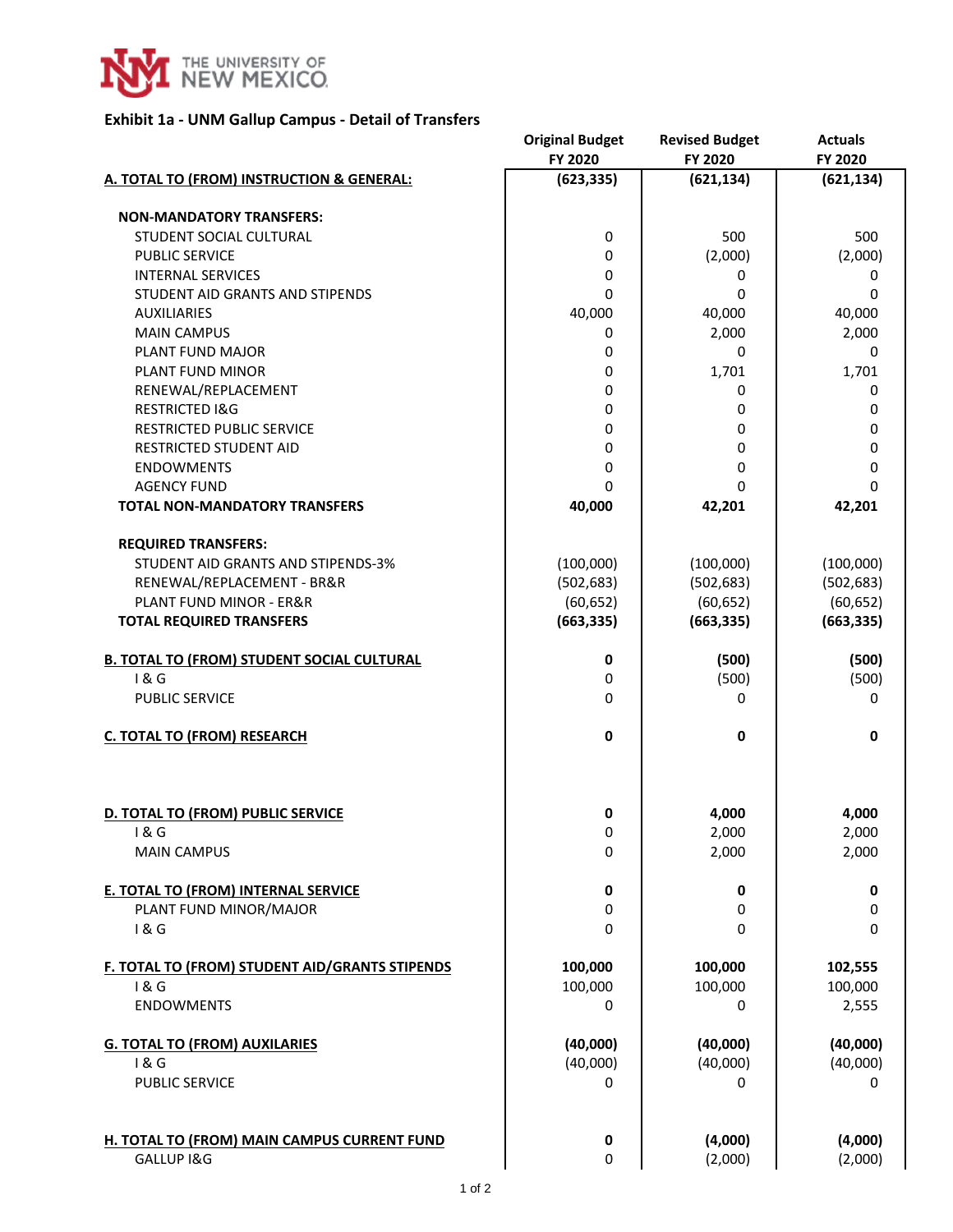

#### **Exhibit 1a - UNM Gallup Campus - Detail of Transfers**

|                                                                           | <b>Original Budget</b><br>FY 2020 | <b>Revised Budget</b><br>FY 2020 | <b>Actuals</b><br>FY 2020 |
|---------------------------------------------------------------------------|-----------------------------------|----------------------------------|---------------------------|
| <b>GALLUP PUBLIC SERVICE</b>                                              | $\Omega$                          | (2,000)                          | (2,000)                   |
| <b>I. TOTAL TO (FROM) PLANT FUND MINOR/MAJOR</b>                          | 60,652                            | 58,951                           | 58,951                    |
| GALLUP I&G                                                                | 60,652                            | 58,951                           | 58,951                    |
| J. TOTAL TO (FROM) RENEWAL & REPLACEMENT                                  | 502,683                           | 502,683                          | 502,683                   |
| GALLUP I&G                                                                | 502,683                           | 502,683                          | 502,683                   |
| <b>K. TOTAL TO (FROM) ENDOWMENTS</b>                                      | 0                                 | 0                                | (2, 555)                  |
| GALLUP I&G                                                                |                                   |                                  |                           |
| <b>GALLUP PUBLIC SERVICE</b><br><b>GALLUP STUDENT AID GRANTS/STIPENDS</b> | 0                                 | $\mathbf 0$                      | (2, 555)                  |
|                                                                           |                                   |                                  |                           |
| L. TOTAL TO (FROM) AGENCY FUND                                            | $\pmb{0}$                         | 0                                | 0                         |
| M. TOTAL TO (FROM) RESTRICTED I&G                                         | $\mathbf 0$                       | 0                                | 0                         |
|                                                                           |                                   |                                  |                           |
| N. TOTAL TO (FROM) RESTRICTED RESEARCH                                    | $\pmb{0}$                         | $\mathbf 0$                      | 0                         |
| <b>O. TOTAL TO (FROM) RESTRICTED PUBLIC SERVICE</b>                       | 0                                 | $\mathbf 0$                      | 0                         |
| P. TOTAL TO (FROM) RESTRICTED STUDENT AID                                 | 0                                 | 0                                | 0                         |
|                                                                           |                                   |                                  |                           |
| <b>NET TRANSFER TO OR (FROM):</b>                                         |                                   |                                  |                           |
| INSTR. & GEN'L<br>STU SOC & CULT DEV ACT                                  | (623, 335)<br>0                   | (621, 134)<br>(500)              | (621, 134)<br>(500)       |
| <b>RESEARCH</b>                                                           | 0                                 | 0                                | 0                         |
| PUBLIC SERVICE                                                            | 0                                 | 4,000                            | 4,000                     |
| INTERNAL SERVICE DEPART                                                   | 0                                 | 0                                | 0                         |
| <b>STU AID GRANTS &amp; STIPENDS</b>                                      | 100,000                           | 100,000                          | 102,555                   |
| <b>AUXILIARY ENTERPRISES</b>                                              | (40,000)                          | (40,000)                         | (40,000)                  |
| NET TRANSFERS TO (FROM) CURRENT FUND UNRESTR. Exh 1                       | (563, 335)                        | (557, 634)                       | (555,079)                 |
| MAIN CAMPUS CURRENT FUND                                                  | 0                                 | (4,000)                          | (4,000)                   |
| PLANT FUNDS CAPITAL OUTLAY (EXH. I)                                       | 60,652                            | 58,951                           | 58,951                    |
| RENEWALS & REPLACEMENTS (EXH. II)                                         | 502,683                           | 502,683                          | 502,683                   |
| <b>ENDOWMENTS</b>                                                         | 0                                 | 0                                | (2, 555)                  |
| <b>AGENCY FUND</b>                                                        | 0                                 | 0                                | 0                         |
| <b>RESTRICTED I&amp;G</b>                                                 | 0                                 | 0                                | 0                         |
| RESTRICTED RESEARCH                                                       | 0                                 | 0                                | 0                         |
| RESTRICTED PUBLIC SERVICE                                                 | 0                                 | 0                                | 0                         |
| RESTRICTED STUDENT AID GRANTS/STIPENDS                                    | 0                                 | 0                                | 0                         |
| <b>GRAND TOTAL NET TRANSFERS</b>                                          | 0                                 | 0                                | 0                         |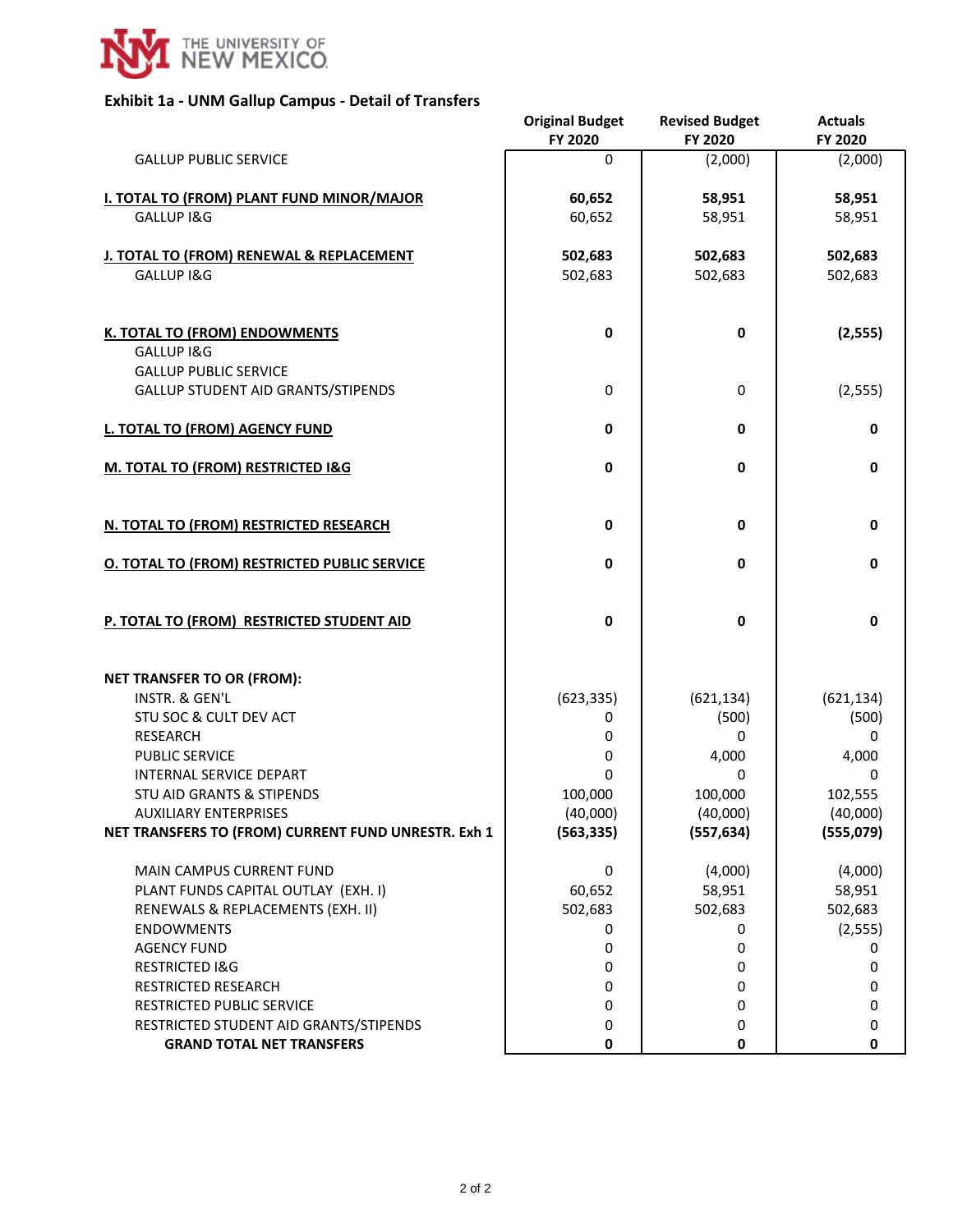

#### **Exhibit 2 - UNM GALLUP Campus Summary of Instruction and General**

| Original    | <b>Revised</b> |                      |
|-------------|----------------|----------------------|
| Budget 2020 | Budget 2020    | <b>Actuals 2020</b>  |
| PERIOD 14   | PERIOD 14      | PERIOD <sub>14</sub> |

|                                        |                                    |            |         |            |         | Unrestricted Restricted Unrestricted Restricted Unrestricted Restricted |          |
|----------------------------------------|------------------------------------|------------|---------|------------|---------|-------------------------------------------------------------------------|----------|
| Revenues                               | TUITION AND FEES                   | 3,173,097  |         | 3,173,097  |         | 3, 132, 268                                                             | $\Omega$ |
|                                        | STATE APPROPRIATIONS               | 9,336,800  |         | 9,526,800  |         | 9,479,002                                                               |          |
|                                        | LOCAL APPROPRIATIONS               | 2,560,000  |         | 2,560,000  |         | 2,380,021                                                               |          |
|                                        | FEDERAL GRANTS AND CONTRACTS       |            | 409,905 |            | 409,905 | 406,266                                                                 | 272,638  |
|                                        | STATE GRANTS AND CONTRACTS         |            | 332,705 |            | 269,705 |                                                                         | 47,366   |
|                                        | SALES AND SERVICES                 | 55,540     |         | 55,540     |         | 38,824                                                                  |          |
|                                        | <b>OTHER SOURCES</b>               | 177,500    |         | 177,500    |         | 233,473                                                                 |          |
| <b>Total Revenues</b>                  |                                    | 15,302,937 | 742,610 | 15,492,937 | 679,610 | 15,669,854                                                              | 320,004  |
| <b>Beginning Balance</b>               | <b>RESERVES</b>                    | 5,562,831  | 0l      | 6,795,805  |         | 6,795,805                                                               | 0        |
| <b>Total Available</b>                 |                                    | 20,865,768 | 742,610 | 22,288,742 | 679,610 | 22,465,659                                                              | 320,004  |
| <b>Expenditures</b>                    | <b>INSTRUCTION</b>                 | 7,722,484  | 656,741 | 7,772,114  | 593,741 | 7,607,716                                                               | 277,430  |
|                                        | <b>ACADEMIC SUPPORT</b>            | 1,434,402  | 38,164  | 1,575,272  | 38,164  | 1,300,972                                                               | 4,851    |
|                                        | STUDENT SERVICES                   | 1,293,972  | 47,705  | 1,293,972  | 47,705  | 1,096,225                                                               | 37,723   |
|                                        | <b>INSTITUTIONAL SUPPORT</b>       | 2,649,429  |         | 2,651,130  |         | 2,124,007                                                               |          |
|                                        | OPERATION AND MAINTENANCE OF PLANT | 1,579,315  |         | 1,579,315  |         | 1,509,298                                                               |          |
| <b>Total Expenditures</b>              |                                    | 14,679,602 | 742,610 | 14,871,803 | 679,610 | 13,638,218                                                              | 320,004  |
| <b>Transfers (IN) or OUT TRANSFERS</b> |                                    | 623,335    |         | 621,134    |         | 621,134                                                                 | $\Omega$ |
| <b>Ending Balance</b>                  |                                    | 5,562,831  | 0       | 6,795,805  | 0       | 8,206,307                                                               | O        |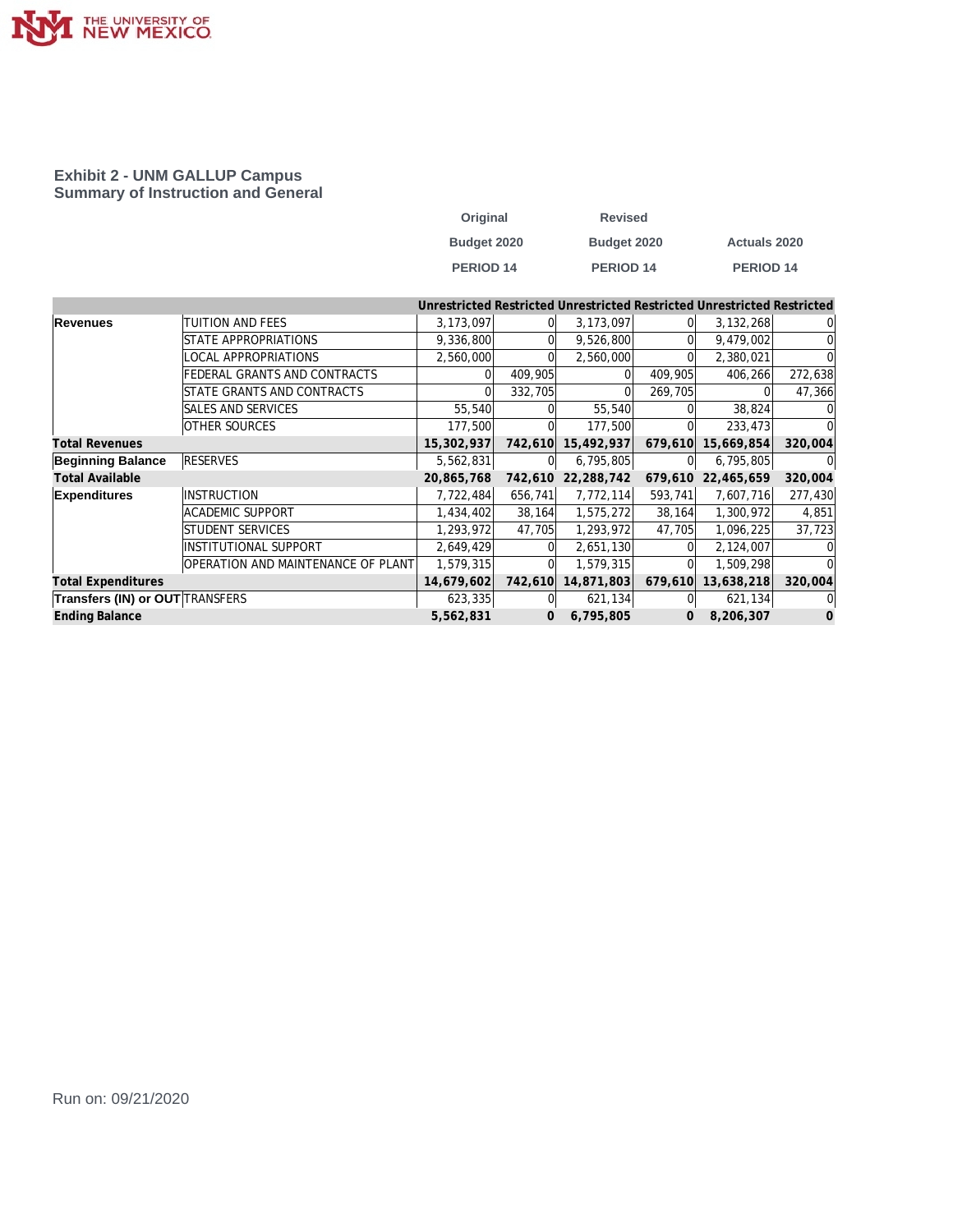

**Student Tuition and Misc. Fees for Instruction and General**

| Original    | <b>Revised</b>           |                      |
|-------------|--------------------------|----------------------|
| Budget 2020 | Budget 2020 Actuals 2020 |                      |
| PERIOD 14   | PERIOD <sub>14</sub>     | PERIOD <sub>14</sub> |

|                                     |                           |                        |                     |           | Unrestricted Unrestricted Unrestricted |           |
|-------------------------------------|---------------------------|------------------------|---------------------|-----------|----------------------------------------|-----------|
| <b>TUITION</b>                      | Regular Academic          | Resident Ft            | Fall                | 833,182   | 833,182                                | 733,895   |
|                                     |                           |                        | Spring              | 707,775   | 707,775                                | 714,039   |
|                                     |                           |                        | Summer              | 75,184    | 75,184                                 | 75,217    |
|                                     |                           | <b>Resident Pt</b>     | Fall                | 437,392   | 437,392                                | 533,611   |
|                                     |                           |                        | Spring              | 441,225   | 441,225                                | 473,102   |
|                                     |                           |                        | Summer              | 40,788    | 40,788                                 | 90,674    |
|                                     |                           | Nonresident Ft         | Fall                | 26,749    | 26,749                                 | 40,930    |
|                                     |                           |                        | Spring              | 35,666    | 35,666                                 | 26,749    |
|                                     |                           | Nonresident Pt         | Fall                | 14,320    | 14,320                                 | 48,694    |
|                                     |                           |                        | Spring              | 23,404    | 23,404                                 | 26,690    |
|                                     |                           | Uncollectible          | Fall                | (40, 586) | (40, 586)                              | (48, 019) |
|                                     |                           | Tuition                |                     |           |                                        |           |
|                                     |                           |                        | Spring              | $\Omega$  | 0                                      | (43, 975) |
|                                     |                           |                        | Summer              | (18, 619) | (18, 619)                              | (3, 124)  |
|                                     |                           | <b>Tuition Waivers</b> | Fall                | (27, 252) | (27, 252)                              | (33, 818) |
|                                     |                           | and Adjustments        |                     |           |                                        |           |
|                                     |                           |                        | Spring              | (21, 240) | (21, 240)                              | (14, 020) |
|                                     |                           |                        | Summer              | $\Omega$  | $\Omega$                               | (1,050)   |
| Subtotal Regular Academic           |                           |                        |                     | 2,527,988 | 2,527,988                              | 2,619,596 |
|                                     | Community Education       | Community              | Community           | 292,649   | 292,649                                | 122,080   |
|                                     |                           | Education              | Education           |           |                                        |           |
| <b>Total TUITION</b>                |                           |                        |                     | 2,820,637 | 2,820,637                              | 2,741,676 |
| <b>FEES</b>                         | <b>Application Fees</b>   | Application Fees       | Application Fees    | 7,000     | 7,000                                  | 3,105     |
|                                     | Course Lab Fees           | Course Lab Fees        | Course Lab Fees     | 48,850    | 48,850                                 | 66,026    |
|                                     | Mandatory Student Fees    | Mandatory Student      | Mandatory Student   | 295,610   | 295,610                                | 319,161   |
|                                     |                           | Fees                   | Fees                |           |                                        |           |
|                                     | <b>Other Student Fees</b> | Other Student Fees     | Other Student Fees  | $\Omega$  | $\Omega$                               | (95)      |
|                                     | <b>Testing Fees</b>       | <b>Testing Fees</b>    | <b>Testing Fees</b> | 1,000     | 1,000                                  | 2,395     |
| <b>Total FEES</b>                   |                           |                        |                     | 352,460   | 352,460                                | 390,592   |
| <b>GRAND TOTAL TUITION AND FEES</b> |                           |                        |                     |           | 3, 173, 097 3, 173, 097 3, 132, 268    |           |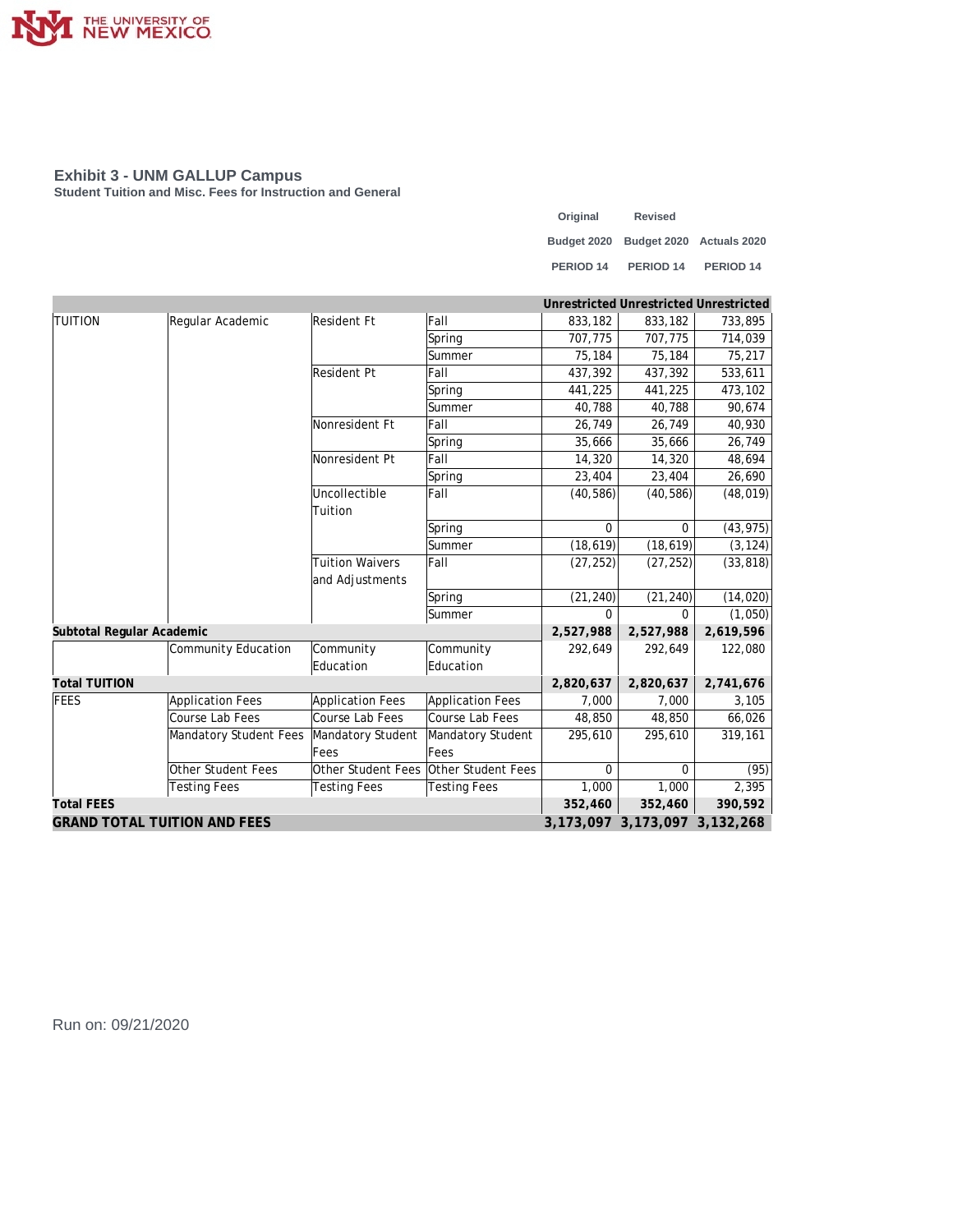

**Governmental Appropriations for Instruction and General**

| <b>Revised</b> |                     |
|----------------|---------------------|
| Budget 2020    | <b>Actuals 2020</b> |
| PERIOD 14      | PERIOD 14           |
|                |                     |

|                                              |                     |            |                  | Unrestricted Restricted Unrestricted Restricted Unrestricted Restricted |  |
|----------------------------------------------|---------------------|------------|------------------|-------------------------------------------------------------------------|--|
| LOCAL APPROPRIATIONS Local District Tax Levy |                     | 2.560.000  | 2.560.000        | 2,380,021                                                               |  |
| STATE APPROPRIATIONS Regular                 |                     | 9,336,800  | 9,336,800        | 9,276,800                                                               |  |
|                                              | Community Education |            |                  | 12,202                                                                  |  |
|                                              | Charlie Morrissey - |            | 190.000          | 190,000                                                                 |  |
|                                              | Gallup              |            |                  |                                                                         |  |
| <b>Total Governmental Appropriations</b>     |                     | 11,896,800 | $ 0 $ 12,086,800 | $ 0 $ 11,859,023                                                        |  |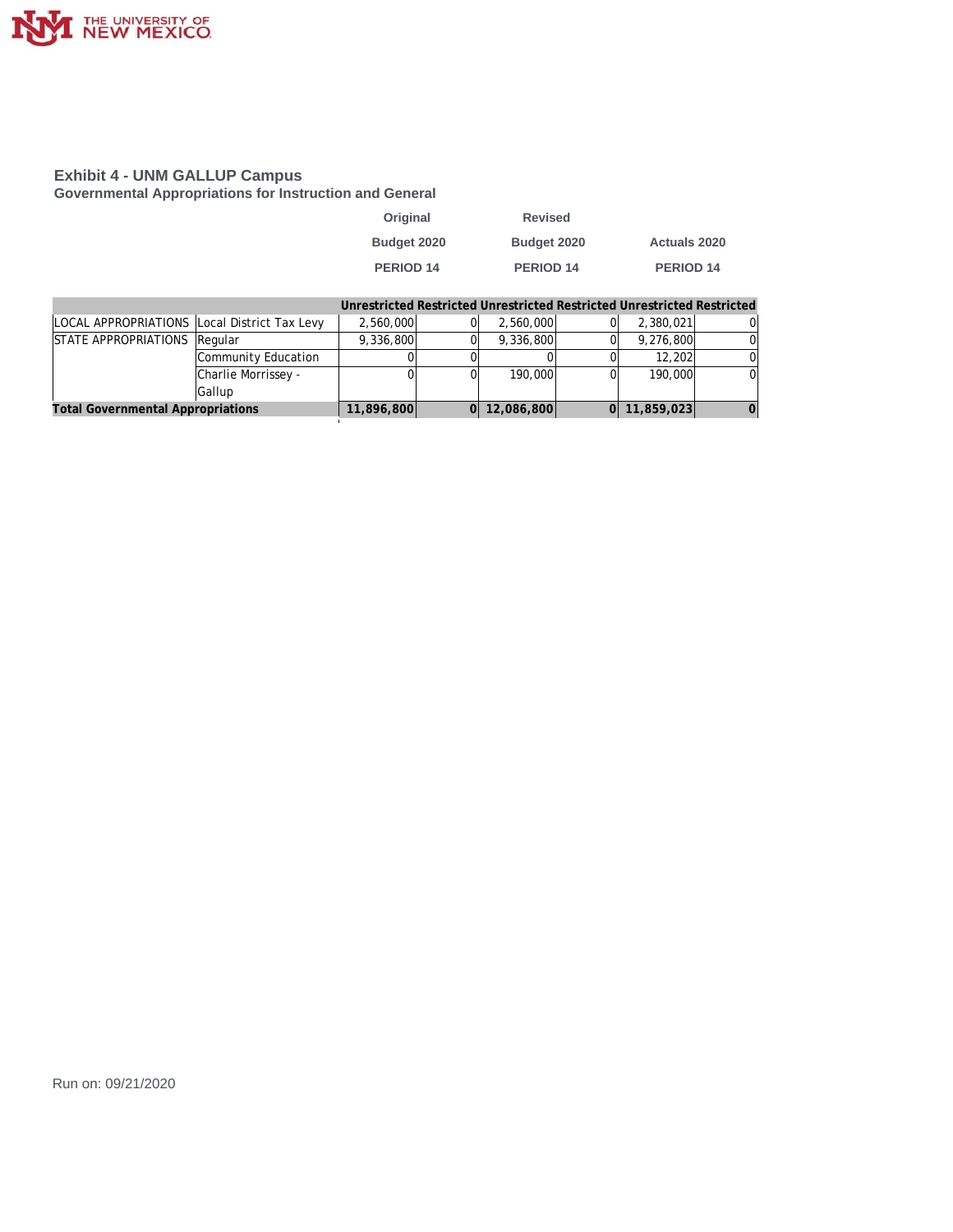

**Governmental Grants and Contracts for Instruction and General**

| Original             | <b>Revised</b> |                     |
|----------------------|----------------|---------------------|
| Budget 2020          | Budget 2020    | <b>Actuals 2020</b> |
| PERIOD <sub>14</sub> | PERIOD 14      | PERIOD 14           |

|                                             |                             |         |         | Unrestricted Restricted Unrestricted Restricted Unrestricted Restricted |         |
|---------------------------------------------|-----------------------------|---------|---------|-------------------------------------------------------------------------|---------|
| FEDERAL GRANTS AND CONTRACTS 1& G Programs  |                             | 331,741 | 331.741 |                                                                         | 245,097 |
|                                             | <b>Transitional Studies</b> |         |         | 406.266                                                                 |         |
|                                             | Workstudy                   | 78.164  | 78.164  |                                                                         | 27.541  |
| STATE GRANTS AND CONTRACTS                  | <b>I&amp;G</b> Programs     | 255,000 | 192,000 |                                                                         |         |
|                                             | Workstudy                   | 77.705  | 77.705  |                                                                         | 47.366  |
| <b>Total Government Gifts and Contracts</b> |                             | 742,610 | 679,610 | 406,266                                                                 | 320,004 |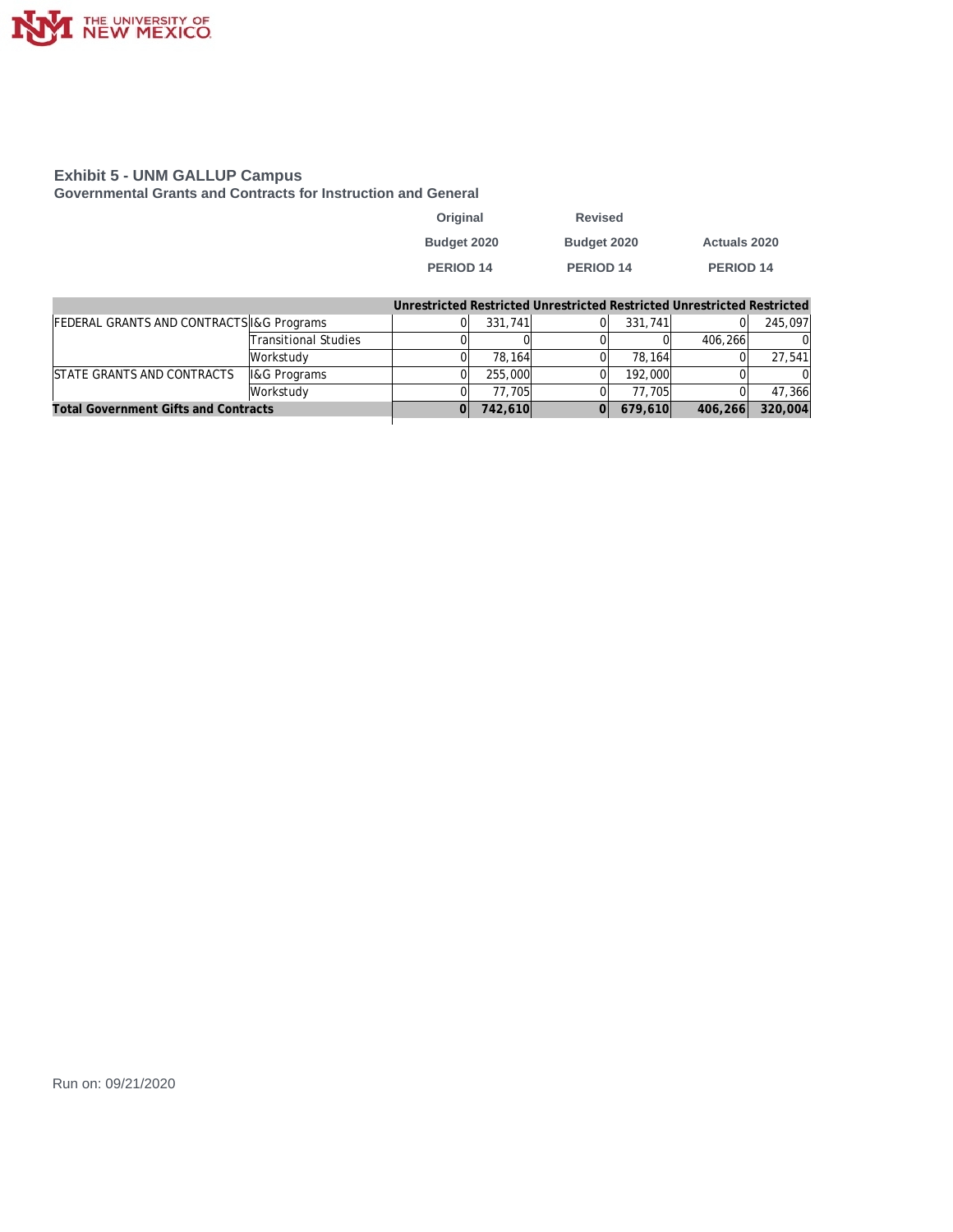

**Sales and Services of Educational Activities for Instruction and General**

| Original         | <b>Revised</b> |                     |
|------------------|----------------|---------------------|
| Budget 2020      | Budget 2020    | <b>Actuals 2020</b> |
| <b>PERIOD 14</b> | PERIOD 14      | PERIOD 14           |

|                           |                          |        |        | Unrestricted Restricted Unrestricted Restricted Unrestricted Restricted |   |
|---------------------------|--------------------------|--------|--------|-------------------------------------------------------------------------|---|
| <b>SALES AND SERVICES</b> | <b>Fiscal Operations</b> | 54,540 | 54,540 | 459                                                                     |   |
|                           | Libraries                |        |        | 216                                                                     |   |
|                           | Misc Fees                |        |        | 375                                                                     |   |
|                           | Occup/Voc Instruction    |        |        | 34,123                                                                  |   |
|                           | <b>Other</b>             |        |        | 1.228                                                                   |   |
|                           | Other Sources of         | 1.000  | 1,000  | 2,423                                                                   | 0 |
|                           | Revenue for              |        |        |                                                                         |   |
|                           | I&G-Unrestricted         |        |        |                                                                         |   |
| Total                     |                          | 55,540 | 55,540 | 38,824                                                                  |   |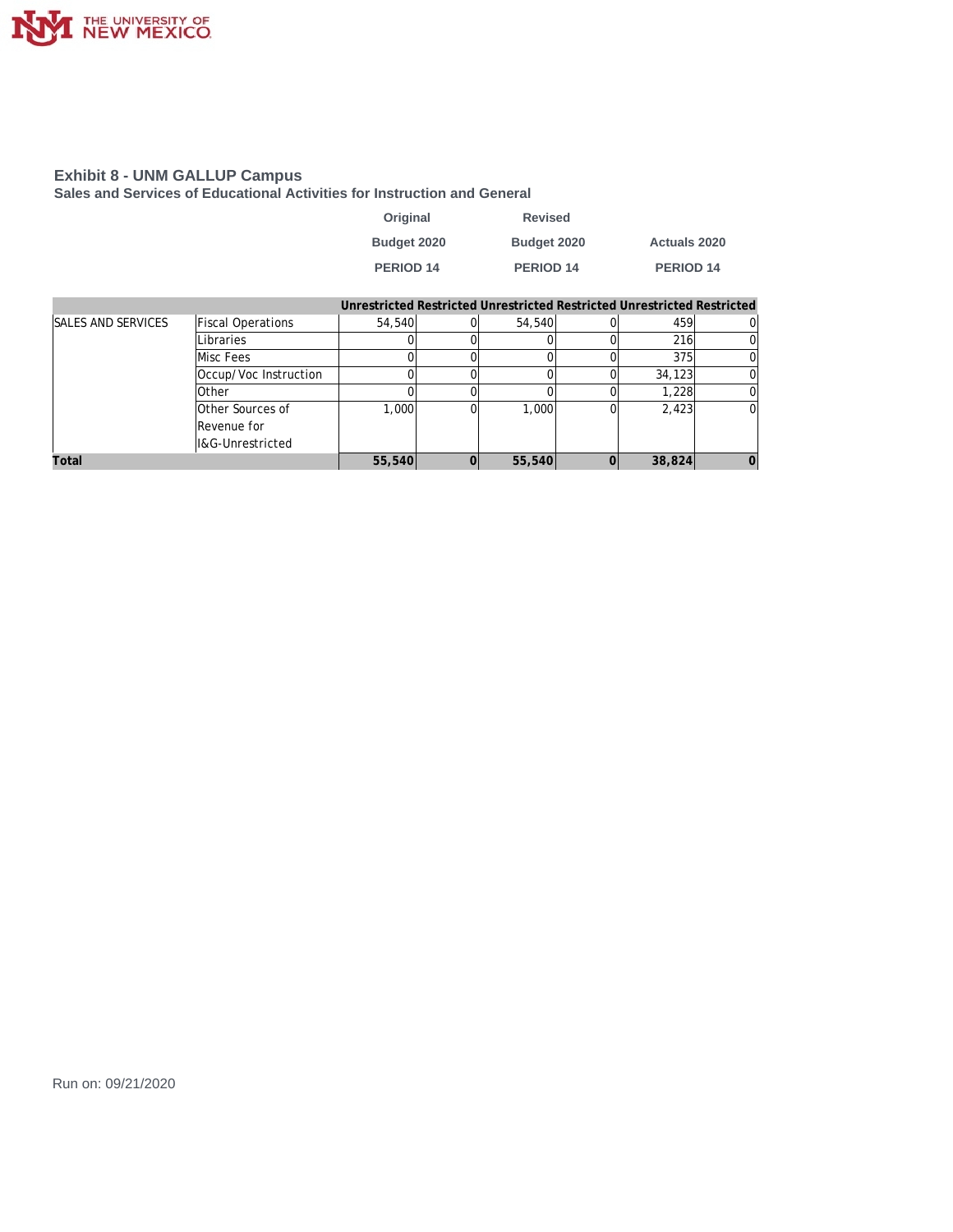

**Other Sources of Revenue for Instruction and General**

| Original         | <b>Revised</b> |                     |
|------------------|----------------|---------------------|
| Budget 2020      | Budget 2020    | <b>Actuals 2020</b> |
| <b>PERIOD 14</b> | PERIOD 14      | PERIOD 14           |
|                  |                |                     |

|                                        |                       |         |         | Unrestricted Restricted Unrestricted Restricted Unrestricted Restricted |  |
|----------------------------------------|-----------------------|---------|---------|-------------------------------------------------------------------------|--|
| <b>OTHER SOURCES</b>                   | F and A Cost Recovery | 57,500  | 57,500  | 60.059                                                                  |  |
|                                        | Interest Income       | 80,000  | 80,000  | 139.264                                                                 |  |
|                                        | Lease Rental Income   | 40,000  | 40,000  | 34,149                                                                  |  |
| <b>TOTAL Other Sources of Revenues</b> |                       | 177,500 | 177,500 | 233,473                                                                 |  |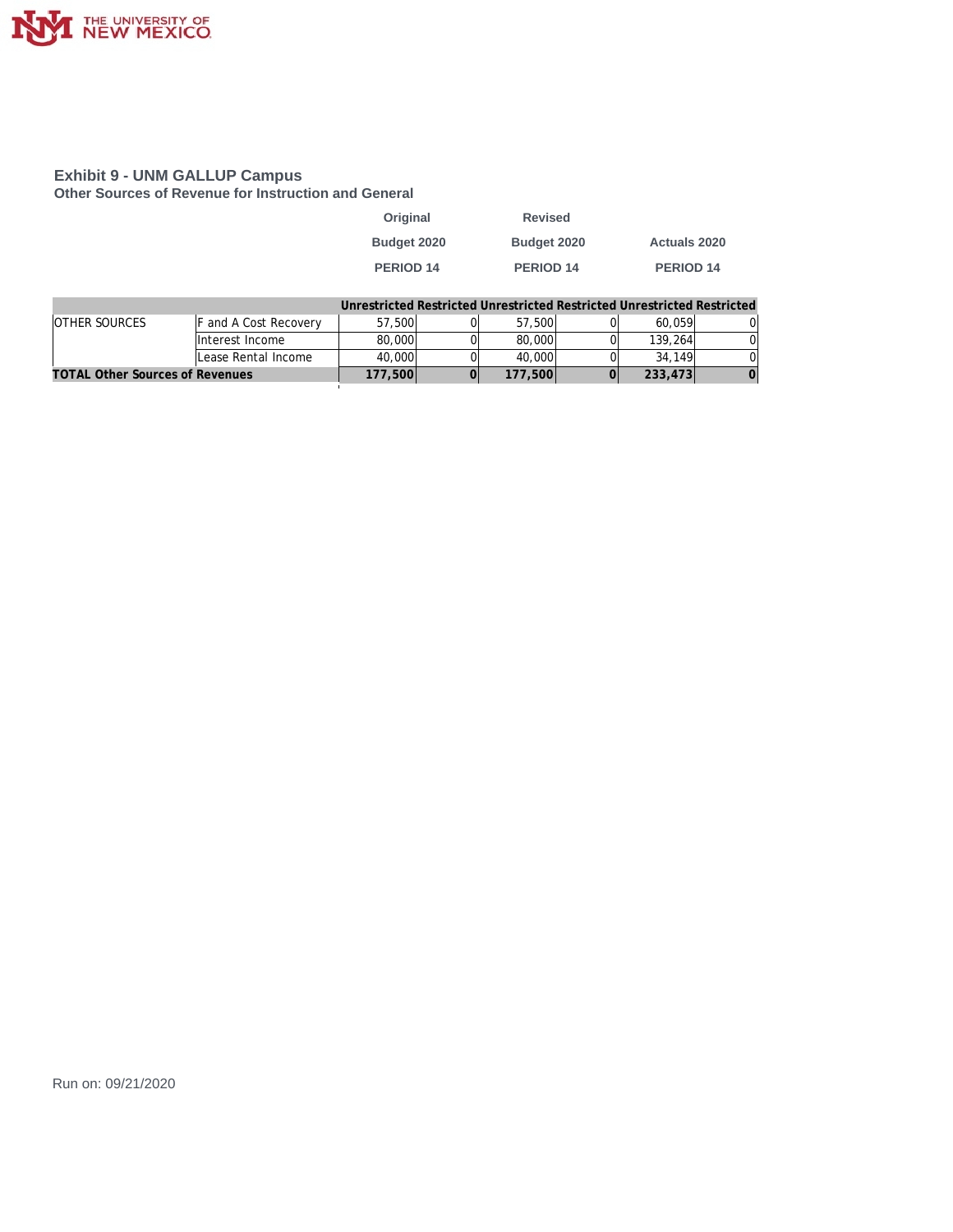

#### **Exhibit 10 - UNM GALLUP Campus Expenditures for Instruction**

| Original         | <b>Revised</b>       |                     |
|------------------|----------------------|---------------------|
| Budget 2020      | Budget 2020          | <b>Actuals 2020</b> |
| <b>PERIOD 14</b> | PERIOD <sub>14</sub> | <b>PERIOD 14</b>    |

|                                           |                        |                             | Unrestricted Restricted Unrestricted Restricted Unrestricted Restricted |                |             |                |                                     |                  |
|-------------------------------------------|------------------------|-----------------------------|-------------------------------------------------------------------------|----------------|-------------|----------------|-------------------------------------|------------------|
| Community Education                       | Gallup Branch          | Community Education         | 292,649                                                                 | 0              | 292,649     | 0l             | 120,317.04                          | .00              |
| <b>Total Community Education</b>          |                        |                             | 292,649                                                                 | $\mathbf{O}$   | 292,649     | $\overline{O}$ | 120,317.04                          | .00              |
| General Academic<br>Instruction           | Gallup Branch          | Arts & Letters              | 525,564                                                                 | $\overline{0}$ | 672,153     | $\Omega$       | 670,067.56                          | .00              |
|                                           | Behavioral/Soc Science |                             | 544,209                                                                 | $\mathbf 0$    | 589,239     | $\overline{0}$ | 588,115.40                          | .00              |
|                                           | Education              |                             | 65,042                                                                  | 0              | 65,042      | $\overline{0}$ | 42,524.19                           | .00              |
|                                           |                        | General Academic            | 370,192                                                                 | $\overline{0}$ | 330,078     | $\overline{0}$ | 278,807.85                          | .00              |
|                                           |                        | Math & Science              | 717,872                                                                 | $\overline{0}$ | 934,813     | $\overline{0}$ | 930,599.68                          | .00              |
| <b>Total General Academic Instruction</b> |                        |                             | 2,222,879                                                               | $\mathbf{O}$   | 2,591,325   |                | 0 2,510,114.68                      | .00              |
| Occup/Voc Instruction                     | Gallup Branch          | Applied Technology          | 199,124                                                                 | $\overline{0}$ | 367,907     | $\overline{0}$ | 413,899.45                          | .00              |
|                                           |                        | Area Voc School             | $\Omega$                                                                | $\overline{0}$ | $\Omega$    | $\Omega$       | 694.88                              | .00 <sub>1</sub> |
|                                           |                        | <b>Business Technology</b>  | 98,047                                                                  | $\overline{0}$ | 98,047      | $\overline{0}$ | 68,753.54                           | .00              |
|                                           |                        | <b>Health Careers</b>       | 438,614                                                                 | $\Omega$       | 438,614     | $\Omega$       | 426,560.11                          | .00              |
|                                           |                        | Nursing                     | 510,371                                                                 | $\overline{0}$ | 510,371     | $\overline{0}$ | 475,491.04                          | .00              |
| Total Occup/Voc Instruction               |                        |                             | 1,246,156                                                               | $\mathbf{O}$   | 1,414,939   |                | 01,385,399.02                       | .00              |
| Other                                     | Gallup Branch          | <b>I&amp;G Programs</b>     | $\Omega$                                                                | 586,741        | $\Omega$    | 523,741        | .00 <sub>1</sub>                    | 242,450.00       |
|                                           |                        | Miscellaneous               | 1,936,185                                                               | $\overline{0}$ | 1,767,902   | 0              | 1,709,806.52                        | .00              |
| <b>Total Other</b>                        |                        |                             | 1,936,185                                                               | 586,741        | 1,767,902   |                | 523,741 1,709,806.52 242,450.00     |                  |
| Prep/Remedial Instruction Gallup Branch   |                        | College Learning Center     | 134,563                                                                 | $\overline{0}$ | 134,563     | <sup>0</sup>   | 138,437.92                          | .00              |
|                                           |                        | <b>Transitional Studies</b> | 327,573                                                                 | $\overline{0}$ | 8,257       | 0              | 1,656.77                            | .00              |
| <b>Total Prep/Remedial Instruction</b>    |                        |                             | 462,136                                                                 | $\mathbf{0}$   | 142,820     | $\mathbf{O}$   | 140,094.69                          | .00              |
| Special Session Instruction Gallup Branch |                        | Summer Session              | 75,000                                                                  | $\overline{0}$ | 75,000      | $\overline{0}$ | 191,971.40                          | $\overline{.00}$ |
| <b>Total Special Session Instruction</b>  |                        |                             | 75,000                                                                  | $\mathbf{O}$   | 75,000      | $\mathbf{0}$   | 191,971.40                          | .00              |
| Items not in Exhibit                      | Fringe Benefits        | Accrued Annual Leave        | $\Omega$                                                                | $\overline{0}$ | $\Omega$    | <sup>0</sup>   | 11,918.96                           | .00              |
|                                           |                        | Fica                        | 347,835                                                                 | $\Omega$       | 347,835     | $\Omega$       | 359,922.06                          | .00 <sub>1</sub> |
|                                           |                        | Group Insurance             | 329,190                                                                 | 0              | 329,190     | $\mathbf 0$    | 296,824.30                          | .00 <sub>1</sub> |
|                                           |                        | Other Staff Benefits        | 205,808                                                                 | 0              | 205,808     | $\Omega$       | 184,816.33                          | .00 <sub>1</sub> |
|                                           |                        | Retirement                  | 595,261                                                                 | 0              | 595,261     | $\overline{0}$ | 688,565.58                          | .00 <sub>1</sub> |
|                                           |                        | Unemployment                | 4,791                                                                   | $\Omega$       | 4,791       | $\Omega$       | 3,510.35                            | .00 <sub>1</sub> |
|                                           |                        | Compensation                |                                                                         |                |             |                |                                     |                  |
|                                           |                        | <b>Workers Compensation</b> | 4,594                                                                   | $\overline{0}$ | 4,594       | $\overline{0}$ | 4,455.24                            | .00              |
| Sub-Total: Fringe Benefits                |                        |                             | 1,487,479                                                               | $\mathbf{O}$   | 1,487,479   |                | 01,550,012.82                       | .00              |
|                                           | Workstudy              | Federal Workstudy Salaries  | 0                                                                       | 40,000         | 0           | 40,000         | .00 <sub>1</sub>                    | 17,390.00        |
|                                           |                        | State Workstudy Salaries    | $\overline{0}$                                                          | 30,000         | 0           | 30,000         | .00                                 | 17,590.00        |
| Sub-Total: Workstudy                      |                        |                             | $\mathbf{O}$                                                            | 70,000         | $\mathbf 0$ | 70,000         |                                     | .00 34,980.00    |
| Total Items not in Exhibit                |                        |                             | 1,487,479                                                               | 70,000         | 1,487,479   |                | 70,000 1,550,012.82 34,980.00       |                  |
| Total                                     |                        |                             | 7,722,484                                                               | 656,741        | 7,772,114   |                | 593, 741 7, 607, 716.17 277, 430.00 |                  |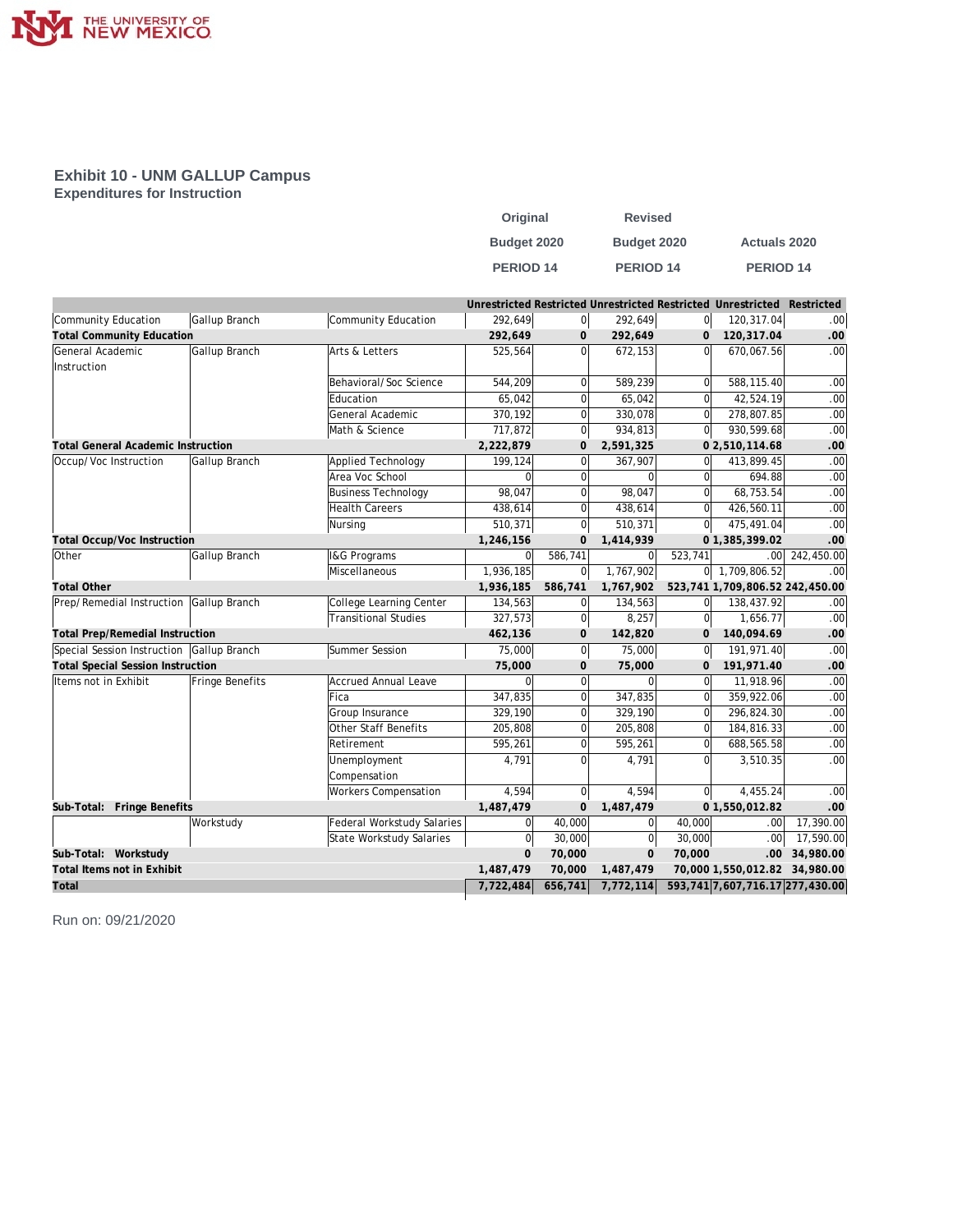

**Detail of Expenditures for Instruction**

| - - - - - - - - - - |
|---------------------|
| Budget 2020         |
| <b>PERIOD 14</b>    |

**Original Revised Budget 2020 Actuals 2020**<br>**PERIOD 14 PERIOD 14 PERIOD 14 PERIOD 14 PERIOD 14**

|             |        |               |                 | FTE   | Unrestricted FTE Restricted |                | <b>FTE</b> | Unrestricted FTE Restricted |                     | <b>FTE</b> | Unrestricted | FTE Restricted |
|-------------|--------|---------------|-----------------|-------|-----------------------------|----------------|------------|-----------------------------|---------------------|------------|--------------|----------------|
| General     | Gallup | General       | Faculty         | 5.00  | 356,557                     | $\mathbf 0$    | 3.07       | 316,443                     | $\mathbf 0$         | 3.00       | 266,334.57   | .00            |
| Academic    | Branch | Academic      | Salaries        |       |                             |                |            |                             |                     |            |              |                |
| Instruction |        | <b>BU 386</b> |                 |       |                             |                |            |                             |                     |            |              |                |
|             |        | General       | Supplies_E      |       | 13,635                      | $\mathbf 0$    |            | 13,635                      | $\mathbf 0$         |            | 12,473.28    | .00            |
|             |        | Academic      | xpense          |       |                             |                |            |                             |                     |            |              |                |
|             |        | -BU 386       |                 |       |                             |                |            |                             |                     |            |              |                |
| Total 386   |        |               |                 | 5.00  | 370,192                     | $\mathbf 0$    | 3.07       | 330,078                     | $\mathsf{O}\xspace$ | 3.00       | 278,807.85   | .00            |
|             |        | Arts &        | Faculty         | 8.90  | 494,420                     | $\mathbf 0$    | 11.07      | 641,009                     | $\mathbf 0$         | 10.50      | 653, 125.90  | .00            |
|             |        | Letters       | Salaries        |       |                             |                |            |                             |                     |            |              |                |
|             |        | <b>BU 387</b> |                 |       |                             |                |            |                             |                     |            |              |                |
|             |        |               | Federal         | .07   | 1,440                       | $\mathbf 0$    | .02        | 1,440                       | $\mathbf 0$         | .03        | 594.00       | .00            |
|             |        |               | Workstudy       |       |                             |                |            |                             |                     |            |              |                |
|             |        |               | Salaries        |       |                             |                |            |                             |                     |            |              |                |
|             |        |               | <b>GA TA RA</b> |       | $\circ$                     | $\overline{0}$ | .02        | $\overline{0}$              | $\overline{0}$      | .01        | 400.00       | .00            |
|             |        |               | PA Salary       |       |                             |                |            |                             |                     |            |              |                |
|             |        |               | State           | .15   | 2,880                       | $\mathbf 0$    | .09        | 2,880                       | $\mathbf 0$         | .07        | 1,254.15     | .00            |
|             |        |               | Workstudy       |       |                             |                |            |                             |                     |            |              |                |
|             |        |               |                 |       |                             |                |            |                             |                     |            |              |                |
|             |        |               | Salaries        |       | 0                           |                |            | $\overline{0}$              |                     |            |              |                |
|             |        |               | Technician      |       |                             | $\mathbf 0$    |            |                             | $\mathbf 0$         |            | 81.87        | .00            |
|             |        |               | Salary          |       |                             |                |            |                             |                     |            |              |                |
|             |        | Arts &        | Contract        |       | $\overline{0}$              | $\mathbf 0$    |            | $\overline{0}$              | $\mathbf 0$         |            | 1,200.00     | .00            |
|             |        | Letters       | Services        |       |                             |                |            |                             |                     |            |              |                |
|             |        | <b>BU 387</b> |                 |       |                             |                |            |                             |                     |            |              |                |
|             |        |               | Supplies_E      |       | 26,324                      | $\mathbf 0$    |            | 26,324                      | $\mathbf 0$         |            | 11,696.84    | .00            |
|             |        |               | xpense          |       |                             |                |            |                             |                     |            |              |                |
|             |        |               | Travel          |       | 500                         | $\mathbf 0$    |            | 500                         | $\mathbf 0$         |            | 1,714.80     | .00            |
| Total 387   |        |               |                 | 9.12  | 525,564                     | $\overline{0}$ | 11.20      | 672,153                     | $\overline{0}$      | 10.61      | 670,067.56   | .00            |
|             |        | Behavioral    | Faculty         | 6.92  | 499,320                     | $\mathbf 0$    | 8.53       | 544,350                     | $\mathbf 0$         | 8.00       | 552,279.90   | .00            |
|             |        | /Soc          | Salaries        |       |                             |                |            |                             |                     |            |              |                |
|             |        | Science       |                 |       |                             |                |            |                             |                     |            |              |                |
|             |        | <b>BU 388</b> |                 |       |                             |                |            |                             |                     |            |              |                |
|             |        |               | State           | .02   | 1,440                       | $\mathbf 0$    | .09        | 1,440                       | $\mathbf 0$         | .09        | 1,680.75     | .00            |
|             |        |               | Workstudy       |       |                             |                |            |                             |                     |            |              |                |
|             |        |               | Salaries        |       |                             |                |            |                             |                     |            |              |                |
|             |        |               | Student         | 1.00  | 2,500                       | $\overline{0}$ |            | 2,500                       | $\mathbf 0$         |            | .00.         | .00            |
|             |        |               | Salaries        |       |                             |                |            |                             |                     |            |              |                |
|             |        |               | Support         | 1.00  | 33,698                      | $\mathbf 0$    | 1.00       | 33,698                      | $\overline{0}$      | 1.00       | 33,957.48    | .00            |
|             |        |               | Staff Salary    |       |                             |                |            |                             |                     |            |              |                |
|             |        | Behavioral    | Supplies_E      |       | 6,751                       | $\mathbf 0$    |            | 6,751                       | $\bf 0$             |            | 197.27       | .00            |
|             |        | /Soc          | xpense          |       |                             |                |            |                             |                     |            |              |                |
|             |        | Science       |                 |       |                             |                |            |                             |                     |            |              |                |
|             |        | <b>BU 388</b> |                 |       |                             |                |            |                             |                     |            |              |                |
|             |        |               | Travel          |       | 500                         | $\mathbf 0$    |            | 500                         | $\mathbf 0$         |            | .00          | .00            |
| Total 388   |        |               |                 | 8.94  | 544,209                     | $\overline{0}$ | 9.62       | 589,239                     | $\overline{0}$      | 9.09       | 588,115.40   | .00            |
|             |        | Math &        | Faculty         | 10.47 | 614,750                     | $\Omega$       | 14.07      | 831,691                     | $\Omega$            | 13.40      | 852, 105.90  | .00            |
|             |        | Science       | Salaries        |       |                             |                |            |                             |                     |            |              |                |
|             |        | <b>BU 389</b> |                 |       |                             |                |            |                             |                     |            |              |                |
|             |        |               |                 |       | $\overline{0}$              | $\mathbf 0$    | .09        | $\Omega$                    | $\bf 0$             | .10        | 1,958.85     | .00            |
|             |        |               | Federal         |       |                             |                |            |                             |                     |            |              |                |
|             |        |               | Workstudy       |       |                             |                |            |                             |                     |            |              |                |
|             |        |               | Salaries        |       |                             |                |            |                             |                     |            |              |                |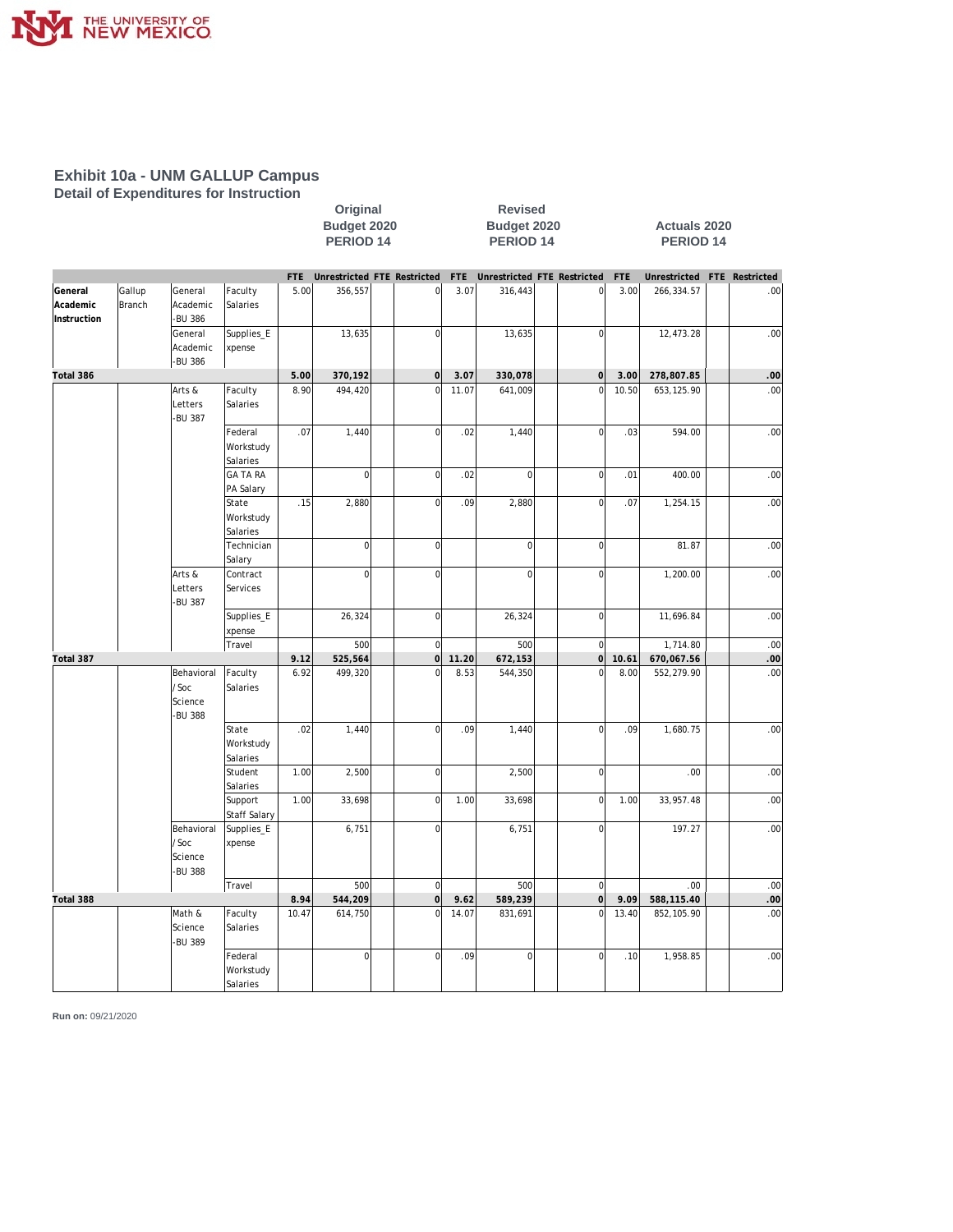

**Detail of Expenditures for Instruction**

|                                           |                  |                                                  |                                      |            | Budget 2020<br>PERIOD <sub>14</sub> |  |                |       | Budget 2020<br>PERIOD <sub>14</sub> |                |       | <b>Actuals 2020</b><br><b>PERIOD 14</b> |  |                |  |  |
|-------------------------------------------|------------------|--------------------------------------------------|--------------------------------------|------------|-------------------------------------|--|----------------|-------|-------------------------------------|----------------|-------|-----------------------------------------|--|----------------|--|--|
|                                           |                  |                                                  |                                      | <b>FTE</b> | Unrestricted FTE Restricted         |  |                | FTE   | Unrestricted FTE Restricted         |                | FTE   | Unrestricted                            |  | FTE Restricted |  |  |
| General<br>Academic<br>Instruction        | Gallup<br>Branch | Math &<br>Science<br><b>BU 389</b>               | State<br>Workstudy<br>Salaries       | .48        | 3,400                               |  | 0              |       | 3,400                               | $\mathbf 0$    |       | .00                                     |  | .00            |  |  |
|                                           |                  |                                                  | Support<br>Staff Salary              | 1.00       | 33,693                              |  | $\mathbf 0$    | 1.00  | 33,693                              | $\overline{0}$ | 1.00  | 33,951.78                               |  | .00            |  |  |
|                                           |                  |                                                  | Technician<br>Salary                 | 1.00       | 34,443                              |  | $\mathbf 0$    | 1.00  | 34,443                              | $\mathbf 0$    | 1.00  | 34,707.89                               |  | .00            |  |  |
|                                           |                  | Math &<br>Science<br><b>BU 389</b>               | Contract<br>Services                 |            | $\overline{0}$                      |  | $\overline{0}$ |       | 0                                   | $\mathbf 0$    |       | 2,468.29                                |  | .00            |  |  |
|                                           |                  |                                                  | Equipment                            |            | $\mathbf 0$                         |  | $\mathbf 0$    |       | $\overline{0}$                      | $\mathbf 0$    |       | 1,091.61                                |  | .00            |  |  |
|                                           |                  |                                                  | Supplies_E<br>xpense                 |            | 29,986                              |  | $\overline{0}$ |       | 29,986                              | $\mathbf 0$    |       | 4,183.78                                |  | .00            |  |  |
|                                           |                  |                                                  | Travel                               |            | 1,600                               |  | $\mathbf 0$    |       | 1,600                               | $\mathbf 0$    |       | 131.58                                  |  | .00            |  |  |
| Total 389                                 |                  |                                                  |                                      | 12.95      | 717,872                             |  | $\mathbf{0}$   | 16.16 | 934,813                             | $\mathbf 0$    | 15.50 | 930,599.68                              |  | .00            |  |  |
|                                           |                  | Education<br><b>BU 390</b>                       | Faculty<br>Salaries                  | 1.00       | 57,139                              |  | $\overline{0}$ | .64   | 57,139                              | $\mathbf 0$    | .60   | 39,138.80                               |  | .00            |  |  |
|                                           |                  | Education<br><b>BU 390</b>                       | Equipment                            |            | $\overline{0}$                      |  | $\overline{0}$ |       | $\overline{0}$                      | $\mathbf 0$    |       | 175.69                                  |  | .00            |  |  |
|                                           |                  |                                                  | Supplies_E<br>xpense                 |            | 5,653                               |  | $\overline{0}$ |       | 5,653                               | $\mathbf 0$    |       | 2,813.72                                |  | .00            |  |  |
|                                           |                  |                                                  | Travel                               |            | 2,250                               |  | $\mathbf 0$    |       | 2,250                               | $\mathbf 0$    |       | 395.98                                  |  | .00            |  |  |
| Total 390                                 |                  |                                                  |                                      | 1.00       | 65,042                              |  | $\circ$        | .64   | 65,042                              | $\overline{0}$ | .60   | 42,524.19                               |  | .00            |  |  |
| <b>Total General Academic Instruction</b> |                  |                                                  |                                      | 37.01      | 2,222,879                           |  | $\Omega$       | 40.69 | 2,591,325                           | $\mathbf 0$    |       | 38.80 2,510,114.68                      |  | .00            |  |  |
| Community<br>Education                    | Gallup<br>Branch | Communit<br>$\vee$<br>Education<br><b>BU 419</b> | Administra<br>tive<br>Professional   | 1.00       | 47,880                              |  | $\Omega$       |       | 47,880                              | $\sqrt{ }$     |       | .00                                     |  | .00            |  |  |
|                                           |                  |                                                  | Faculty<br>Salaries                  | .52        | 9,982                               |  | $\mathbf 0$    |       | 9,982                               | $\mathbf 0$    |       | 280.00                                  |  | .00            |  |  |
|                                           |                  |                                                  | Support<br>Staff Salary              | 1.00       | 38,635                              |  | $\mathbf 0$    | .98   | 38,635                              | $\mathbf 0$    | .98   | 38,887.83                               |  | .00            |  |  |
|                                           |                  | Communit<br>Education<br><b>BU 419</b>           | Accrued<br>Annual<br>Leave           |            | $\overline{0}$                      |  | $\mathbf 0$    |       | $\overline{0}$                      | $\mathbf 0$    |       | 443.73                                  |  | .00            |  |  |
|                                           |                  |                                                  | Fica                                 |            | 10,133                              |  | $\mathbf 0$    |       | 10,133                              | $\overline{0}$ |       | 2,974.68                                |  | .00            |  |  |
|                                           |                  |                                                  | Group<br>Insurance                   |            | 7,586                               |  | $\mathbf 0$    |       | 7,586                               | $\overline{0}$ |       | 660.93                                  |  | .00            |  |  |
|                                           |                  |                                                  | Other Staff<br>Benefits              |            | 4,731                               |  | $\mathbf 0$    |       | 4,731                               | $\mathbf 0$    |       | 1,786.81                                |  | .00            |  |  |
|                                           |                  |                                                  | Retirement                           |            | 17,417                              |  | $\mathbf 0$    |       | 17,417                              | $\overline{0}$ |       | 5,502.54                                |  | .00            |  |  |
|                                           |                  |                                                  | Unemploy<br>ment<br>Compensati<br>on |            | 373                                 |  | $\overline{0}$ |       | 373                                 | $\mathbf 0$    |       | 27.63                                   |  | .00            |  |  |
|                                           |                  |                                                  | Workers<br>Compensati<br>on          |            | 249                                 |  | $\mathbf 0$    |       | 249                                 | $\Omega$       |       | 32.75                                   |  | .00            |  |  |

**Original Revised**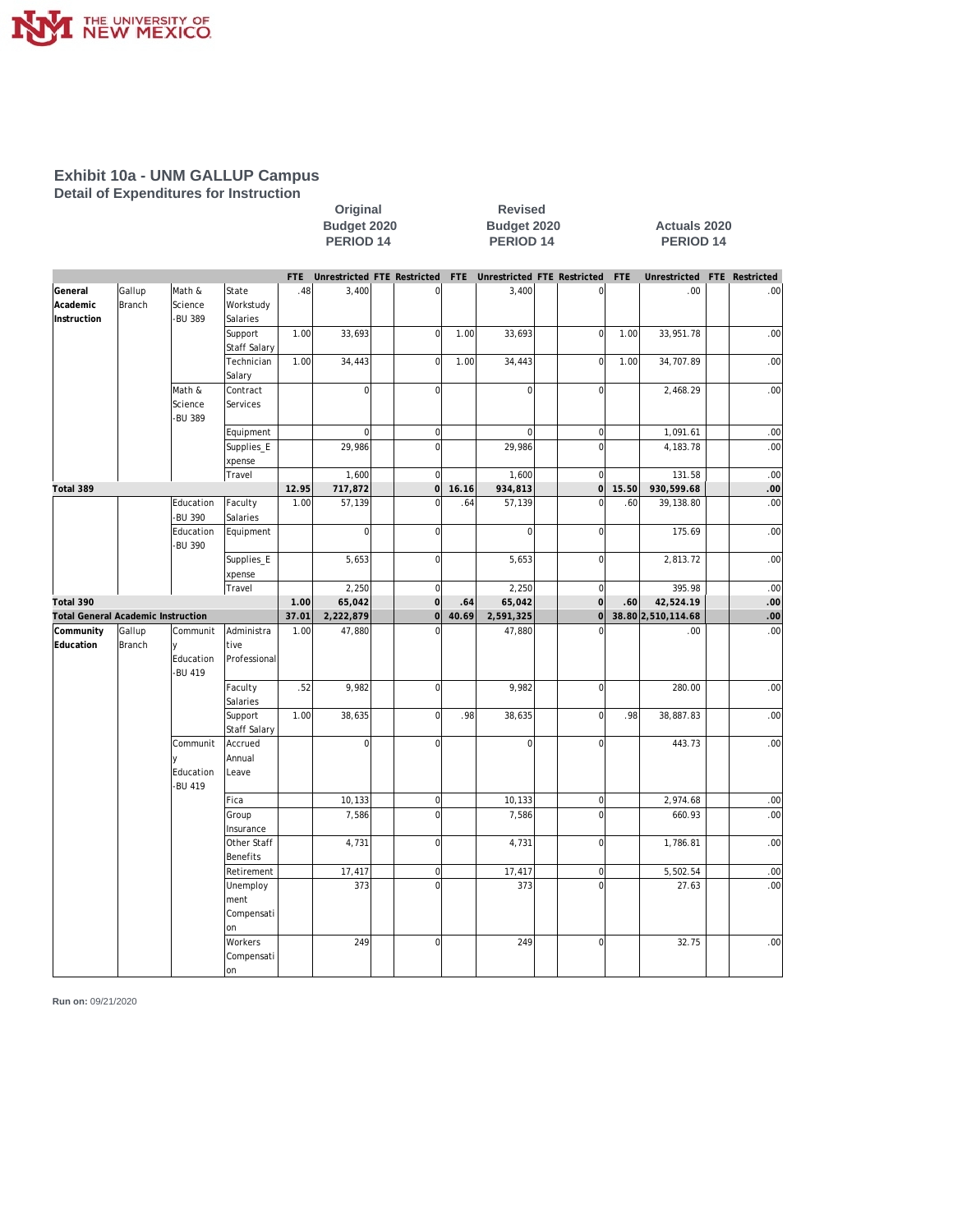

**Detail of Expenditures for Instruction Original Revised**  PERIOD 14 PERIOD 14 PERIOD 14

**Budget 2020**<br>**PERIOD 14 BUDGET PERIOD 14** 

| Gallup<br>Communit<br>Contract<br>120,000<br>120,000<br>53,450.00<br> 0 <br>$\overline{0}$<br>.00<br>Branch<br><b>Services</b><br>y<br>Education<br><b>BU 419</b><br>Equipment<br> 0 <br>$\circ$<br> 0 <br>$\overline{0}$<br>8,025.00<br>.00<br>26,663<br>$\mathbf{0}$<br>$\mathbf 0$<br>Supplies_E<br>26,663<br>6,158.75<br>.00<br>xpense<br> 0 <br>Travel<br>9,000<br>9,000<br>$\mathbf 0$<br>2,086.39<br>.00<br> 0 <br> 0 <br>2.52<br>292,649<br>.98<br>292,649<br>.98<br>120,317.04<br>.00<br><b>Total Community Education</b><br>2.52<br>292,649<br>292,649<br>120,317.04<br>.00<br>$\Omega$<br>.98<br>$\overline{0}$<br>.98<br>Gallup<br>Miscellane<br>Administra<br>$\overline{0}$<br> 0 <br>.03<br>$\overline{0}$<br>.02<br>.00<br>$\overline{0}$<br>.00.<br>Branch<br>tive<br>ous<br><b>BU 437</b><br>Professional<br>Faculty<br>40.42<br>1,180,804<br> 0 <br>34.62<br>1,012,021<br>$\mathbf 0$<br>32.65<br>1,158,580.93<br>.00<br>Salaries<br>$\overline{0}$<br><b>GA TA RA</b><br>$\mathbf{0}$<br>.20<br>$\overline{0}$<br>$\overline{0}$<br>.00<br>.15<br>7,732.74<br>PA Salary<br>.30<br>$\overline{0}$<br>$\mathbf 0$<br>1,935.90<br>.00<br>State<br>$\circ$<br>.11<br>$\overline{0}$<br>.10<br>Workstudy<br>Salaries<br>Student<br>.42<br> 0 <br>8,100<br>$\overline{0}$<br>.03<br>.00<br>8,100<br>486.00<br>Salaries<br>1.00<br>$\mathbf{0}$<br>37,069<br>$\overline{0}$<br>1.98<br>95,708.14<br>.00<br>Support<br>37,069<br>1.68<br>Staff Salary<br>Technician<br>1.00<br>40,974<br> 0 <br>1.00<br>40,974<br>$\mathbf 0$<br>43,357.03<br>.00<br>1.00<br>Salary<br>$\overline{0}$<br>$\mathbf{0}$<br>$\overline{0}$<br>$\mathbf 0$<br>Miscellane<br>Accrued<br>1,539.45<br>.00<br>Annual<br>ous<br><b>BU 437</b><br>Leave<br>Fica<br> 0 <br>$\mathbf 0$<br>25,456.05<br>.00<br>26,671<br>26,671<br>$\mathbf 0$<br>Group<br>32,586<br>$\overline{0}$<br>32,586<br>30,711.05<br>.00<br>Insurance<br>Other Staff<br>15,715<br>$\circ$<br>15,715<br>$\overline{0}$<br>15,688.36<br>.00<br>Benefits<br>Retirement<br>53,281<br>$\overline{0}$<br>53,281<br>$\mathbf 0$<br>47,834.25<br>.00<br>429<br>$\Omega$<br>429<br>$\Omega$<br>239.82<br>.00<br>Unemploy<br>ment<br>Compensati<br>lon<br>Workers<br>392<br>392<br>$\mathbf 0$<br>.00<br>$\overline{0}$<br>268.37<br>Compensati<br>lon<br>$\overline{0}$<br>109,953.65<br>Miscellane<br>Contract<br>32,555<br>$\Omega$<br>32,555<br>.00<br>ous<br>Services<br><b>BU 437</b><br>Equipment<br>3,925<br> 0 <br>3,925<br>$\mathbf 0$<br>40,741.26<br>.00<br>Supplies_E<br>$\mathbf{0}$<br>502,684<br>$\overline{0}$<br>124,220.29<br>.00<br>502,184<br>xpense<br>Travel<br>1,000<br> 0 <br>$\overline{0}$<br>5,353.23<br>1,000<br>.00<br>$\mathbf{0}$<br>$\Omega$<br>Travel-Rec<br>500<br>500<br>.00<br>.00.<br>ruiting<br> 0 <br>35.93 1,709,806.52<br>.00<br>43.14<br> 0 <br>37.64 |           |  | FTE | Unrestricted FTE Restricted |  | FTE Unrestricted FTE Restricted |  | FTE | Unrestricted | FTE Restricted |
|-------------------------------------------------------------------------------------------------------------------------------------------------------------------------------------------------------------------------------------------------------------------------------------------------------------------------------------------------------------------------------------------------------------------------------------------------------------------------------------------------------------------------------------------------------------------------------------------------------------------------------------------------------------------------------------------------------------------------------------------------------------------------------------------------------------------------------------------------------------------------------------------------------------------------------------------------------------------------------------------------------------------------------------------------------------------------------------------------------------------------------------------------------------------------------------------------------------------------------------------------------------------------------------------------------------------------------------------------------------------------------------------------------------------------------------------------------------------------------------------------------------------------------------------------------------------------------------------------------------------------------------------------------------------------------------------------------------------------------------------------------------------------------------------------------------------------------------------------------------------------------------------------------------------------------------------------------------------------------------------------------------------------------------------------------------------------------------------------------------------------------------------------------------------------------------------------------------------------------------------------------------------------------------------------------------------------------------------------------------------------------------------------------------------------------------------------------------------------------------------------------------------------------------------------------------------------------------------------------------------------------------------------------------------------------------------------------------------------------------------------------------------------------------------------------------------------------------------------|-----------|--|-----|-----------------------------|--|---------------------------------|--|-----|--------------|----------------|
|                                                                                                                                                                                                                                                                                                                                                                                                                                                                                                                                                                                                                                                                                                                                                                                                                                                                                                                                                                                                                                                                                                                                                                                                                                                                                                                                                                                                                                                                                                                                                                                                                                                                                                                                                                                                                                                                                                                                                                                                                                                                                                                                                                                                                                                                                                                                                                                                                                                                                                                                                                                                                                                                                                                                                                                                                                                 | Community |  |     |                             |  |                                 |  |     |              |                |
|                                                                                                                                                                                                                                                                                                                                                                                                                                                                                                                                                                                                                                                                                                                                                                                                                                                                                                                                                                                                                                                                                                                                                                                                                                                                                                                                                                                                                                                                                                                                                                                                                                                                                                                                                                                                                                                                                                                                                                                                                                                                                                                                                                                                                                                                                                                                                                                                                                                                                                                                                                                                                                                                                                                                                                                                                                                 | Education |  |     |                             |  |                                 |  |     |              |                |
|                                                                                                                                                                                                                                                                                                                                                                                                                                                                                                                                                                                                                                                                                                                                                                                                                                                                                                                                                                                                                                                                                                                                                                                                                                                                                                                                                                                                                                                                                                                                                                                                                                                                                                                                                                                                                                                                                                                                                                                                                                                                                                                                                                                                                                                                                                                                                                                                                                                                                                                                                                                                                                                                                                                                                                                                                                                 |           |  |     |                             |  |                                 |  |     |              |                |
|                                                                                                                                                                                                                                                                                                                                                                                                                                                                                                                                                                                                                                                                                                                                                                                                                                                                                                                                                                                                                                                                                                                                                                                                                                                                                                                                                                                                                                                                                                                                                                                                                                                                                                                                                                                                                                                                                                                                                                                                                                                                                                                                                                                                                                                                                                                                                                                                                                                                                                                                                                                                                                                                                                                                                                                                                                                 |           |  |     |                             |  |                                 |  |     |              |                |
|                                                                                                                                                                                                                                                                                                                                                                                                                                                                                                                                                                                                                                                                                                                                                                                                                                                                                                                                                                                                                                                                                                                                                                                                                                                                                                                                                                                                                                                                                                                                                                                                                                                                                                                                                                                                                                                                                                                                                                                                                                                                                                                                                                                                                                                                                                                                                                                                                                                                                                                                                                                                                                                                                                                                                                                                                                                 |           |  |     |                             |  |                                 |  |     |              |                |
|                                                                                                                                                                                                                                                                                                                                                                                                                                                                                                                                                                                                                                                                                                                                                                                                                                                                                                                                                                                                                                                                                                                                                                                                                                                                                                                                                                                                                                                                                                                                                                                                                                                                                                                                                                                                                                                                                                                                                                                                                                                                                                                                                                                                                                                                                                                                                                                                                                                                                                                                                                                                                                                                                                                                                                                                                                                 |           |  |     |                             |  |                                 |  |     |              |                |
|                                                                                                                                                                                                                                                                                                                                                                                                                                                                                                                                                                                                                                                                                                                                                                                                                                                                                                                                                                                                                                                                                                                                                                                                                                                                                                                                                                                                                                                                                                                                                                                                                                                                                                                                                                                                                                                                                                                                                                                                                                                                                                                                                                                                                                                                                                                                                                                                                                                                                                                                                                                                                                                                                                                                                                                                                                                 |           |  |     |                             |  |                                 |  |     |              |                |
|                                                                                                                                                                                                                                                                                                                                                                                                                                                                                                                                                                                                                                                                                                                                                                                                                                                                                                                                                                                                                                                                                                                                                                                                                                                                                                                                                                                                                                                                                                                                                                                                                                                                                                                                                                                                                                                                                                                                                                                                                                                                                                                                                                                                                                                                                                                                                                                                                                                                                                                                                                                                                                                                                                                                                                                                                                                 |           |  |     |                             |  |                                 |  |     |              |                |
|                                                                                                                                                                                                                                                                                                                                                                                                                                                                                                                                                                                                                                                                                                                                                                                                                                                                                                                                                                                                                                                                                                                                                                                                                                                                                                                                                                                                                                                                                                                                                                                                                                                                                                                                                                                                                                                                                                                                                                                                                                                                                                                                                                                                                                                                                                                                                                                                                                                                                                                                                                                                                                                                                                                                                                                                                                                 | Total 419 |  |     |                             |  |                                 |  |     |              |                |
|                                                                                                                                                                                                                                                                                                                                                                                                                                                                                                                                                                                                                                                                                                                                                                                                                                                                                                                                                                                                                                                                                                                                                                                                                                                                                                                                                                                                                                                                                                                                                                                                                                                                                                                                                                                                                                                                                                                                                                                                                                                                                                                                                                                                                                                                                                                                                                                                                                                                                                                                                                                                                                                                                                                                                                                                                                                 |           |  |     |                             |  |                                 |  |     |              |                |
|                                                                                                                                                                                                                                                                                                                                                                                                                                                                                                                                                                                                                                                                                                                                                                                                                                                                                                                                                                                                                                                                                                                                                                                                                                                                                                                                                                                                                                                                                                                                                                                                                                                                                                                                                                                                                                                                                                                                                                                                                                                                                                                                                                                                                                                                                                                                                                                                                                                                                                                                                                                                                                                                                                                                                                                                                                                 | Other     |  |     |                             |  |                                 |  |     |              |                |
|                                                                                                                                                                                                                                                                                                                                                                                                                                                                                                                                                                                                                                                                                                                                                                                                                                                                                                                                                                                                                                                                                                                                                                                                                                                                                                                                                                                                                                                                                                                                                                                                                                                                                                                                                                                                                                                                                                                                                                                                                                                                                                                                                                                                                                                                                                                                                                                                                                                                                                                                                                                                                                                                                                                                                                                                                                                 |           |  |     |                             |  |                                 |  |     |              |                |
|                                                                                                                                                                                                                                                                                                                                                                                                                                                                                                                                                                                                                                                                                                                                                                                                                                                                                                                                                                                                                                                                                                                                                                                                                                                                                                                                                                                                                                                                                                                                                                                                                                                                                                                                                                                                                                                                                                                                                                                                                                                                                                                                                                                                                                                                                                                                                                                                                                                                                                                                                                                                                                                                                                                                                                                                                                                 |           |  |     |                             |  |                                 |  |     |              |                |
|                                                                                                                                                                                                                                                                                                                                                                                                                                                                                                                                                                                                                                                                                                                                                                                                                                                                                                                                                                                                                                                                                                                                                                                                                                                                                                                                                                                                                                                                                                                                                                                                                                                                                                                                                                                                                                                                                                                                                                                                                                                                                                                                                                                                                                                                                                                                                                                                                                                                                                                                                                                                                                                                                                                                                                                                                                                 |           |  |     |                             |  |                                 |  |     |              |                |
|                                                                                                                                                                                                                                                                                                                                                                                                                                                                                                                                                                                                                                                                                                                                                                                                                                                                                                                                                                                                                                                                                                                                                                                                                                                                                                                                                                                                                                                                                                                                                                                                                                                                                                                                                                                                                                                                                                                                                                                                                                                                                                                                                                                                                                                                                                                                                                                                                                                                                                                                                                                                                                                                                                                                                                                                                                                 |           |  |     |                             |  |                                 |  |     |              |                |
|                                                                                                                                                                                                                                                                                                                                                                                                                                                                                                                                                                                                                                                                                                                                                                                                                                                                                                                                                                                                                                                                                                                                                                                                                                                                                                                                                                                                                                                                                                                                                                                                                                                                                                                                                                                                                                                                                                                                                                                                                                                                                                                                                                                                                                                                                                                                                                                                                                                                                                                                                                                                                                                                                                                                                                                                                                                 |           |  |     |                             |  |                                 |  |     |              |                |
|                                                                                                                                                                                                                                                                                                                                                                                                                                                                                                                                                                                                                                                                                                                                                                                                                                                                                                                                                                                                                                                                                                                                                                                                                                                                                                                                                                                                                                                                                                                                                                                                                                                                                                                                                                                                                                                                                                                                                                                                                                                                                                                                                                                                                                                                                                                                                                                                                                                                                                                                                                                                                                                                                                                                                                                                                                                 |           |  |     |                             |  |                                 |  |     |              |                |
|                                                                                                                                                                                                                                                                                                                                                                                                                                                                                                                                                                                                                                                                                                                                                                                                                                                                                                                                                                                                                                                                                                                                                                                                                                                                                                                                                                                                                                                                                                                                                                                                                                                                                                                                                                                                                                                                                                                                                                                                                                                                                                                                                                                                                                                                                                                                                                                                                                                                                                                                                                                                                                                                                                                                                                                                                                                 |           |  |     |                             |  |                                 |  |     |              |                |
|                                                                                                                                                                                                                                                                                                                                                                                                                                                                                                                                                                                                                                                                                                                                                                                                                                                                                                                                                                                                                                                                                                                                                                                                                                                                                                                                                                                                                                                                                                                                                                                                                                                                                                                                                                                                                                                                                                                                                                                                                                                                                                                                                                                                                                                                                                                                                                                                                                                                                                                                                                                                                                                                                                                                                                                                                                                 |           |  |     |                             |  |                                 |  |     |              |                |
|                                                                                                                                                                                                                                                                                                                                                                                                                                                                                                                                                                                                                                                                                                                                                                                                                                                                                                                                                                                                                                                                                                                                                                                                                                                                                                                                                                                                                                                                                                                                                                                                                                                                                                                                                                                                                                                                                                                                                                                                                                                                                                                                                                                                                                                                                                                                                                                                                                                                                                                                                                                                                                                                                                                                                                                                                                                 |           |  |     |                             |  |                                 |  |     |              |                |
|                                                                                                                                                                                                                                                                                                                                                                                                                                                                                                                                                                                                                                                                                                                                                                                                                                                                                                                                                                                                                                                                                                                                                                                                                                                                                                                                                                                                                                                                                                                                                                                                                                                                                                                                                                                                                                                                                                                                                                                                                                                                                                                                                                                                                                                                                                                                                                                                                                                                                                                                                                                                                                                                                                                                                                                                                                                 |           |  |     |                             |  |                                 |  |     |              |                |
|                                                                                                                                                                                                                                                                                                                                                                                                                                                                                                                                                                                                                                                                                                                                                                                                                                                                                                                                                                                                                                                                                                                                                                                                                                                                                                                                                                                                                                                                                                                                                                                                                                                                                                                                                                                                                                                                                                                                                                                                                                                                                                                                                                                                                                                                                                                                                                                                                                                                                                                                                                                                                                                                                                                                                                                                                                                 |           |  |     |                             |  |                                 |  |     |              |                |
|                                                                                                                                                                                                                                                                                                                                                                                                                                                                                                                                                                                                                                                                                                                                                                                                                                                                                                                                                                                                                                                                                                                                                                                                                                                                                                                                                                                                                                                                                                                                                                                                                                                                                                                                                                                                                                                                                                                                                                                                                                                                                                                                                                                                                                                                                                                                                                                                                                                                                                                                                                                                                                                                                                                                                                                                                                                 |           |  |     |                             |  |                                 |  |     |              |                |
|                                                                                                                                                                                                                                                                                                                                                                                                                                                                                                                                                                                                                                                                                                                                                                                                                                                                                                                                                                                                                                                                                                                                                                                                                                                                                                                                                                                                                                                                                                                                                                                                                                                                                                                                                                                                                                                                                                                                                                                                                                                                                                                                                                                                                                                                                                                                                                                                                                                                                                                                                                                                                                                                                                                                                                                                                                                 |           |  |     |                             |  |                                 |  |     |              |                |
|                                                                                                                                                                                                                                                                                                                                                                                                                                                                                                                                                                                                                                                                                                                                                                                                                                                                                                                                                                                                                                                                                                                                                                                                                                                                                                                                                                                                                                                                                                                                                                                                                                                                                                                                                                                                                                                                                                                                                                                                                                                                                                                                                                                                                                                                                                                                                                                                                                                                                                                                                                                                                                                                                                                                                                                                                                                 |           |  |     |                             |  |                                 |  |     |              |                |
|                                                                                                                                                                                                                                                                                                                                                                                                                                                                                                                                                                                                                                                                                                                                                                                                                                                                                                                                                                                                                                                                                                                                                                                                                                                                                                                                                                                                                                                                                                                                                                                                                                                                                                                                                                                                                                                                                                                                                                                                                                                                                                                                                                                                                                                                                                                                                                                                                                                                                                                                                                                                                                                                                                                                                                                                                                                 |           |  |     |                             |  |                                 |  |     |              |                |
|                                                                                                                                                                                                                                                                                                                                                                                                                                                                                                                                                                                                                                                                                                                                                                                                                                                                                                                                                                                                                                                                                                                                                                                                                                                                                                                                                                                                                                                                                                                                                                                                                                                                                                                                                                                                                                                                                                                                                                                                                                                                                                                                                                                                                                                                                                                                                                                                                                                                                                                                                                                                                                                                                                                                                                                                                                                 |           |  |     |                             |  |                                 |  |     |              |                |
|                                                                                                                                                                                                                                                                                                                                                                                                                                                                                                                                                                                                                                                                                                                                                                                                                                                                                                                                                                                                                                                                                                                                                                                                                                                                                                                                                                                                                                                                                                                                                                                                                                                                                                                                                                                                                                                                                                                                                                                                                                                                                                                                                                                                                                                                                                                                                                                                                                                                                                                                                                                                                                                                                                                                                                                                                                                 |           |  |     |                             |  |                                 |  |     |              |                |
|                                                                                                                                                                                                                                                                                                                                                                                                                                                                                                                                                                                                                                                                                                                                                                                                                                                                                                                                                                                                                                                                                                                                                                                                                                                                                                                                                                                                                                                                                                                                                                                                                                                                                                                                                                                                                                                                                                                                                                                                                                                                                                                                                                                                                                                                                                                                                                                                                                                                                                                                                                                                                                                                                                                                                                                                                                                 |           |  |     |                             |  |                                 |  |     |              |                |
|                                                                                                                                                                                                                                                                                                                                                                                                                                                                                                                                                                                                                                                                                                                                                                                                                                                                                                                                                                                                                                                                                                                                                                                                                                                                                                                                                                                                                                                                                                                                                                                                                                                                                                                                                                                                                                                                                                                                                                                                                                                                                                                                                                                                                                                                                                                                                                                                                                                                                                                                                                                                                                                                                                                                                                                                                                                 |           |  |     |                             |  |                                 |  |     |              |                |
|                                                                                                                                                                                                                                                                                                                                                                                                                                                                                                                                                                                                                                                                                                                                                                                                                                                                                                                                                                                                                                                                                                                                                                                                                                                                                                                                                                                                                                                                                                                                                                                                                                                                                                                                                                                                                                                                                                                                                                                                                                                                                                                                                                                                                                                                                                                                                                                                                                                                                                                                                                                                                                                                                                                                                                                                                                                 |           |  |     |                             |  |                                 |  |     |              |                |
|                                                                                                                                                                                                                                                                                                                                                                                                                                                                                                                                                                                                                                                                                                                                                                                                                                                                                                                                                                                                                                                                                                                                                                                                                                                                                                                                                                                                                                                                                                                                                                                                                                                                                                                                                                                                                                                                                                                                                                                                                                                                                                                                                                                                                                                                                                                                                                                                                                                                                                                                                                                                                                                                                                                                                                                                                                                 |           |  |     |                             |  |                                 |  |     |              |                |
|                                                                                                                                                                                                                                                                                                                                                                                                                                                                                                                                                                                                                                                                                                                                                                                                                                                                                                                                                                                                                                                                                                                                                                                                                                                                                                                                                                                                                                                                                                                                                                                                                                                                                                                                                                                                                                                                                                                                                                                                                                                                                                                                                                                                                                                                                                                                                                                                                                                                                                                                                                                                                                                                                                                                                                                                                                                 |           |  |     |                             |  |                                 |  |     |              |                |
|                                                                                                                                                                                                                                                                                                                                                                                                                                                                                                                                                                                                                                                                                                                                                                                                                                                                                                                                                                                                                                                                                                                                                                                                                                                                                                                                                                                                                                                                                                                                                                                                                                                                                                                                                                                                                                                                                                                                                                                                                                                                                                                                                                                                                                                                                                                                                                                                                                                                                                                                                                                                                                                                                                                                                                                                                                                 |           |  |     |                             |  |                                 |  |     |              |                |
|                                                                                                                                                                                                                                                                                                                                                                                                                                                                                                                                                                                                                                                                                                                                                                                                                                                                                                                                                                                                                                                                                                                                                                                                                                                                                                                                                                                                                                                                                                                                                                                                                                                                                                                                                                                                                                                                                                                                                                                                                                                                                                                                                                                                                                                                                                                                                                                                                                                                                                                                                                                                                                                                                                                                                                                                                                                 |           |  |     |                             |  |                                 |  |     |              |                |
|                                                                                                                                                                                                                                                                                                                                                                                                                                                                                                                                                                                                                                                                                                                                                                                                                                                                                                                                                                                                                                                                                                                                                                                                                                                                                                                                                                                                                                                                                                                                                                                                                                                                                                                                                                                                                                                                                                                                                                                                                                                                                                                                                                                                                                                                                                                                                                                                                                                                                                                                                                                                                                                                                                                                                                                                                                                 |           |  |     |                             |  |                                 |  |     |              |                |
|                                                                                                                                                                                                                                                                                                                                                                                                                                                                                                                                                                                                                                                                                                                                                                                                                                                                                                                                                                                                                                                                                                                                                                                                                                                                                                                                                                                                                                                                                                                                                                                                                                                                                                                                                                                                                                                                                                                                                                                                                                                                                                                                                                                                                                                                                                                                                                                                                                                                                                                                                                                                                                                                                                                                                                                                                                                 |           |  |     |                             |  |                                 |  |     |              |                |
|                                                                                                                                                                                                                                                                                                                                                                                                                                                                                                                                                                                                                                                                                                                                                                                                                                                                                                                                                                                                                                                                                                                                                                                                                                                                                                                                                                                                                                                                                                                                                                                                                                                                                                                                                                                                                                                                                                                                                                                                                                                                                                                                                                                                                                                                                                                                                                                                                                                                                                                                                                                                                                                                                                                                                                                                                                                 |           |  |     |                             |  |                                 |  |     |              |                |
|                                                                                                                                                                                                                                                                                                                                                                                                                                                                                                                                                                                                                                                                                                                                                                                                                                                                                                                                                                                                                                                                                                                                                                                                                                                                                                                                                                                                                                                                                                                                                                                                                                                                                                                                                                                                                                                                                                                                                                                                                                                                                                                                                                                                                                                                                                                                                                                                                                                                                                                                                                                                                                                                                                                                                                                                                                                 |           |  |     |                             |  |                                 |  |     |              |                |
|                                                                                                                                                                                                                                                                                                                                                                                                                                                                                                                                                                                                                                                                                                                                                                                                                                                                                                                                                                                                                                                                                                                                                                                                                                                                                                                                                                                                                                                                                                                                                                                                                                                                                                                                                                                                                                                                                                                                                                                                                                                                                                                                                                                                                                                                                                                                                                                                                                                                                                                                                                                                                                                                                                                                                                                                                                                 |           |  |     |                             |  |                                 |  |     |              |                |
|                                                                                                                                                                                                                                                                                                                                                                                                                                                                                                                                                                                                                                                                                                                                                                                                                                                                                                                                                                                                                                                                                                                                                                                                                                                                                                                                                                                                                                                                                                                                                                                                                                                                                                                                                                                                                                                                                                                                                                                                                                                                                                                                                                                                                                                                                                                                                                                                                                                                                                                                                                                                                                                                                                                                                                                                                                                 |           |  |     |                             |  |                                 |  |     |              |                |
|                                                                                                                                                                                                                                                                                                                                                                                                                                                                                                                                                                                                                                                                                                                                                                                                                                                                                                                                                                                                                                                                                                                                                                                                                                                                                                                                                                                                                                                                                                                                                                                                                                                                                                                                                                                                                                                                                                                                                                                                                                                                                                                                                                                                                                                                                                                                                                                                                                                                                                                                                                                                                                                                                                                                                                                                                                                 |           |  |     |                             |  |                                 |  |     |              |                |
|                                                                                                                                                                                                                                                                                                                                                                                                                                                                                                                                                                                                                                                                                                                                                                                                                                                                                                                                                                                                                                                                                                                                                                                                                                                                                                                                                                                                                                                                                                                                                                                                                                                                                                                                                                                                                                                                                                                                                                                                                                                                                                                                                                                                                                                                                                                                                                                                                                                                                                                                                                                                                                                                                                                                                                                                                                                 |           |  |     |                             |  |                                 |  |     |              |                |
|                                                                                                                                                                                                                                                                                                                                                                                                                                                                                                                                                                                                                                                                                                                                                                                                                                                                                                                                                                                                                                                                                                                                                                                                                                                                                                                                                                                                                                                                                                                                                                                                                                                                                                                                                                                                                                                                                                                                                                                                                                                                                                                                                                                                                                                                                                                                                                                                                                                                                                                                                                                                                                                                                                                                                                                                                                                 |           |  |     |                             |  |                                 |  |     |              |                |
|                                                                                                                                                                                                                                                                                                                                                                                                                                                                                                                                                                                                                                                                                                                                                                                                                                                                                                                                                                                                                                                                                                                                                                                                                                                                                                                                                                                                                                                                                                                                                                                                                                                                                                                                                                                                                                                                                                                                                                                                                                                                                                                                                                                                                                                                                                                                                                                                                                                                                                                                                                                                                                                                                                                                                                                                                                                 |           |  |     |                             |  |                                 |  |     |              |                |
|                                                                                                                                                                                                                                                                                                                                                                                                                                                                                                                                                                                                                                                                                                                                                                                                                                                                                                                                                                                                                                                                                                                                                                                                                                                                                                                                                                                                                                                                                                                                                                                                                                                                                                                                                                                                                                                                                                                                                                                                                                                                                                                                                                                                                                                                                                                                                                                                                                                                                                                                                                                                                                                                                                                                                                                                                                                 |           |  |     |                             |  |                                 |  |     |              |                |
|                                                                                                                                                                                                                                                                                                                                                                                                                                                                                                                                                                                                                                                                                                                                                                                                                                                                                                                                                                                                                                                                                                                                                                                                                                                                                                                                                                                                                                                                                                                                                                                                                                                                                                                                                                                                                                                                                                                                                                                                                                                                                                                                                                                                                                                                                                                                                                                                                                                                                                                                                                                                                                                                                                                                                                                                                                                 |           |  |     |                             |  |                                 |  |     |              |                |
|                                                                                                                                                                                                                                                                                                                                                                                                                                                                                                                                                                                                                                                                                                                                                                                                                                                                                                                                                                                                                                                                                                                                                                                                                                                                                                                                                                                                                                                                                                                                                                                                                                                                                                                                                                                                                                                                                                                                                                                                                                                                                                                                                                                                                                                                                                                                                                                                                                                                                                                                                                                                                                                                                                                                                                                                                                                 |           |  |     |                             |  |                                 |  |     |              |                |
|                                                                                                                                                                                                                                                                                                                                                                                                                                                                                                                                                                                                                                                                                                                                                                                                                                                                                                                                                                                                                                                                                                                                                                                                                                                                                                                                                                                                                                                                                                                                                                                                                                                                                                                                                                                                                                                                                                                                                                                                                                                                                                                                                                                                                                                                                                                                                                                                                                                                                                                                                                                                                                                                                                                                                                                                                                                 |           |  |     |                             |  |                                 |  |     |              |                |
|                                                                                                                                                                                                                                                                                                                                                                                                                                                                                                                                                                                                                                                                                                                                                                                                                                                                                                                                                                                                                                                                                                                                                                                                                                                                                                                                                                                                                                                                                                                                                                                                                                                                                                                                                                                                                                                                                                                                                                                                                                                                                                                                                                                                                                                                                                                                                                                                                                                                                                                                                                                                                                                                                                                                                                                                                                                 |           |  |     |                             |  |                                 |  |     |              |                |
|                                                                                                                                                                                                                                                                                                                                                                                                                                                                                                                                                                                                                                                                                                                                                                                                                                                                                                                                                                                                                                                                                                                                                                                                                                                                                                                                                                                                                                                                                                                                                                                                                                                                                                                                                                                                                                                                                                                                                                                                                                                                                                                                                                                                                                                                                                                                                                                                                                                                                                                                                                                                                                                                                                                                                                                                                                                 |           |  |     |                             |  |                                 |  |     |              |                |
|                                                                                                                                                                                                                                                                                                                                                                                                                                                                                                                                                                                                                                                                                                                                                                                                                                                                                                                                                                                                                                                                                                                                                                                                                                                                                                                                                                                                                                                                                                                                                                                                                                                                                                                                                                                                                                                                                                                                                                                                                                                                                                                                                                                                                                                                                                                                                                                                                                                                                                                                                                                                                                                                                                                                                                                                                                                 | Total 437 |  |     | 1,936,185                   |  | 1,767,902                       |  |     |              |                |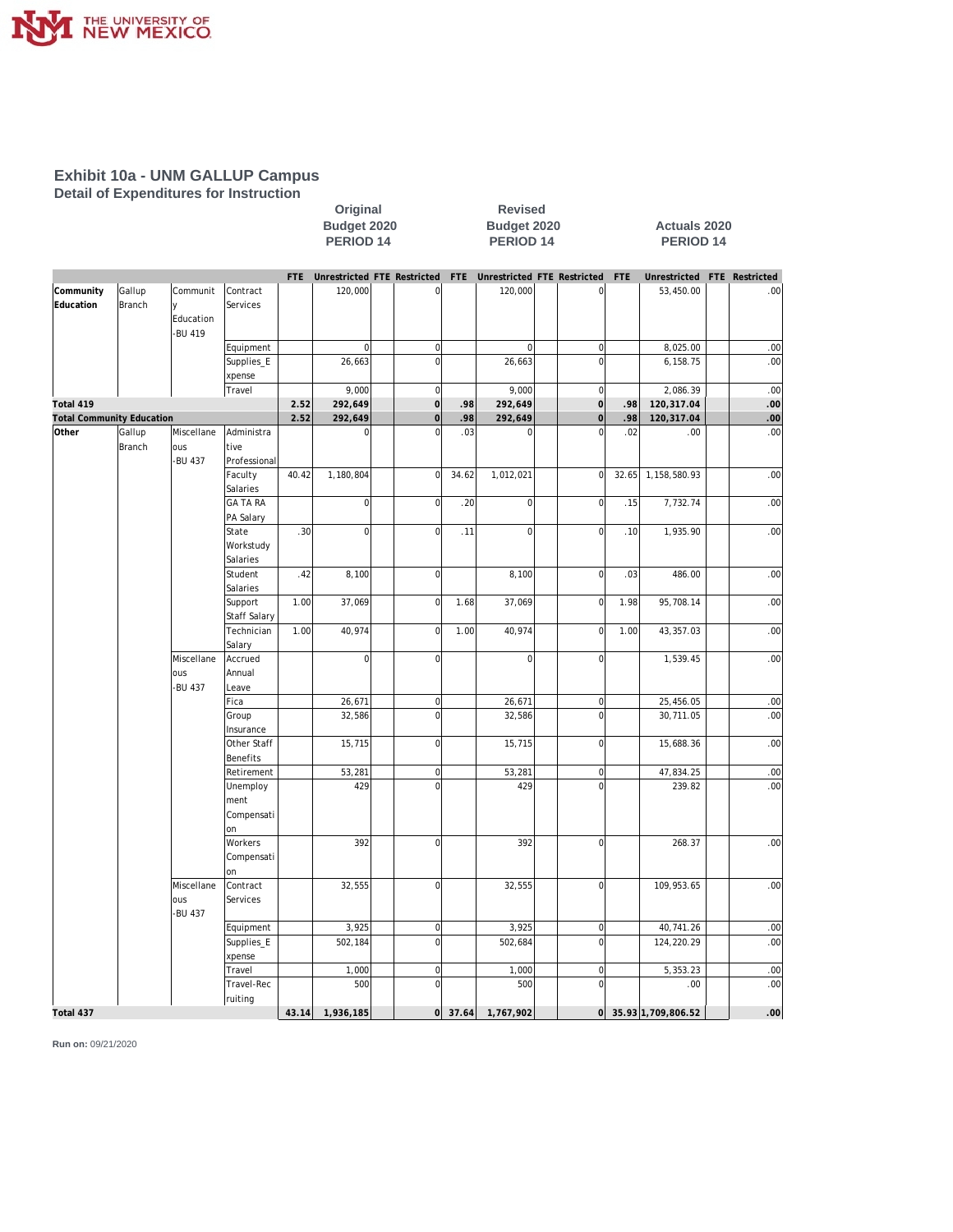

**Detail of Expenditures for Instruction**

|                                                |                         |                                         |                                    |            | Budget 2020<br>PERIOD <sub>14</sub> |        |                    |       | Budget 2020<br>PERIOD <sub>14</sub> |        |                    |      | <b>Actuals 2020</b><br><b>PERIOD 14</b> |            |                                    |
|------------------------------------------------|-------------------------|-----------------------------------------|------------------------------------|------------|-------------------------------------|--------|--------------------|-------|-------------------------------------|--------|--------------------|------|-----------------------------------------|------------|------------------------------------|
|                                                |                         |                                         |                                    | <b>FTE</b> | Unrestricted FTE Restricted         |        |                    |       | FTE Unrestricted FTE Restricted     |        |                    | FTE  | Unrestricted                            | <b>FTE</b> | Restricted                         |
| Other                                          | Gallup<br><b>Branch</b> | 1&G<br>Programs<br>-BU 441              | Administra<br>tive<br>Professional |            |                                     | 0 1.50 | 78,792             |       |                                     | 0 1.50 | 78,792             |      | .00.                                    | 1.00       | 52,453.00                          |
|                                                |                         |                                         | Faculty<br>Salaries                |            | $\circ$                             |        | $\overline{0}$     |       | $\overline{0}$                      |        | $\Omega$           |      | .00.                                    | .04        | 3,588.00                           |
|                                                |                         |                                         | Student<br>Salaries                |            |                                     | 0 4.25 | 36,949             |       |                                     | 0 4.25 | 36,949             |      | .00.                                    | 2.16       | 34,426.00                          |
|                                                |                         |                                         | Support<br>Staff Salary            |            |                                     | 0 3.00 | 135,000            |       |                                     | 0 3.00 | 135,000            |      | .00                                     |            | .00                                |
|                                                |                         |                                         | Technician<br>Salary               |            | $\overline{0}$                      |        | $\overline{0}$     |       | $\mathbf 0$                         |        | $\mathbf 0$        |      | .00                                     | 1.93       | 72,353.00                          |
|                                                |                         | <b>1&amp;G</b><br>Programs<br>-BU 441   | Other Staff<br>Benefits            |            | $\circ$                             |        | 86,000             |       | $\overline{0}$                      |        | 86,000             |      | .00.                                    |            | 33,696.00                          |
|                                                |                         | I&G<br>Programs<br>-BU 441              | Equipment                          |            | 0                                   |        | $\overline{0}$     |       | $\mathbf{0}$                        |        | $\mathbf 0$        |      | .00                                     |            | 1,005.00                           |
|                                                |                         |                                         | Supplies_E<br>xpense               |            | $\overline{0}$                      |        | 250,000            |       | $\overline{0}$                      |        | 187,000            |      | .00.                                    |            | 39,404.00                          |
|                                                |                         |                                         | Travel                             |            | 0                                   |        | $\mathbf 0$        |       | $\mathbf 0$                         | 0 8.75 | $\mathbf 0$        |      | .00                                     |            | 5,525.00                           |
| Total 441                                      |                         |                                         |                                    | 43.14      | 1,936,185 8.75                      | 0 8.75 | 586,741<br>586,741 | 37.64 | 1,767,902 8.75                      |        | 523,741<br>523,741 |      | .00.<br>35.93 1,709,806.52              |            | 5.13 242,450.00<br>5.13 242,450.00 |
|                                                | Gallup                  | Applied                                 | Faculty                            | 2.40       | 132,256                             |        | $\mathbf 0$        | 7.37  | 301,039                             |        | $\Omega$           | 7.09 | 378,892.41                              |            | .00                                |
| <b>Total Other</b><br>Occup/Voc<br>Instruction | Branch                  | Technolog<br>-BU 410                    | Salaries                           |            |                                     |        |                    |       |                                     |        |                    |      |                                         |            |                                    |
|                                                |                         |                                         | Federal<br>Workstudy<br>Salaries   | .14        | 2,595                               |        | $\overline{0}$     | .01   | 2,595                               |        | $\overline{0}$     | .03  | 548.10                                  |            | .00                                |
|                                                |                         |                                         | State<br>Workstudy<br>Salaries     |            | 0                                   |        | $\overline{0}$     | .04   | $\mathbf 0$                         |        | $\overline{0}$     | .03  | 503.55                                  |            | .00                                |
|                                                |                         | Applied<br>Technolog<br>-BU 410         | Contract<br>Services               |            | 2,500                               |        | $\overline{0}$     |       | 2,500                               |        | $\overline{0}$     |      | 2,654.42                                |            | .00                                |
|                                                |                         |                                         | Equipment                          |            | 8,200                               |        | $\overline{0}$     |       | 8,200                               |        | $\overline{0}$     |      | 7,798.96                                |            | .00                                |
|                                                |                         |                                         | Supplies_E<br>xpense               |            | 52,073                              |        | $\overline{0}$     |       | 52,073                              |        | $\Omega$           |      | 23,502.01                               |            | .00                                |
|                                                |                         |                                         | Travel                             |            | 1,500                               |        | $\overline{0}$     |       | 1,500                               |        | $\mathbf 0$        |      | .00.                                    |            | .00                                |
| Total 410                                      |                         |                                         |                                    | 2.54       | 199,124                             |        | 0                  | 7.42  | 367,907                             |        | $\overline{0}$     | 7.15 | 413,899.45                              |            | .00                                |
|                                                |                         | <b>Business</b><br>Technolog<br>-BU 411 | Faculty<br>Salaries                | 1.00       | 66,264                              |        | $\overline{0}$     | 1.07  | 66,264                              |        | $\Omega$           | 1.00 | 66,264.50                               |            | .00                                |
|                                                |                         |                                         | Federal<br>Workstudy<br>Salaries   | .05        | 1,000                               |        | $\mathbf{0}$       | .01   | 1,000                               |        | $\overline{0}$     | .03  | 569.70                                  |            | .00                                |
|                                                |                         |                                         | State<br>Workstudy<br>Salaries     | .42        | 8,000                               |        | $\overline{0}$     | .05   | 8,000                               |        | $\overline{0}$     | .03  | 638.55                                  |            | .00                                |

**Original Revised**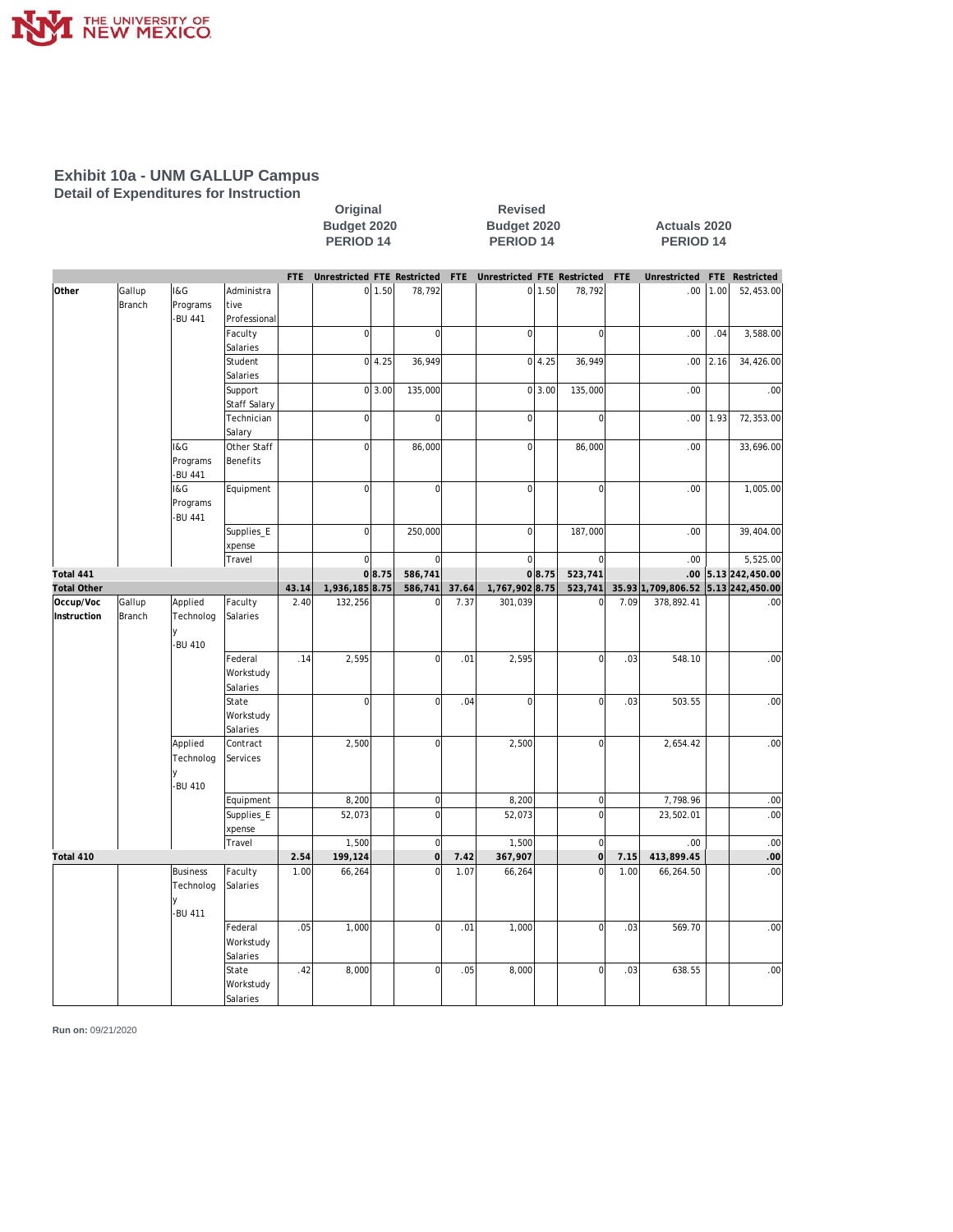

**Detail of Expenditures for Instruction**

|                                      |                         |                                         |                                              |            | Budget 2020<br>PERIOD <sub>14</sub> |                     |            | Budget 2020<br>PERIOD <sub>14</sub> |                |      | <b>Actuals 2020</b><br>PERIOD <sub>14</sub> |                |
|--------------------------------------|-------------------------|-----------------------------------------|----------------------------------------------|------------|-------------------------------------|---------------------|------------|-------------------------------------|----------------|------|---------------------------------------------|----------------|
|                                      |                         |                                         |                                              | <b>FTE</b> | Unrestricted FTE Restricted         |                     | <b>FTE</b> | Unrestricted FTE Restricted         |                | FTE  | Unrestricted                                | FTE Restricted |
| Occup/Voc<br>Instruction             | Gallup<br><b>Branch</b> | <b>Business</b><br>Technolog<br>-BU 411 | Equipment                                    |            | 500                                 | $\overline{0}$      |            | 500                                 | $\mathbf 0$    |      | .00                                         | .00            |
|                                      |                         |                                         | Supplies_E<br>xpense                         |            | 21,533                              | $\overline{0}$      |            | 21,533                              | $\overline{0}$ |      | 1,280.79                                    | .00            |
|                                      |                         |                                         | Travel                                       |            | 750                                 | 0                   |            | 750                                 | $\overline{0}$ |      | .00                                         | .00            |
| Total 411                            |                         |                                         |                                              | 1.47       | 98,047                              | $\circ$             | 1.13       | 98,047                              | $\overline{0}$ | 1.06 | 68,753.54                                   | .00            |
|                                      |                         | Health<br>Careers<br><b>BU 414</b>      | Faculty<br>Salaries                          | 3.60       | 357,902                             | $\mathbf 0$         | 5.97       | 357,902                             | $\mathbf 0$    | 5.60 | 339,951.59                                  | .00            |
|                                      |                         |                                         | Support<br><b>Staff Salary</b>               | 1.00       | 37,069                              | $\overline{0}$      | 1.00       | 37,069                              | $\overline{0}$ | 1.00 | 37, 353. 70                                 | .00            |
|                                      |                         | Health<br>Careers<br><b>BU 414</b>      | Contract<br>Services                         |            | 1,000                               | $\overline{0}$      |            | 1,000                               | $\mathbf 0$    |      | 171.50                                      | .00            |
|                                      |                         |                                         | Equipment                                    |            | 3,748                               | $\overline{0}$      |            | 3,748                               | $\overline{0}$ |      | 12,231.93                                   | .00            |
|                                      |                         |                                         | Supplies_E<br>xpense                         |            | 25,895                              | $\overline{0}$      |            | 25,895                              | $\overline{0}$ |      | 34, 274.74                                  | .00            |
|                                      |                         |                                         | Travel                                       |            | 13,000                              | $\overline{0}$      |            | 13,000                              | $\overline{0}$ |      | 2,576.65                                    | .00            |
| Total 414                            |                         |                                         |                                              | 4.60       | 438,614                             | $\overline{0}$      | 6.97       | 438,614                             | $\overline{0}$ | 6.60 | 426,560.11                                  | .00            |
|                                      |                         | Area Voc<br>School<br>-BU 415           | Supplies_E<br>xpense                         |            | $\overline{0}$                      | $\Omega$            |            | $\mathbf 0$                         | $\Omega$       |      | 694.88                                      | .00            |
| Total 415                            |                         |                                         |                                              |            | $\mathbf{O}$                        | $\mathsf{O}\xspace$ |            | $\mathbf 0$                         | $\mathbf 0$    |      | 694.88                                      | .00            |
|                                      |                         | Nursing<br><b>BU 416</b>                | Administra<br>tive<br>Professional           | 1.00       | 56,972                              | $\overline{0}$      | .33        | 56,972                              | $\overline{0}$ | .25  | 15,943.93                                   | .00            |
|                                      |                         |                                         | Faculty<br>Salaries                          | 6.00       | 443,473                             | $\overline{0}$      | 6.33       | 443,473                             | $\mathbf 0$    | 6.00 | 471, 147.44                                 | .00            |
|                                      |                         |                                         | State<br>Workstudy<br>Salaries               |            | 0                                   | $\overline{0}$      | .03        | 0                                   | $\overline{0}$ | .02  | 409.05                                      | .00            |
|                                      |                         |                                         | Student<br>Salaries                          |            | 0                                   | $\overline{0}$      | .14        | 0                                   | $\overline{0}$ | .15  | 2,835.00                                    | .00            |
|                                      |                         | Nursing<br><b>BU 416</b>                | Cost of<br>Good Sold                         |            | $\overline{0}$                      | $\overline{0}$      |            | $\overline{0}$                      | $\overline{0}$ |      | (6, 545.00)                                 | .00            |
|                                      |                         |                                         | Equipment                                    |            | $\overline{0}$                      | $\overline{0}$      |            | $\overline{0}$                      | $\overline{0}$ |      | 374.99                                      | .00            |
|                                      |                         |                                         | Supplies_E<br>xpense                         |            | 9,426                               | $\overline{0}$      |            | 9,426                               | $\overline{0}$ |      | 6,305.63                                    | .00            |
|                                      |                         |                                         | Travel                                       |            | 500                                 | $\overline{0}$      |            | 500                                 | $\overline{0}$ |      | .00                                         | .00            |
|                                      |                         | Nursing<br><b>BU 416</b>                | Internal<br>Service Ctr<br>Internal<br>Sales |            | $\overline{0}$                      | $\mathbf 0$         |            | $\mathbf 0$                         | $\mathbf 0$    |      | (14,980.00)                                 | .00            |
| Total 416                            |                         |                                         |                                              | 7.00       | 510,371                             | $\Omega$            | 6.83       | 510,371                             | $\mathbf{0}$   | 6.42 | 475,491.04                                  | .00            |
| <b>Total Occup/Voc Instruction</b>   |                         |                                         |                                              | 15.61      | 1,246,156                           | 0                   | 22.35      | 1,414,939                           | $\overline{0}$ |      | 21.23 1,385,399.02                          | .00            |
| Prep/Remedi<br>al Instruction Branch | Gallup                  | Transitional<br>Studies<br>-BU 404      | Faculty<br>Salaries                          | 6.37       | 319,316                             | $\Omega$            |            | $\mathbf 0$                         |                |      | .00.                                        | .00            |

**Original Revised**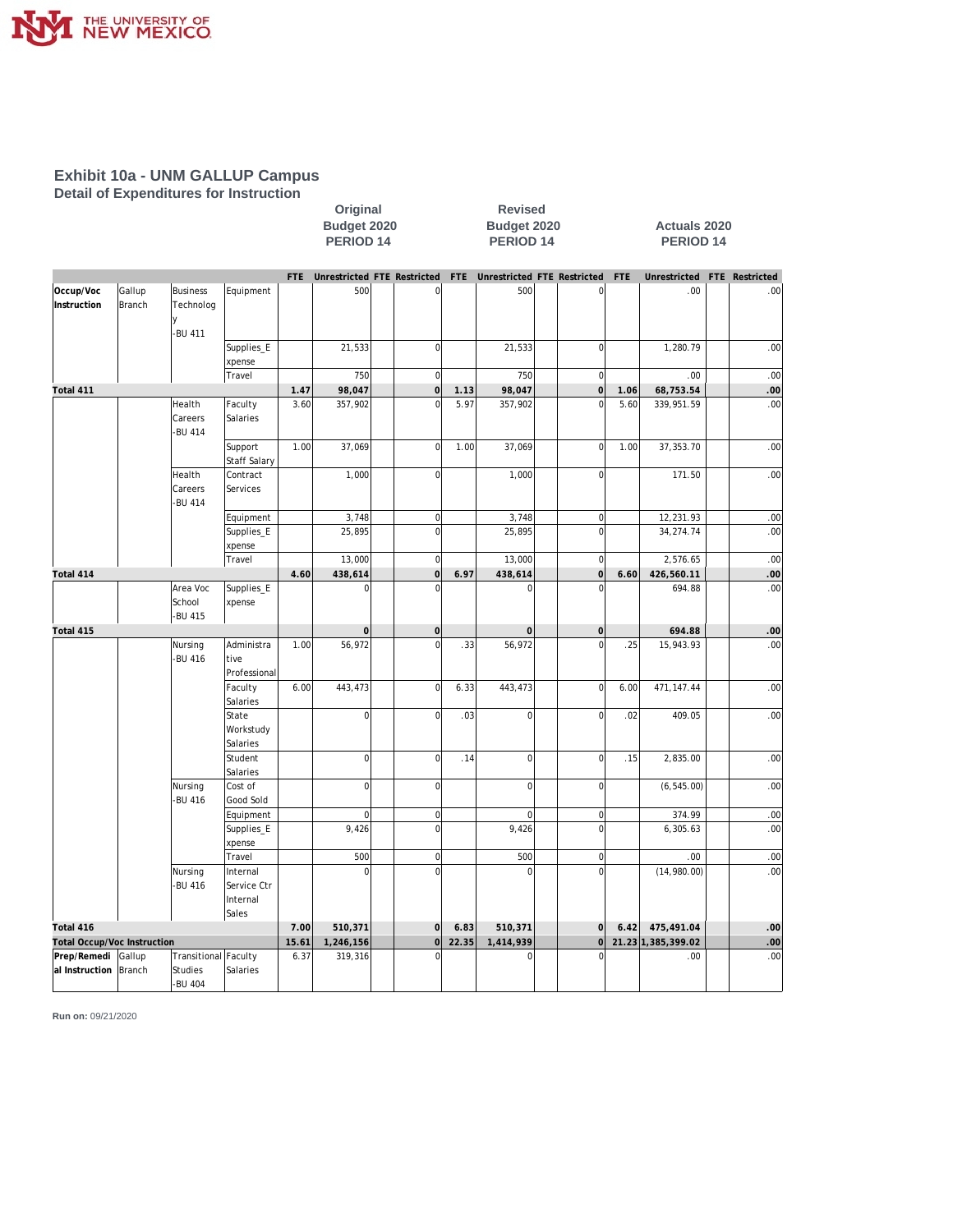

**Detail of Expenditures for Instruction**

|                                                                     |                  |                                           |                                    |                          | Original<br>Budget 2020<br>PERIOD <sub>14</sub> |                |                          | <b>Revised</b><br>Budget 2020<br>PERIOD <sub>14</sub> |                |                                                           | <b>Actuals 2020</b><br>PERIOD <sub>14</sub> |                |
|---------------------------------------------------------------------|------------------|-------------------------------------------|------------------------------------|--------------------------|-------------------------------------------------|----------------|--------------------------|-------------------------------------------------------|----------------|-----------------------------------------------------------|---------------------------------------------|----------------|
|                                                                     |                  |                                           |                                    | FTE.                     | Unrestricted FTE Restricted                     |                | FTE                      | Unrestricted FTE Restricted                           |                | <b>FTE</b>                                                | Unrestricted                                | FTE Restricted |
| Prep/Remedi<br>al Instruction Branch                                | Gallup           | Transitional<br><b>Studies</b><br>-BU 404 | lContract<br>Services              |                          | 300                                             | 0              |                          | 300                                                   |                |                                                           | .00                                         | .00            |
|                                                                     |                  |                                           | Supplies_E<br>xpense               |                          | 7,457                                           | $\Omega$       |                          | 7,457                                                 | $\Omega$       |                                                           | 1.656.77                                    | .00.           |
|                                                                     |                  |                                           | Travel                             |                          | 500                                             | $\mathbf 0$    |                          | 500                                                   | $\Omega$       |                                                           | .00                                         | .00            |
| Total 404                                                           |                  |                                           |                                    | 6.37                     | 327,573                                         | $\mathbf{0}$   |                          | 8,257                                                 | $\mathbf 0$    |                                                           | 1,656.77                                    | .00            |
|                                                                     |                  | College<br>Learning<br>Center<br>-BU 405  | Administra<br>tive<br>Professional | 2.00                     | 84,862                                          | $\Omega$       | 2.19                     | 84,862                                                | $\Omega$       | 2.39                                                      | 104, 192. 75                                | .00.           |
|                                                                     |                  |                                           | Federal<br>Workstudy<br>Salaries   | .10                      | 1,950                                           | $\Omega$       |                          | 1,950                                                 | $\Omega$       |                                                           | .00                                         | .00.           |
|                                                                     |                  |                                           | State<br>Workstudy<br>Salaries     | .30                      | 600                                             | 0              | .08                      | 600                                                   | $\Omega$       | .06                                                       | 1,116.44                                    | .00            |
|                                                                     |                  |                                           | Student<br>Salaries                | 1.50                     | 28,623                                          | $\Omega$       | 1.56                     | 28,623                                                | $\Omega$       | 1.61                                                      | 30,607.90                                   | .00            |
| College<br>Learning<br>xpense<br>Center<br>-BU 405                  |                  | Supplies_E                                |                                    | 18,028                   | U                                               |                | 18,028                   | $\Omega$                                              |                | 2,380.48                                                  | .00                                         |                |
|                                                                     |                  |                                           | Travel                             |                          | 500                                             | $\mathbf 0$    |                          | 500                                                   | $\mathbf 0$    |                                                           | 140.35                                      | .00            |
| Total 405                                                           |                  |                                           |                                    | 3.90                     | 134,563                                         | $\overline{0}$ | 3.83                     | 134,563                                               | $\overline{0}$ | 4.06                                                      | 138,437.92                                  | .00            |
| <b>Total Prep/Remedial Instruction</b>                              |                  |                                           |                                    | 10.27                    | 462,136                                         | $\overline{0}$ | 3.83                     | 142,820                                               | $\overline{0}$ | 4.06                                                      | 140,094.69                                  | .00            |
| Special<br>Session<br>Instruction                                   | Gallup<br>Branch | Summer<br>Session<br>-BU 422              | Faculty<br>Salaries                | 3.14                     | 75,000                                          | 0              | 3.16                     | 75,000                                                | $\Omega$       | 3.37                                                      | 191.971.40                                  | .00            |
| Total 422                                                           |                  |                                           |                                    | 3.14                     | 75,000                                          | $\Omega$       | 3.16                     | 75,000                                                | $\overline{0}$ | 3.37                                                      | 191,971.40                                  | .00            |
| <b>Total Special Session Instruction</b><br>Grand Total Exhibit 10a |                  |                                           | 3.14<br>111.69                     | 75,000<br>6,235,005 8.75 | $\Omega$<br>586,741 108.65                      | 3.16           | 75,000<br>6,284,635 8.75 | $\overline{0}$                                        | 3.37           | 191,971.40<br>523,741 104.37 6,057,703.35 5.13 242,450.00 | .00                                         |                |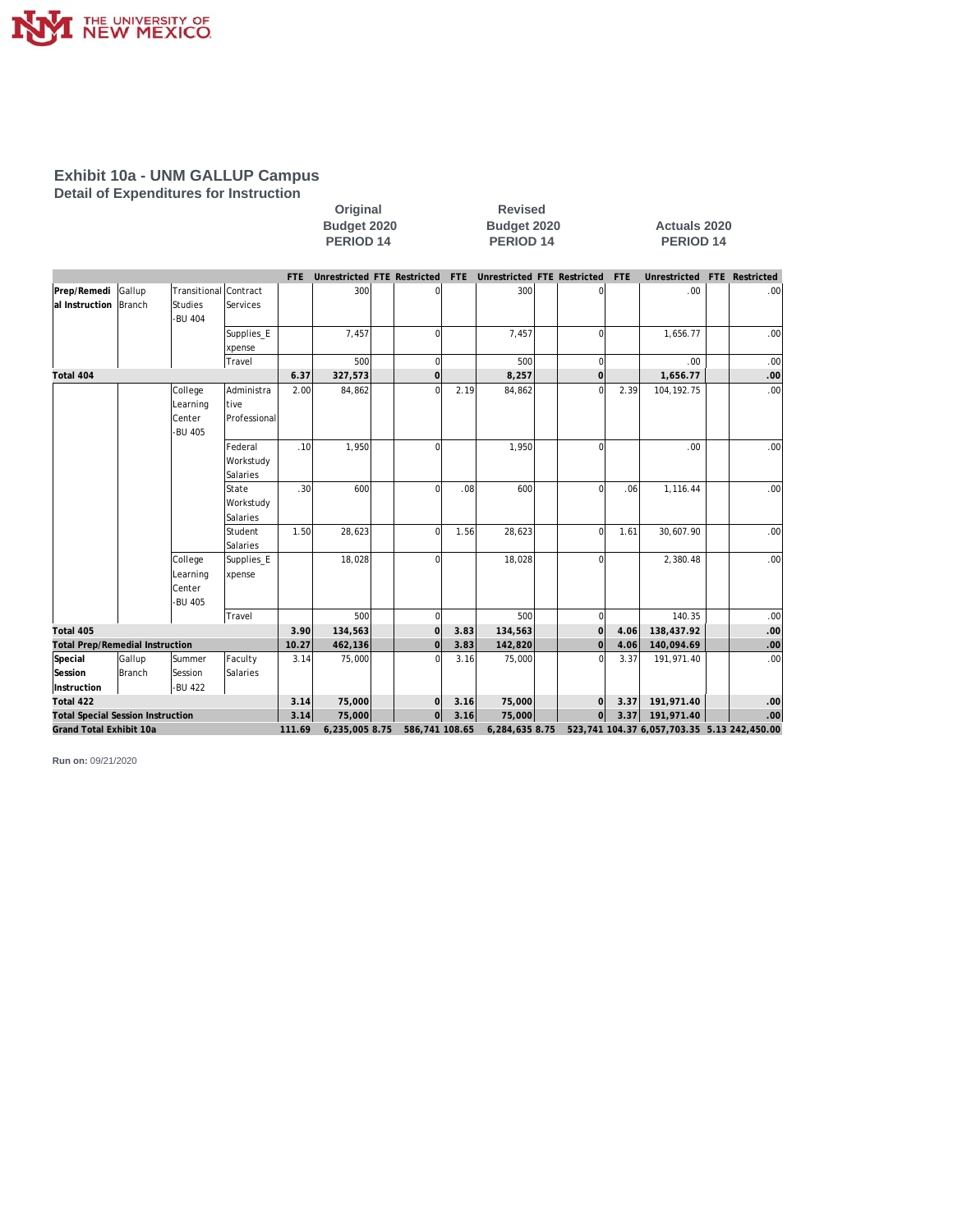

#### **Exhibit 11 - UNM GALLUP Campus Expenditures for Academic Support**

| Original         | <b>Revised</b>       |                      |
|------------------|----------------------|----------------------|
| Budget 2020      | Budget 2020          | <b>Actuals 2020</b>  |
| <b>PERIOD 14</b> | PERIOD <sub>14</sub> | PERIOD <sub>14</sub> |

|                                      |                 |                             |                |                |              |        | Unrestricted Restricted Unrestricted Restricted Unrestricted Restricted |                  |
|--------------------------------------|-----------------|-----------------------------|----------------|----------------|--------------|--------|-------------------------------------------------------------------------|------------------|
| Academic Administration              | Gallup Branch   | Acad Support Instruction    | 264,184        | 0              | 215,054      | 0l     | 211,011.33                                                              | .00              |
| <b>Total Academic Administration</b> |                 |                             | 264,184        | $\mathbf{0}$   | 215,054      | 0      | 211,011.33                                                              | .00.             |
| Ancillary Support                    | Gallup Branch   | <b>Computer Services</b>    | 424,344        | $\overline{0}$ | 487,344      | 01     | 487,469.54                                                              | .00              |
| <b>Total Ancillary Support</b>       |                 |                             | 424,344        | 0              | 487,344      | 0      | 487,469.54                                                              | .00.             |
| Libraries                            | Gallup Branch   | Branch Main Library         | 359,995        | $\overline{0}$ | 359,995      | 01     | 328,520.18                                                              | .00              |
| <b>Total Libraries</b>               |                 |                             | 359,995        | 0              | 359,995      | 0      | 328,520.18                                                              | .00.             |
| Other                                | Gallup Branch   | Miscellaneous               | 29,987         | $\overline{0}$ | 29,987       | 0l     | 9,290.71                                                                | .00              |
| <b>Total Other</b>                   |                 |                             | 29,987         | 0              | 29,987       | 0      | 9,290.71                                                                | .00.             |
| Special Appropriation                | Gallup Branch   | Charlie Morrissey - Gallup  | 60,000         | $\overline{0}$ | 250,000      | 0      | 59,300.67                                                               | .00              |
| <b>Total Special Appropriation</b>   |                 |                             | 60,000         | 0              | 250,000      | 0      | 59,300.67                                                               | .00.             |
| Items not in Exhibit                 | Fringe Benefits | <b>Accrued Annual Leave</b> | O              | 0              |              | 0      | 10,908.33                                                               | .00              |
|                                      |                 | Fica                        | 48,017         |                | 48,017       |        | 41,474.88                                                               | .00              |
|                                      |                 | Group Insurance             | 77.492         |                | 53.492       | 0      | 45,566.26                                                               | .00              |
|                                      |                 | Other Staff Benefits        | 74,061         | 0              | 35,061       |        | 25,884.71                                                               | .00              |
|                                      |                 | Retirement                  | 94.903         | $\Omega$       | 94,903       | 0      | 80.359.12                                                               | .00              |
|                                      |                 | Unemployment                | 808            |                | 808          |        | 398.39                                                                  | .00 <sub>1</sub> |
|                                      |                 | Compensation                |                |                |              |        |                                                                         |                  |
|                                      |                 | Workers Compensation        | 611            | $\overline{0}$ | 611          | 0      | 787.97                                                                  | .00              |
| Sub-Total: Fringe Benefits           |                 |                             | 295,892        | $\mathbf{O}$   | 232,892      | 0      | 205,379.66                                                              | .00              |
|                                      | Workstudy       | Federal Workstudy Salaries  | $\Omega$       | 9,541          |              | 9,541  | .00.                                                                    | 1,191.00         |
|                                      |                 | State Workstudy Salaries    | $\overline{0}$ | 28,623         | $\Omega$     | 28,623 | .00                                                                     | 3,660.00         |
| Sub-Total: Workstudy                 |                 |                             | $\mathbf 0$    | 38,164         | $\mathbf{0}$ | 38,164 | .00                                                                     | 4.851.00         |
| Total Items not in Exhibit           |                 |                             | 295,892        | 38,164         | 232,892      | 38,164 | 205,379.66                                                              | 4.851.00         |
| Total                                |                 |                             | 1,434,402      | 38,164         | 1,575,272    |        | 38, 164 1, 300, 972.09 4, 851.00                                        |                  |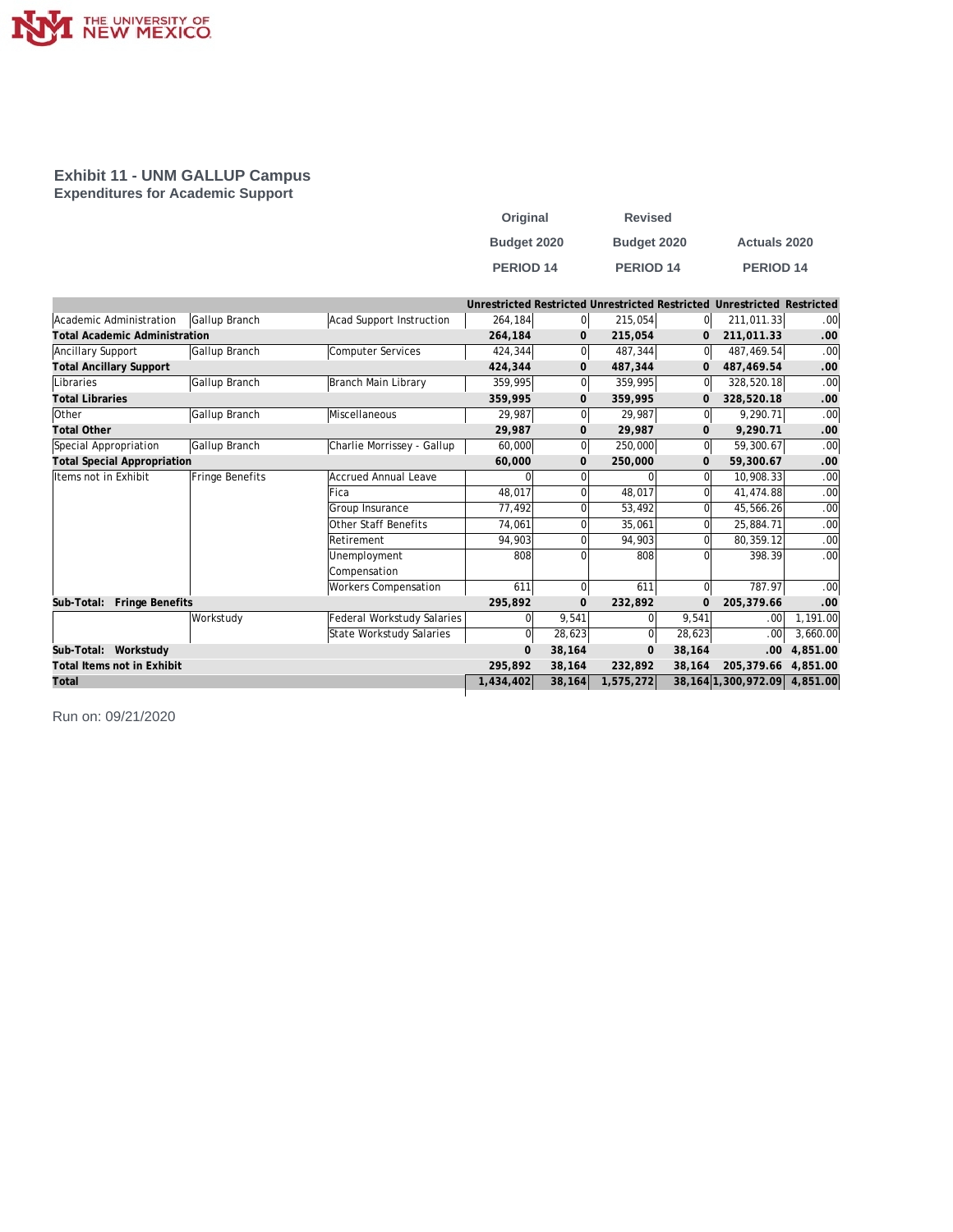

#### **Exhibit 11a - UNM GALLUP Campus Detail of Expenditures for Academic Support Original Revised**

|                                |                                           |                                                          |                       | Budget 2020<br><b>PERIOD 14</b> |                         |                |                                           |                      |                                   |                     |                                                                           |                                                                                 |                                               |                                                                        |
|--------------------------------|-------------------------------------------|----------------------------------------------------------|-----------------------|---------------------------------|-------------------------|----------------|-------------------------------------------|----------------------|-----------------------------------|---------------------|---------------------------------------------------------------------------|---------------------------------------------------------------------------------|-----------------------------------------------|------------------------------------------------------------------------|
|                                |                                           |                                                          | FTE                   |                                 |                         |                |                                           |                      |                                   |                     |                                                                           |                                                                                 |                                               |                                                                        |
| Gallup<br>Branch               | Miscellane<br>ous<br>-BU 437              | Supplies_E<br>xpense                                     |                       | 300                             |                         | 0              |                                           | 300                  |                                   | $\mathbf 0$         |                                                                           | 2,031.98                                                                        |                                               | .00                                                                    |
|                                |                                           | Travel                                                   |                       | 29,687                          |                         | $\mathbf 0$    |                                           | 29,687               |                                   | $\mathbf 0$         |                                                                           | 7,258.73                                                                        |                                               | .00                                                                    |
|                                |                                           |                                                          |                       | 29,987                          |                         | $\mathbf 0$    |                                           | 29,987               |                                   | $\mathbf 0$         |                                                                           | 9,290.71                                                                        |                                               | .00 <sub>1</sub>                                                       |
|                                |                                           |                                                          |                       | 29,987                          |                         | $\mathbf 0$    |                                           | 29,987               |                                   | $\mathsf{O}\xspace$ |                                                                           | 9,290.71                                                                        |                                               | .00 <sub>1</sub>                                                       |
| Branch                         | Support<br>Instruction<br>-BU 427         | Salaries                                                 |                       |                                 |                         |                |                                           |                      |                                   |                     |                                                                           |                                                                                 |                                               | .00 <sub>1</sub>                                                       |
|                                |                                           | Other<br>Salaries                                        | .11                   | 5,000                           |                         | $\mathbf 0$    |                                           | 5,000                |                                   | $\mathbf 0$         |                                                                           | .00                                                                             |                                               | .00                                                                    |
|                                |                                           | Support<br><b>Staff Salary</b>                           | 1.00                  | 35,089                          |                         | $\overline{0}$ | 1.00                                      | 35,089               |                                   | $\mathbf 0$         | 1.00                                                                      | 36,678.19                                                                       |                                               | .00                                                                    |
|                                |                                           | Technician<br>Salary                                     |                       | $\mathbf 0$                     |                         | $\mathbf 0$    |                                           | $\mathbf 0$          |                                   | $\mathbf 0$         |                                                                           | 49.62                                                                           |                                               | .00                                                                    |
|                                | Acad<br>Support<br>Instruction<br>-BU 427 | Supplies_E<br>xpense                                     |                       | 10,484                          |                         | $\overline{0}$ |                                           | 10,484               |                                   | $\mathbf 0$         |                                                                           | 4,522.47                                                                        |                                               | .00.                                                                   |
|                                |                                           | Travel                                                   |                       | 3,000                           |                         | $\mathbf 0$    |                                           | 3,000                |                                   | $\mathbf 0$         |                                                                           | 4,280.65                                                                        |                                               | .00                                                                    |
|                                |                                           | 4.57                                                     | 264,184               |                                 | $\overline{0}$          | 2.00           | 215,054                                   |                      | $\overline{0}$                    | 2.30                | 211,011.33                                                                |                                                                                 | .00 <sub>1</sub>                              |                                                                        |
|                                |                                           |                                                          |                       |                                 |                         |                |                                           |                      |                                   |                     |                                                                           |                                                                                 |                                               | 00                                                                     |
| Branch                         | Services<br>-BU 426                       | tive<br>Professional                                     |                       |                                 |                         |                |                                           |                      |                                   |                     |                                                                           |                                                                                 |                                               | .00                                                                    |
|                                |                                           | Federal<br>Workstudy<br>Salaries                         | .05                   | 1,000                           |                         | $\mathbf 0$    |                                           | 1,000                |                                   | $\mathbf 0$         |                                                                           | .00                                                                             |                                               | .00                                                                    |
|                                |                                           | State<br>Workstudy<br>Salaries                           | .08                   | 1,500                           |                         | $\overline{0}$ |                                           | 1,500                |                                   | $\mathbf 0$         |                                                                           | .00                                                                             |                                               | .00                                                                    |
|                                |                                           | Student<br>Salaries                                      | .16                   | 3,000                           |                         | $\overline{0}$ | 1.19                                      | 3,000                |                                   | $\overline{0}$      | 1.15                                                                      | 21,538.80                                                                       |                                               | .00                                                                    |
|                                |                                           | Technician<br>Salary                                     | 3.00                  | 115,231                         |                         | $\mathbf 0$    | 1.47                                      | 115,231              |                                   | $\mathbf 0$         | 1.36                                                                      | 51,557.22                                                                       |                                               | .00                                                                    |
|                                | Computer<br>Services<br>-BU 426           | Contract<br>Services                                     |                       | 1,500                           |                         | $\mathbf 0$    |                                           | 1,500                |                                   | $\mathbf 0$         |                                                                           | .00                                                                             |                                               | .00                                                                    |
|                                |                                           | Equipment                                                |                       | 101,000                         |                         | $\mathbf 0$    |                                           | 136,000              |                                   | $\mathbf 0$         |                                                                           | 69,017.40                                                                       |                                               | .00                                                                    |
|                                |                                           | Supplies_E<br>xpense                                     |                       | 199,113                         |                         | $\mathbf 0$    |                                           | 227,113              |                                   | $\mathbf 0$         |                                                                           | 283,403.90                                                                      |                                               | .00                                                                    |
|                                |                                           | Travel                                                   |                       | 2,000                           |                         | $\overline{0}$ |                                           | 2,000                |                                   | $\mathbf 0$         |                                                                           | 952.14                                                                          |                                               | .00                                                                    |
|                                |                                           |                                                          | 4.29                  | 424,344                         |                         | $\mathbf 0$    | 3.66                                      | 487,344              |                                   | 0                   | 3.51                                                                      | 487,469.54                                                                      |                                               | .00 <sub>1</sub>                                                       |
| <b>Total Ancillary Support</b> |                                           |                                                          | 4.29                  | 424,344                         |                         | $\mathbf 0$    | 3.66                                      | 487,344              |                                   | $\mathbf 0$         | 3.51                                                                      | 487,469.54                                                                      |                                               | .00 <sub>1</sub>                                                       |
| Gallup<br>Branch               | Branch<br>Main<br>Library<br>-BU 424      | Faculty<br>Salaries                                      | 2.44                  | 151,364                         |                         | 0              | 2.07                                      | 151,364              |                                   | $\mathbf 0$         | 2.00                                                                      | 126,702.00                                                                      |                                               | .00                                                                    |
|                                | Gallup<br>Gallup                          | Acad<br><b>Total Academic Administration</b><br>Computer | Faculty<br>Administra | 3.46<br>4.57<br>1.00            | 210,611<br>264,184<br>0 |                | $\mathbf 0$<br>$\mathbf 0$<br>$\mathbf 0$ | 1.00<br>2.00<br>1.00 | 161,481<br>215,054<br>$\mathbf 0$ |                     | Budget 2020<br><b>PERIOD 14</b><br>$\Omega$<br>$\mathbf 0$<br>$\mathbf 0$ | Unrestricted FTE Restricted FTE Unrestricted FTE Restricted FTE<br>1.30<br>1.00 | 165,480.40<br>211,011.33<br>2.30<br>61,000.08 | <b>Actuals 2020</b><br><b>PERIOD 14</b><br>Unrestricted FTE Restricted |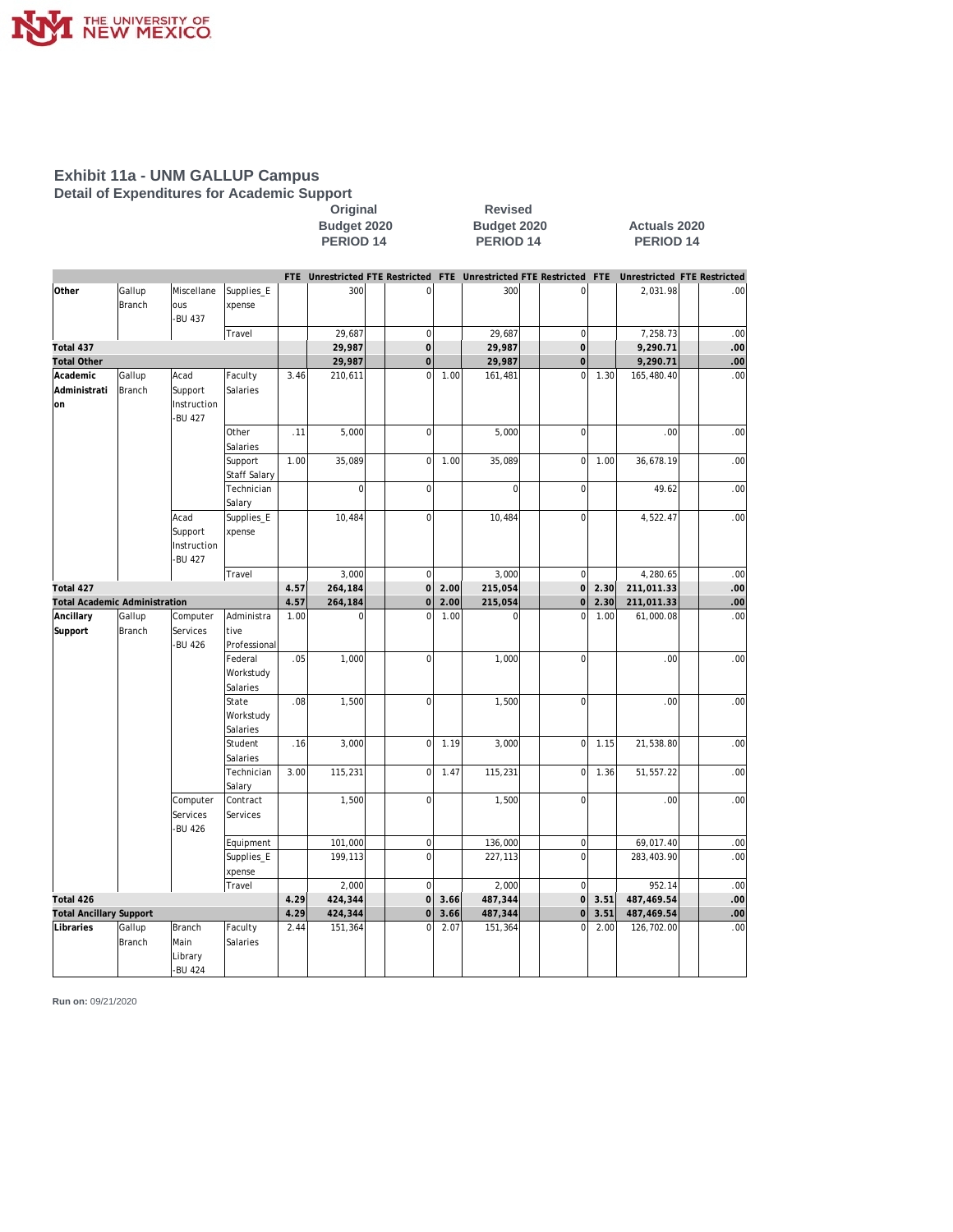

#### **Exhibit 11a - UNM GALLUP Campus Detail of Expenditures for Academic Support**

**Calcular Coriginal**<br>Budget 2020 **Budget 2020 Budget 2020 Budget 2020 Actuals 2020**

# **PERIOD 14 PERIOD 14 PERIOD 14**

|                        |                                    |             |                     | <b>FTE</b> | Unrestricted FTE Restricted |                  | FTE     | Unrestricted FTE Restricted |                     | FTE  | Unrestricted FTE Restricted |                  |
|------------------------|------------------------------------|-------------|---------------------|------------|-----------------------------|------------------|---------|-----------------------------|---------------------|------|-----------------------------|------------------|
| Libraries              | Gallup                             | Branch      | Federal             | .06        | 1,200                       | $\mathbf 0$      | .01     | 1,200                       | $\mathbf 0$         | .03  | 510.57                      | .00              |
|                        | <b>Branch</b>                      | Main        | Workstudy           |            |                             |                  |         |                             |                     |      |                             |                  |
|                        |                                    | Library     | Salaries            |            |                             |                  |         |                             |                     |      |                             |                  |
|                        |                                    | -BU 424     |                     |            |                             |                  |         |                             |                     |      |                             |                  |
|                        |                                    |             | State               | .21        | 4,000                       | $\mathbf 0$      | .11     | 4,000                       | $\mathbf 0$         | .08  | 1,568.43                    | .00              |
|                        |                                    |             | Workstudy           |            |                             |                  |         |                             |                     |      |                             |                  |
|                        |                                    |             | Salaries            |            |                             |                  |         |                             |                     |      |                             |                  |
|                        |                                    |             | Student             |            | $\overline{0}$              | $\mathbf 0$      | .07     | $\overline{0}$              | $\mathbf 0$         | .11  | 2,068.20                    | .00              |
|                        |                                    |             | Salaries            |            |                             |                  |         |                             |                     |      |                             |                  |
|                        |                                    |             | Support             | 1.00       | 33,693                      | $\mathbf 0$      | 1.00    | 33,693                      | $\overline{0}$      | 1.00 | 33,951.77                   | .00              |
|                        |                                    |             | Staff Salary        |            |                             |                  |         |                             |                     |      |                             |                  |
|                        |                                    |             | Technician          | 3.00       | 76,082                      | $\mathbf 0$      | 2.99    | 76,082                      | $\overline{0}$      | 3.01 | 92,490.01                   | .00              |
|                        |                                    |             | Salary              |            |                             |                  |         |                             |                     |      |                             |                  |
|                        |                                    | Branch      | Equipment           |            | $\overline{0}$              | $\mathbf 0$      |         | $\overline{0}$              | $\mathbf 0$         |      | 8,935.83                    | .00              |
|                        |                                    | Main        |                     |            |                             |                  |         |                             |                     |      |                             |                  |
|                        |                                    | Library     |                     |            |                             |                  |         |                             |                     |      |                             |                  |
|                        |                                    | -BU 424     |                     |            |                             |                  |         |                             |                     |      |                             |                  |
|                        |                                    |             | Library             |            | 46,500                      | $\mathbf 0$      |         | 46,500                      | $\mathbf 0$         |      | 18,304.59                   | .00              |
|                        |                                    |             | Acquisition         |            |                             |                  |         |                             |                     |      |                             |                  |
|                        |                                    |             | Supplies_E          |            | 46,656                      | $\mathbf 0$      |         | 46,656                      | $\mathbf 0$         |      | 41,661.09                   | .00              |
|                        |                                    |             | xpense              |            |                             |                  |         |                             |                     |      |                             |                  |
|                        |                                    |             | Travel              |            | 500                         | $\boldsymbol{0}$ |         | 500                         | $\mathbf 0$         |      | 2,327.69                    | .00              |
| Total 424              |                                    |             |                     | 6.71       | 359,995                     | $\mathbf 0$      | 6.25    | 359,995                     | $\mathsf{O}\xspace$ | 6.23 | 328,520.18                  | .00              |
| <b>Total Libraries</b> |                                    |             |                     | 6.71       | 359,995                     | $\circ$          | 6.25    | 359,995                     | $\mathsf{O}\xspace$ | 6.23 | 328,520.18                  | .00              |
| Special                | Gallup                             | Charlie     | Administra          |            | $\pmb{0}$                   | $\mathbf 0$      | .56     | 80,000                      | $\mathbf 0$         | .67  | 40,000.00                   | .00              |
| Appropriation Branch   |                                    | Morrissey - | tive                |            |                             |                  |         |                             |                     |      |                             |                  |
|                        |                                    | Gallup      | Professional        |            |                             |                  |         |                             |                     |      |                             |                  |
|                        |                                    | -BU 569     |                     |            |                             |                  |         |                             |                     |      |                             |                  |
|                        |                                    |             | Student             |            | $\overline{0}$              | $\mathbf 0$      |         | $\overline{0}$              | $\mathbf 0$         | .08  | 1,561.50                    | .00              |
|                        |                                    |             | Salaries            |            |                             |                  |         |                             |                     |      |                             |                  |
|                        |                                    |             | Support             |            | $\overline{0}$              | $\mathbf 0$      |         | 35,000                      | $\mathbf 0$         |      | .00                         | .00              |
|                        |                                    |             | <b>Staff Salary</b> |            |                             |                  |         |                             |                     |      |                             |                  |
|                        |                                    | Charlie     | Accrued             |            | $\overline{0}$              | $\mathbf 0$      |         | $\overline{0}$              | $\mathbf 0$         |      | 2,827.28                    | .00              |
|                        |                                    | Morrissey - | Annual              |            |                             |                  |         |                             |                     |      |                             |                  |
|                        |                                    | Gallup      | Leave               |            |                             |                  |         |                             |                     |      |                             |                  |
|                        |                                    | -BU 569     |                     |            |                             |                  |         |                             |                     |      |                             |                  |
|                        |                                    |             | Fica                |            | $\overline{0}$              | $\boldsymbol{0}$ |         | $\overline{0}$              | $\pmb{0}$           |      | 3,060.00                    | .00              |
|                        |                                    |             | Other Staff         |            | $\overline{0}$              | $\mathbf 0$      |         | 10,000                      | $\mathbf 0$         |      | 1,836.00                    | .00              |
|                        |                                    |             | <b>Benefits</b>     |            |                             |                  |         |                             |                     |      |                             |                  |
|                        |                                    |             | Retirement          |            | $\overline{0}$              | $\mathbf 0$      |         | $\mathbf 0$                 | $\mathbf 0$         |      | 5,660.00                    | .00              |
|                        |                                    |             | Unemploy            |            | $\mathbf 0$                 | $\mathbf 0$      |         | $\overline{0}$              | $\mathbf 0$         |      | 28.00                       | .00              |
|                        |                                    |             | ment                |            |                             |                  |         |                             |                     |      |                             |                  |
|                        |                                    |             | Compensati          |            |                             |                  |         |                             |                     |      |                             |                  |
|                        |                                    |             | on                  |            |                             |                  |         |                             |                     |      |                             |                  |
|                        |                                    |             | Workers             |            | $\overline{0}$              | $\mathbf 0$      |         | $\mathbf 0$                 | $\mathbf 0$         |      | 31.84                       | .00              |
|                        |                                    |             | Compensati          |            |                             |                  |         |                             |                     |      |                             |                  |
|                        |                                    |             | on                  |            |                             |                  |         |                             |                     |      |                             |                  |
|                        |                                    | Charlie     | Supplies_E          |            | 60,000                      | $\mathbf 0$      |         | 125,000                     | $\mathbf 0$         |      | 3,021.77                    | .00              |
|                        |                                    | Morrissey - | xpense              |            |                             |                  |         |                             |                     |      |                             |                  |
|                        |                                    | Gallup      |                     |            |                             |                  |         |                             |                     |      |                             |                  |
|                        |                                    | -BU 569     |                     |            |                             |                  |         |                             |                     |      |                             |                  |
|                        |                                    |             | Travel              |            | $\mathbf 0$                 | $\mathbf 0$      |         | $\mathbf 0$                 | $\overline{0}$      |      | 1,274.28                    | .00              |
| Total 569              |                                    |             |                     |            | 60,000                      | $\overline{0}$   | .56     | 250,000                     | $\mathsf{O}\xspace$ | .75  | 59,300.67                   | .00 <sub>1</sub> |
|                        | <b>Total Special Appropriation</b> |             |                     |            | 60,000                      | 0                | .56     | 250,000                     | 0                   | .75  | 59,300.67                   | .00              |
|                        | Grand Total Exhibit 11a            |             |                     | 15.57      | 1,138,510                   |                  | 0 12.47 | 1,342,380                   |                     |      | 0 12.79 1,095,592.43        | .00              |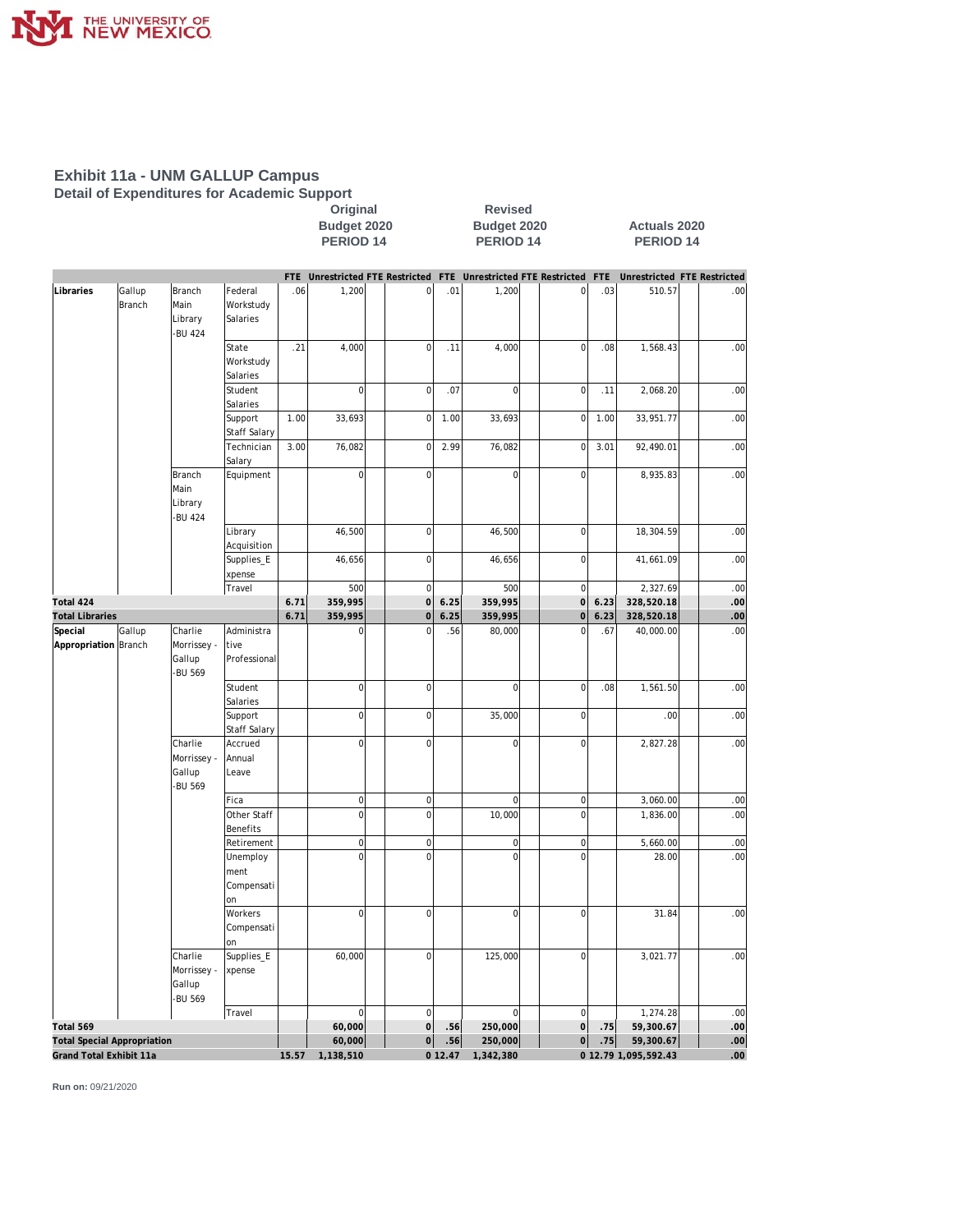

#### **Exhibit 12 - UNM GALLUP Campus Expenditures for Student Services**

| Original    | <b>Revised</b>   |                      |
|-------------|------------------|----------------------|
| Budget 2020 | Budget 2020      | <b>Actuals 2020</b>  |
| PERIOD 14   | <b>PERIOD 14</b> | PERIOD <sub>14</sub> |

|                                          |                 |                            |              |                |              |                | Unrestricted Restricted Unrestricted Restricted Unrestricted Restricted |                  |
|------------------------------------------|-----------------|----------------------------|--------------|----------------|--------------|----------------|-------------------------------------------------------------------------|------------------|
| Counsel & Career Guidance Gallup Branch  |                 | <b>ADA</b>                 | 75,469       | $\overline{0}$ | 75,469       | 01             | 72.609.26                                                               | .00 <sub>1</sub> |
|                                          |                 | Counsel/Career Services    | 279,847      | $\Omega$       | 279,847      | $\Omega$       | 191,495.36                                                              | .00 <sub>1</sub> |
| Total Counsel & Career Guidance          |                 |                            | 355,316      | $\mathbf{0}$   | 355,316      | 0              | 264, 104.62                                                             | .00              |
| Financial Aid Services                   | Gallup Branch   | Financial Aid              | 181,417      | $\Omega$       | 181,417      | 0l             | 140,854.58                                                              | .00 <sub>1</sub> |
| <b>Total Financial Aid Services</b>      |                 |                            | 181,417      | 0              | 181,417      | 0              | 140,854.58                                                              | .00              |
| Other                                    | Gallup Branch   | Miscellaneous              | 152,344      | $\overline{0}$ | 152,344      | $\overline{0}$ | 116,978.56                                                              | .00 <sub>1</sub> |
| <b>Total Other</b>                       |                 |                            | 152,344      | 0              | 152,344      | $\overline{0}$ | 116,978.56                                                              | .00              |
| Student Admin & Records                  | Gallup Branch   | Admissions/Registrar       | 168,796      | $\Omega$       | 168,796      | 0              | 130,975.62                                                              | .00 <sub>1</sub> |
| <b>Total Student Admin &amp; Records</b> |                 |                            | 168,796      | $\mathbf{0}$   | 168,796      | 0              | 130,975.62                                                              | .00              |
| Student Services Admin                   | Gallup Branch   | Student Services Admin     | 200,536      | $\overline{0}$ | 200,536      | 0              | 203,964.60                                                              | .00 <sub>1</sub> |
| <b>Total Student Services Admin</b>      |                 |                            | 200,536      | $\mathbf{0}$   | 200,536      | $\Omega$       | 203,964.60                                                              | .00              |
| Items not in Exhibit                     | Fringe Benefits | Accrued Annual Leave       | 0            | $\Omega$       |              | $\Omega$       | 5,077.85                                                                | .00 <sub>1</sub> |
|                                          |                 | Fica                       | 55,177       | $\Omega$       | 55,177       | 0              | 54,722.88                                                               | .00 <sub>1</sub> |
|                                          |                 | Group Insurance            | 32.081       | $\Omega$       | 32.081       | 0              | 42, 162. 31                                                             | .00 <sub>1</sub> |
|                                          |                 | Other Staff Benefits       | 49.546       | $\Omega$       | 49.546       | 0              | 32,908.25                                                               | .00 <sub>1</sub> |
|                                          |                 | Retirement                 | 96,079       | $\Omega$       | 96,079       | $\Omega$       | 103,346.06                                                              | .00 <sub>1</sub> |
|                                          |                 | Unemployment               | 1,621        | $\Omega$       | 1,621        | O              | 512.56                                                                  | .00 <sub>1</sub> |
|                                          |                 | Compensation               |              |                |              |                |                                                                         |                  |
|                                          |                 | Workers Compensation       | 1,059        | $\Omega$       | 1,059        | $\Omega$       | 616.80                                                                  | .00 <sub>1</sub> |
| Fringe Benefits<br>Sub-Total:            |                 |                            | 235,563      | $\mathbf{0}$   | 235,563      | $\Omega$       | 239,346.71                                                              | .00.             |
|                                          | Workstudy       | Federal Workstudy Salaries | $\Omega$     | 28,623         |              | 28,623         | .00 <sub>1</sub>                                                        | 11,607.00        |
|                                          |                 | State Workstudy Salaries   | $\mathbf 0$  | 19,082         | $\Omega$     | 19,082         | .00 <sub>1</sub>                                                        | 26,116.00        |
| Sub-Total: Workstudy                     |                 |                            | $\mathbf{0}$ | 47,705         | $\mathbf{0}$ | 47,705         |                                                                         | .00 37,723.00    |
| Total Items not in Exhibit               |                 |                            | 235,563      | 47,705         | 235,563      | 47,705         | 239, 346. 71 37, 723.00                                                 |                  |
| Total                                    |                 |                            | 1,293,972    | 47,705         | 1,293,972    |                | 47,705 1,096,224.69 37,723.00                                           |                  |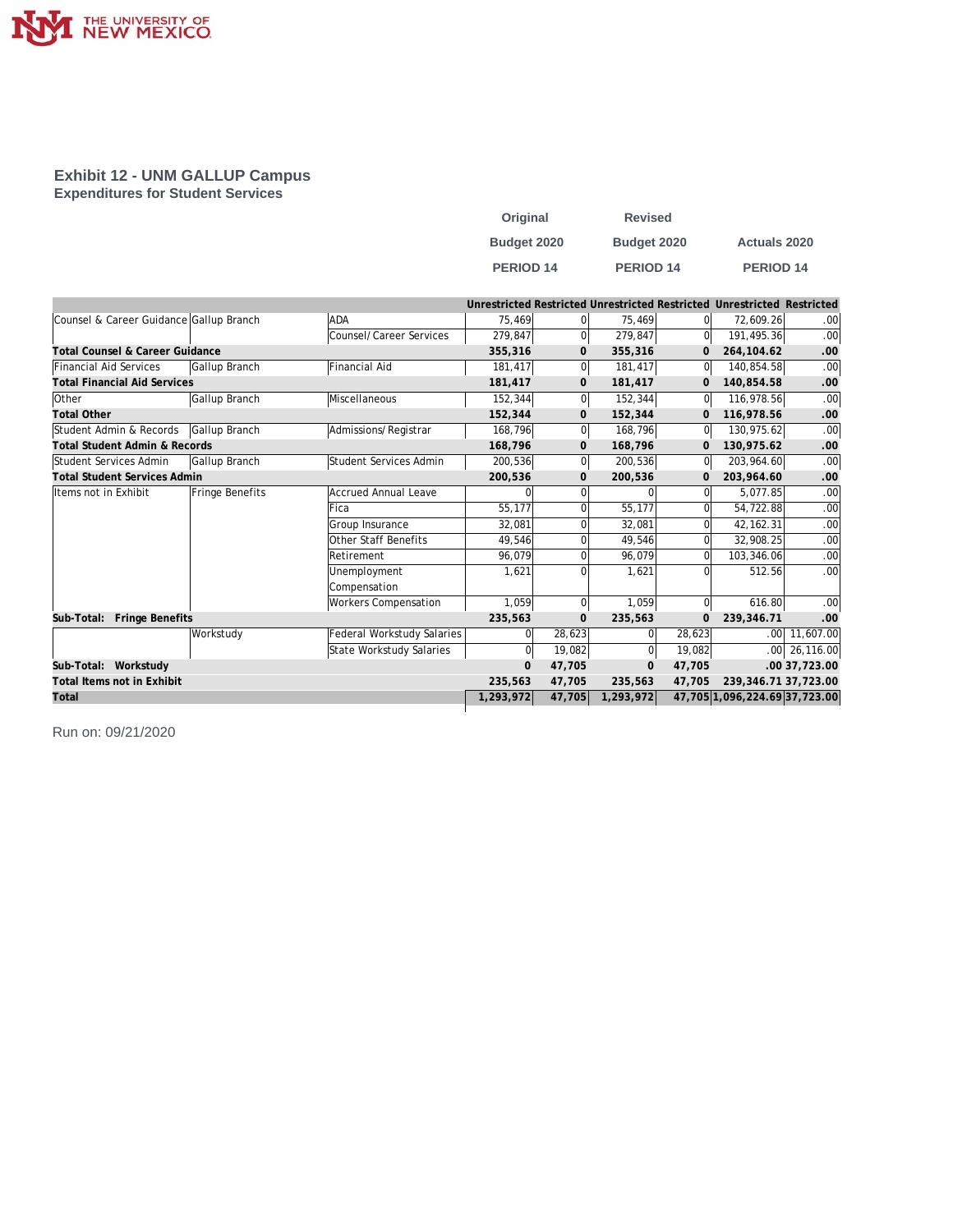

#### **Exhibit 12a - UNM GALLUP Campus Detail of Expenditures for Student Services**

|                    |                  |                     |                          |      | Budget 2020<br>PERIOD <sub>14</sub> |                |      | Budget 2020<br>PERIOD <sub>14</sub>                             |                |      | <b>Actuals 2020</b><br>PERIOD <sub>14</sub> |                 |
|--------------------|------------------|---------------------|--------------------------|------|-------------------------------------|----------------|------|-----------------------------------------------------------------|----------------|------|---------------------------------------------|-----------------|
|                    |                  |                     |                          |      |                                     |                |      | FTE Unrestricted FTE Restricted FTE Unrestricted FTE Restricted |                |      | FTE Unrestricted FTE Restricted             |                 |
| Other              | Gallup<br>Branch | Miscellane<br>ous   | Administra<br>tive       | 1.00 | 47,736                              | 0              | 1.00 | 47,736                                                          | $\overline{0}$ | 1.00 | 47,736.00                                   | .00.            |
|                    |                  | -BU 437             | Professional             |      |                                     |                |      |                                                                 |                |      |                                             |                 |
|                    |                  |                     | Federal                  |      | $\mathbf 0$                         | $\overline{0}$ | .06  | $\mathbf 0$                                                     | $\mathbf 0$    | .08  | 1,503.09                                    | .00             |
|                    |                  |                     | Workstudy                |      |                                     |                |      |                                                                 |                |      |                                             |                 |
|                    |                  |                     | Salaries                 |      |                                     |                |      |                                                                 |                |      |                                             |                 |
|                    |                  |                     | Other                    |      | $\overline{0}$                      | $\overline{0}$ | .11  | $\mathbf 0$                                                     | $\mathbf 0$    | .34  | 8,015.63                                    | .00             |
|                    |                  |                     | Salaries                 |      |                                     |                |      |                                                                 |                |      |                                             |                 |
|                    |                  |                     | State                    |      | $\overline{0}$                      | $\overline{0}$ | .21  | $\overline{0}$                                                  | $\mathbf 0$    | .18  | 3,298.32                                    | .00.            |
|                    |                  |                     | Workstudy                |      |                                     |                |      |                                                                 |                |      |                                             |                 |
|                    |                  |                     | Salaries                 |      |                                     |                |      |                                                                 |                |      |                                             |                 |
|                    |                  |                     | Student                  |      | $\mathbf 0$                         | $\overline{0}$ | .08  | $\mathbf 0$                                                     | $\overline{0}$ | .06  | 1,116.00                                    | .00             |
|                    |                  |                     | Salaries                 |      |                                     |                |      |                                                                 |                |      |                                             |                 |
|                    |                  |                     | Support                  | 2.00 | 81,463                              | 0              | 1.21 | 81,463                                                          | $\mathbf 0$    | 1.22 | 50,983.08                                   | .00             |
|                    |                  | Miscellane          | Staff Salary<br>Contract |      | $\mathbf 0$                         | $\mathbf 0$    |      | $\overline{0}$                                                  | $\mathbf 0$    |      | 1,078.75                                    | .00             |
|                    |                  | ous                 | Services                 |      |                                     |                |      |                                                                 |                |      |                                             |                 |
|                    |                  | -BU 437             |                          |      |                                     |                |      |                                                                 |                |      |                                             |                 |
|                    |                  |                     | Equipment                |      | $\overline{0}$                      | $\overline{0}$ |      | $\mathbf 0$                                                     | $\mathbf 0$    |      | 158.00                                      | .00             |
|                    |                  |                     | Supplies_E               |      | 22,145                              | $\overline{0}$ |      | 22,145                                                          | $\mathbf 0$    |      | 4,484.69                                    | .00             |
|                    |                  |                     | xpense                   |      |                                     |                |      |                                                                 |                |      |                                             |                 |
|                    |                  |                     | Travel                   |      | 1,000                               | $\overline{0}$ |      | 1,000                                                           | $\mathbf 0$    |      | (1, 395.00)                                 | .00             |
| Total 437          |                  |                     |                          | 3.00 | 152,344                             | 0              | 2.67 | 152,344                                                         | $\mathbf 0$    |      | 2.88 116, 978.56                            | .00             |
| <b>Total Other</b> |                  |                     |                          | 3.00 | 152,344                             | 0              | 2.67 | 152,344                                                         | $\Omega$       |      | 2.88 116, 978.56                            | 00 <sub>1</sub> |
| Counsel &          | Gallup           | Counsel/C           | Administra               | 1.00 | 52,972                              | $\overline{0}$ | 1.00 | 52,972                                                          | $\mathbf 0$    | 1.00 | 54,561.24                                   | .00             |
| Career             | Branch           | areer               | tive                     |      |                                     |                |      |                                                                 |                |      |                                             |                 |
| Guidance           |                  | Services<br>-BU 431 | Professional             |      |                                     |                |      |                                                                 |                |      |                                             |                 |
|                    |                  |                     | State                    |      | $\overline{0}$                      | $\overline{0}$ | .18  | 0                                                               | $\mathbf 0$    | .16  | 3,083.67                                    | .00.            |
|                    |                  |                     | Workstudy                |      |                                     |                |      |                                                                 |                |      |                                             |                 |
|                    |                  |                     | Salaries                 |      |                                     |                |      |                                                                 |                |      |                                             |                 |
|                    |                  |                     | Student                  |      | $\overline{0}$                      | $\overline{0}$ | .35  | $\mathbf 0$                                                     | $\overline{0}$ | .36  | 6,745.50                                    | .00             |
|                    |                  |                     | Salaries                 |      |                                     |                |      |                                                                 |                |      |                                             |                 |
|                    |                  |                     | Technician               | 5.00 | 205,678                             | $\circ$        | 2.85 | 205,678                                                         | $\mathbf 0$    | 2.87 | 123,328.92                                  | .00.            |
|                    |                  |                     | Salary                   |      |                                     |                |      |                                                                 |                |      |                                             |                 |
|                    |                  | Counsel/C<br>areer  | Equipment                |      | 900                                 | $\bf 0$        |      | 900                                                             | $\mathbf 0$    |      | 324.10                                      | .00.            |
|                    |                  | Services            |                          |      |                                     |                |      |                                                                 |                |      |                                             |                 |
|                    |                  | -BU 431             |                          |      |                                     |                |      |                                                                 |                |      |                                             |                 |
|                    |                  |                     | Supplies_E               |      | 16,440                              | $\overline{0}$ |      | 16,440                                                          | $\mathbf 0$    |      | 3,291.11                                    | .00             |
|                    |                  |                     | xpense                   |      |                                     |                |      |                                                                 |                |      |                                             |                 |
|                    |                  |                     | Travel                   |      | 3,857                               | $\overline{0}$ |      | 3,857                                                           | $\mathbf{0}$   |      | 160.82                                      | .00             |
| Total 431          |                  |                     |                          | 6.00 | 279,847                             | 0              | 4.38 | 279,847                                                         | $\mathbf 0$    |      | 4.39 191,495.36                             | 00 <sub>1</sub> |
|                    |                  | ADA                 | Administra               | 1.00 | 57,015                              | $\mathbf 0$    | 1.00 | 57,015                                                          | $\mathbf 0$    | 1.00 | 57,015.00                                   | .00             |
|                    |                  | -BU 432             | tive                     |      |                                     |                |      |                                                                 |                |      |                                             |                 |
|                    |                  |                     | Professional             |      |                                     |                |      |                                                                 |                |      |                                             |                 |
|                    |                  |                     | Federal                  | .13  | 2,500                               | $\overline{0}$ | .03  | 2,500                                                           | $\mathbf 0$    | .09  | 1,794.54                                    | .00             |
|                    |                  |                     | Workstudy                |      |                                     |                |      |                                                                 |                |      |                                             |                 |
|                    |                  |                     | Salaries                 |      |                                     |                |      |                                                                 |                |      |                                             |                 |

**Original Revised**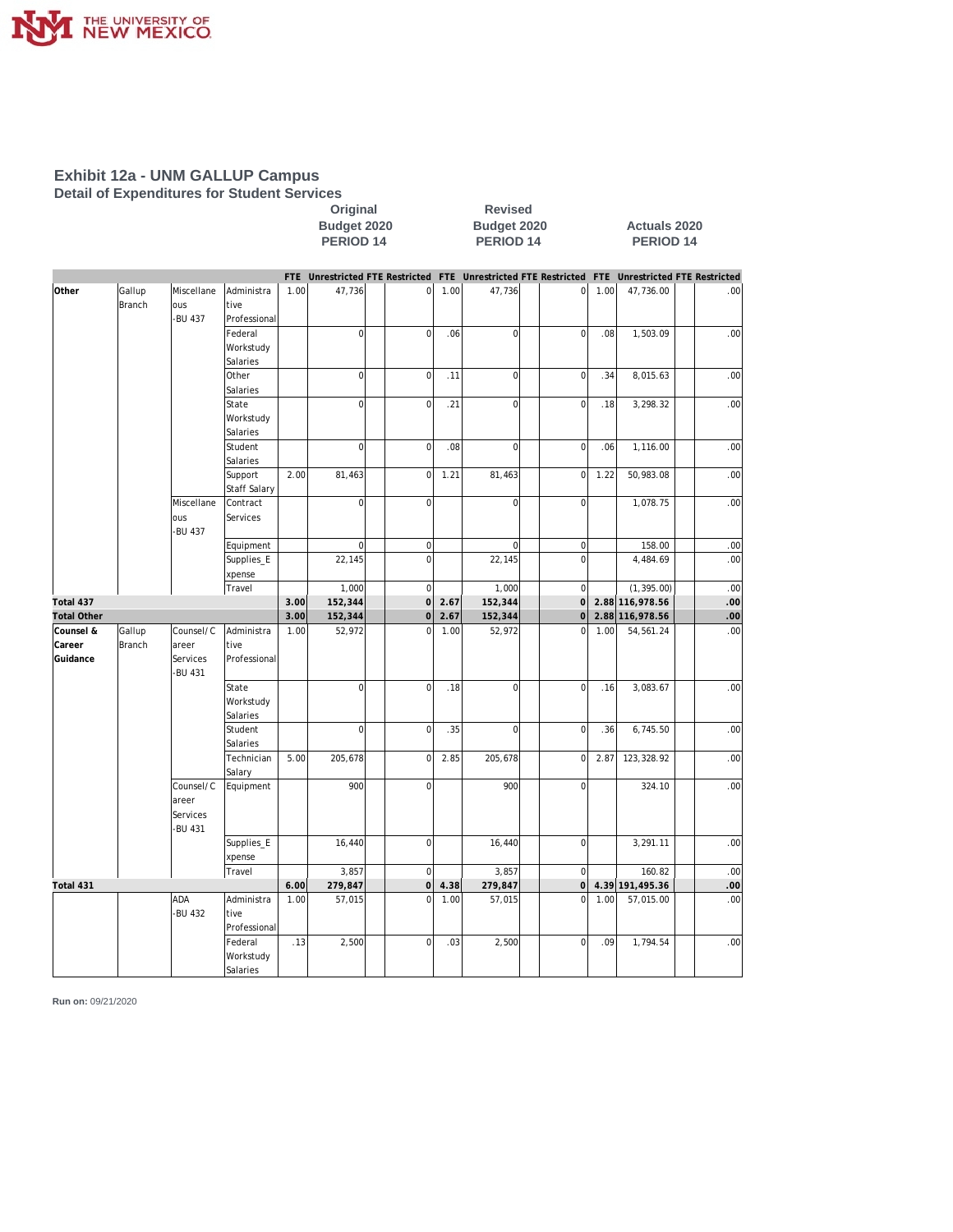

#### **Exhibit 12a - UNM GALLUP Campus Detail of Expenditures for Student Services**

**Original Revised Budget 2020 Budget 2020 Actuals 2020** PERIOD 14 PERIOD 14 PERIOD 14

|                                     |        |               |              | FTE 1 | Unrestricted FTE Restricted |                | FTE  | Unrestricted FTE Restricted |                | <b>FTE</b> | Unrestricted FTE Restricted |                  |
|-------------------------------------|--------|---------------|--------------|-------|-----------------------------|----------------|------|-----------------------------|----------------|------------|-----------------------------|------------------|
| Counsel &                           | Gallup | ADA           | State        | .10   | 1,900                       | 0              | .24  | 1,900                       | $\mathbf 0$    | .17        | 3,334.95                    | .00              |
| Career                              | Branch | -BU 432       | Workstudy    |       |                             |                |      |                             |                |            |                             |                  |
| Guidance                            |        |               | Salaries     |       |                             |                |      |                             |                |            |                             |                  |
|                                     |        |               | Student      | .26   | 2,500                       | 0              | .26  | 2,500                       | $\overline{0}$ | .38        | 7,378.35                    | .00              |
|                                     |        |               | Salaries     |       |                             |                |      |                             |                |            |                             |                  |
|                                     |        | ADA           | Equipment    |       | 900                         | $\mathbf 0$    |      | 900                         | $\mathbf 0$    |            | 2,673.00                    | .00              |
|                                     |        | -BU 432       |              |       |                             |                |      |                             |                |            |                             |                  |
|                                     |        |               | Supplies_E   |       | 8,840                       | $\mathbf 0$    |      | 8,840                       | $\mathbf 0$    |            | 396.22                      | .00              |
|                                     |        |               | xpense       |       |                             |                |      |                             |                |            |                             |                  |
|                                     |        |               | Travel       |       | 1,814                       | $\mathbf 0$    |      | 1,814                       | $\overline{0}$ |            | 17.20                       | .00              |
| Total 432                           |        |               |              | 1.49  | 75,469                      | $\mathbf 0$    | 1.53 | 75,469                      | $\mathbf 0$    | 1.64       | 72,609.26                   | .00.             |
| Total Counsel & Career Guidance     |        |               |              | 7.49  | 355,316                     | $\mathbf 0$    | 5.91 | 355,316                     | $\mathbf 0$    | 6.03       | 264, 104.62                 | .00              |
| Financial Aid                       | Gallup | Financial     | Administra   | 1.00  | 64,684                      | $\overline{0}$ | 1.00 | 64,684                      | $\overline{0}$ | 1.00       | 64,684.20                   | .00              |
| Services                            | Branch | Aid           | tive         |       |                             |                |      |                             |                |            |                             |                  |
|                                     |        |               |              |       |                             |                |      |                             |                |            |                             |                  |
|                                     |        | <b>BU 434</b> | Professional |       |                             |                |      |                             |                |            |                             |                  |
|                                     |        |               | Federal      | .23   | 4,397                       | $\overline{0}$ | .11  | 4,397                       | $\overline{0}$ | .09        | 1,676.70                    | .00.             |
|                                     |        |               | Workstudy    |       |                             |                |      |                             |                |            |                             |                  |
|                                     |        |               | Salaries     |       |                             |                |      |                             |                |            |                             |                  |
|                                     |        |               | State        | .13   | 2,500                       | $\overline{0}$ | .10  | 2,500                       | $\overline{0}$ | .08        | 1,475.55                    | .00              |
|                                     |        |               | Workstudy    |       |                             |                |      |                             |                |            |                             |                  |
|                                     |        |               | Salaries     |       |                             |                |      |                             |                |            |                             |                  |
|                                     |        |               | Student      | .05   | 1,000                       | $\mathbf 0$    | .25  | 1,000                       | $\mathbf 0$    | .21        | 4,009.50                    | .00              |
|                                     |        |               | Salaries     |       |                             |                |      |                             |                |            |                             |                  |
|                                     |        |               | Support      | 2.00  | 92,525                      | $\mathbf 0$    | 1.99 | 92,525                      | $\mathbf 0$    | 2.00       | 65,271.11                   | .00              |
|                                     |        |               | Staff Salary |       |                             |                |      |                             |                |            |                             |                  |
|                                     |        | Financial     | Equipment    |       | 805                         | $\overline{0}$ |      | 805                         | $\mathbf 0$    |            | 853.24                      | .00              |
|                                     |        | Aid           |              |       |                             |                |      |                             |                |            |                             |                  |
|                                     |        | <b>BU 434</b> |              |       |                             |                |      |                             |                |            |                             |                  |
|                                     |        |               | Supplies_E   |       | 14,306                      | $\mathbf 0$    |      | 14,306                      | $\mathbf 0$    |            | 3,285.28                    | .00              |
|                                     |        |               | xpense       |       |                             |                |      |                             |                |            |                             |                  |
|                                     |        |               | Travel       |       | 1,200                       | $\mathbf 0$    |      | 1,200                       | $\mathbf 0$    |            | (401.00)                    | .00              |
| Total 434                           |        |               |              | 3.41  | 181,417                     | $\overline{0}$ | 3.45 | 181,417                     | $\mathbf 0$    |            | 3.38 140,854.58             | .00.             |
|                                     |        |               |              | 3.41  |                             | 0              |      |                             | $\overline{0}$ |            |                             |                  |
| <b>Total Financial Aid Services</b> |        |               |              |       | 181,417                     |                | 3.45 | 181,417                     |                |            | 3.38 140,854.58             | .00 <sub>1</sub> |
| Student                             | Gallup | Admissions    | Administra   | 1.00  | 54,376                      | $\overline{0}$ | 1.00 | 54,376                      | $\overline{0}$ | 1.00       | 54,376.20                   | .00              |
| Admin &                             | Branch | /Registrar    | tive         |       |                             |                |      |                             |                |            |                             |                  |
| Records                             |        | <b>BU 435</b> | Professional |       |                             |                |      |                             |                |            |                             |                  |
|                                     |        |               | Federal      | .06   | 1,200                       | 0              |      | 1,200                       | $\mathbf 0$    |            | .00                         | .00              |
|                                     |        |               | Workstudy    |       |                             |                |      |                             |                |            |                             |                  |
|                                     |        |               | Salaries     |       |                             |                |      |                             |                |            |                             |                  |
|                                     |        |               | State        | .16   | 3,000                       | 0              |      | 3,000                       | $\mathbf 0$    |            | .00                         | .00              |
|                                     |        |               | Workstudy    |       |                             |                |      |                             |                |            |                             |                  |
|                                     |        |               | Salaries     |       |                             |                |      |                             |                |            |                             |                  |
|                                     |        |               | Student      | .23   | 4,300                       | $\mathbf 0$    | .51  | 4,300                       | $\overline{0}$ | .38        | 7,164.00                    | .00              |
|                                     |        |               | Salaries     |       |                             |                |      |                             |                |            |                             |                  |
|                                     |        |               | Support      | 1.00  | 28,331                      | 0              | .97  | 28,331                      | $\mathbf 0$    | .95        | 27,849.91                   | .00              |
|                                     |        |               | Staff Salary |       |                             |                |      |                             |                |            |                             |                  |
|                                     |        |               | Technician   | 1.00  | 43,092                      | $\overline{0}$ | .99  | 43,092                      | $\overline{0}$ | .83        | 35,936.22                   | .00              |
|                                     |        |               | Salary       |       |                             |                |      |                             |                |            |                             |                  |
|                                     |        | Admissions    | Equipment    |       | 600                         | $\overline{0}$ |      | 600                         | $\overline{0}$ |            | 434.61                      | .00              |
|                                     |        |               |              |       |                             |                |      |                             |                |            |                             |                  |
|                                     |        | /Registrar    |              |       |                             |                |      |                             |                |            |                             |                  |
|                                     |        | <b>BU 435</b> |              |       |                             |                |      |                             |                |            |                             |                  |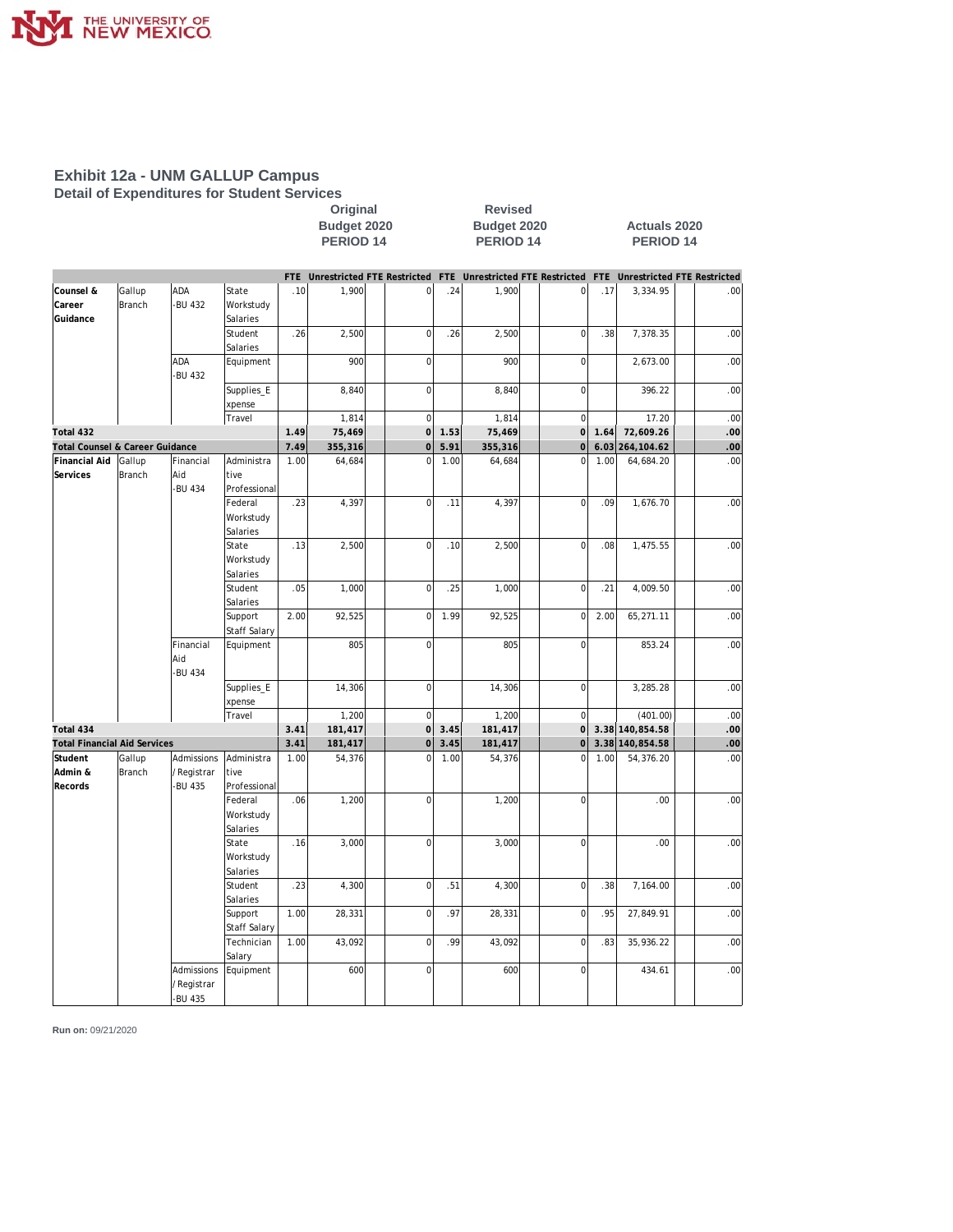

#### **Exhibit 12a - UNM GALLUP Campus Detail of Expenditures for Student Services**

|         |               |                       |        | Original<br>Budget 2020<br>PERIOD <sub>14</sub> |   | <b>Revised</b><br>Budget 2020<br>PERIOD <sub>14</sub>                                           |  | <b>Actuals 2020</b><br>PERIOD <sub>14</sub> |     |
|---------|---------------|-----------------------|--------|-------------------------------------------------|---|-------------------------------------------------------------------------------------------------|--|---------------------------------------------|-----|
|         |               |                       |        |                                                 |   | FTE Unrestricted FTE Restricted FTE Unrestricted FTE Restricted FTE Unrestricted FTE Restricted |  |                                             |     |
| Student | Gallup        | Admissions Supplies E |        | 30.947                                          | 0 | 30.947                                                                                          |  | 4.657.66                                    | .00 |
| Admin & | <b>Branch</b> | /Registrar            | xpense |                                                 |   |                                                                                                 |  |                                             |     |
|         |               |                       |        |                                                 |   |                                                                                                 |  |                                             |     |

| Admin &<br>Records                       | <b>Branch</b> | /Registrar<br>-BU 435 | xpense                  |       |           |                |         |           |                |      |                    |                  |
|------------------------------------------|---------------|-----------------------|-------------------------|-------|-----------|----------------|---------|-----------|----------------|------|--------------------|------------------|
|                                          |               |                       | Travel                  |       | 2,950     | $\Omega$       |         | 2,950     |                |      | 557.02             | .00              |
| Total 435                                |               |                       |                         | 3.45  | 168,796   | $\Omega$       | 3.47    | 168,796   | $\Omega$       |      | 3.16 130, 975.62   | $.00 \,$         |
| <b>Total Student Admin &amp; Records</b> |               |                       |                         | 3.45  | 168,796   | 0              | 3.47    | 168,796   | $\overline{0}$ |      | 3.16 130, 975.62   | .00.             |
| Student                                  | Gallup        | Student               | Administra              | 1.00  | 103,958   | $\Omega$       | 1.00    | 103,958   | $\Omega$       | 1.00 | 103,958.40         | .00 <sub>1</sub> |
| Services                                 | Branch        | Services              | tive                    |       |           |                |         |           |                |      |                    |                  |
| Admin                                    |               | Admin                 | Professional            |       |           |                |         |           |                |      |                    |                  |
|                                          |               | -BU 430               |                         |       |           |                |         |           |                |      |                    |                  |
|                                          |               |                       | Student                 |       | U         | $\overline{0}$ | .09     | 0         | <sup>0</sup>   | .22  | 4,158.00           | .00              |
|                                          |               |                       | <b>Salaries</b>         |       |           |                |         |           |                |      |                    |                  |
|                                          |               |                       | Support<br>Staff Salary | 1.00  | 36,365    | $\Omega$       | .99     | 36,365    | 0              | 1.00 | 36,644.90          | .00              |
|                                          |               | Student               | Equipment               |       | 11,291    | $\Omega$       |         | 11,291    |                |      | 35,392.80          | .00 <sub>1</sub> |
|                                          |               | Services              |                         |       |           |                |         |           |                |      |                    |                  |
|                                          |               | Admin                 |                         |       |           |                |         |           |                |      |                    |                  |
|                                          |               | -BU 430               |                         |       |           |                |         |           |                |      |                    |                  |
|                                          |               |                       | Supplies_E              |       | 31,422    | $\Omega$       |         | 31,422    |                |      | 14,769.25          | .00              |
|                                          |               |                       | xpense                  |       |           |                |         |           |                |      |                    |                  |
|                                          |               |                       | Travel                  |       | 17,500    | $\Omega$       |         | 17,500    |                |      | 9,041.25           | .00 <sub>1</sub> |
| Total 430                                |               |                       |                         | 2.00  | 200,536   | $\Omega$       | 2.08    | 200,536   | $\Omega$       |      | 2.22 203,964.60    | $.00 \,$         |
| <b>Total Student Services Admin</b>      |               |                       |                         | 2.00  | 200,536   | 0              | 2.08    | 200,536   | $\overline{O}$ |      | 2.22 203,964.60    | .00 <sub>1</sub> |
| Grand Total Exhibit 12a                  |               |                       |                         | 19.35 | 1,058,409 |                | 0 17.58 | 1,058,409 |                |      | 0 17.67 856,877.98 | .00              |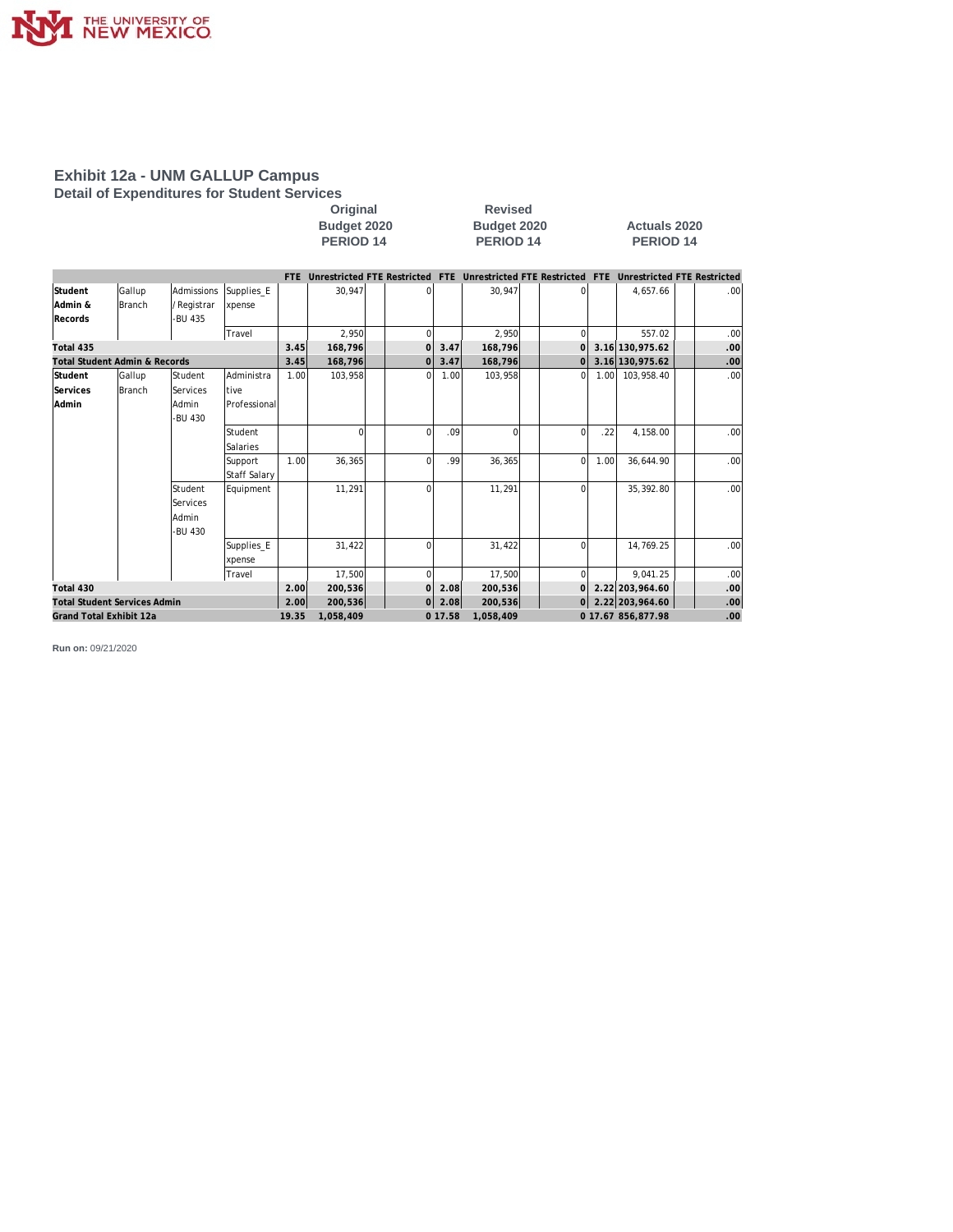

#### **Exhibit 13 - UNM GALLUP Campus Expenditures for Institutional Support**

| Original         | <b>Revised</b>   |                     |
|------------------|------------------|---------------------|
| Budget 2020      | Budget 2020      | <b>Actuals 2020</b> |
| <b>PERIOD 14</b> | <b>PERIOD 14</b> | <b>PERIOD 14</b>    |

|                                       |                 |                             |           |                |           |                | Unrestricted Restricted Unrestricted Restricted Unrestricted Restricted |         |
|---------------------------------------|-----------------|-----------------------------|-----------|----------------|-----------|----------------|-------------------------------------------------------------------------|---------|
| Community Relations                   | Gallup Branch   | Faculty/Staff Senate        | 3,315     | $\overline{0}$ | 3,315     | 01             | 879.88                                                                  | .00     |
|                                       |                 | Public Relations            | 208,165   | $\overline{0}$ | 208,165   | $\Omega$       | 153,773.20                                                              | .00     |
| <b>Total Community Relations</b>      |                 |                             | 211,480   | 0              | 211,480   | 0              | 154,653.08                                                              | .00     |
| Executive Management                  | Gallup Branch   | Director's Office           | 449,697   | $\overline{0}$ | 449,697   | 0l             | 269,680.84                                                              | .00     |
| <b>Total Executive Management</b>     |                 |                             | 449,697   | 0              | 449,697   | $\mathbf 0$    | 269,680.84                                                              | .00.    |
| <b>Fiscal Operations</b>              | Gallup Branch   | Business & Finance          | 992,980   | $\Omega$       | 994,681   | 0              | 970,769.56                                                              | .00     |
|                                       |                 | Insurance                   | 135,846   | $\overline{0}$ | 135.846   | ΩI             | 74.929.87                                                               | .00     |
| <b>Total Fiscal Operations</b>        |                 |                             | 1,128,826 | 0              | 1,130,527 |                | 01,045,699.43                                                           | .00     |
| Gen Admin & Logistical                | Gallup Branch   | Human                       | 194,301   | $\Omega$       | 194,301   | 0l             | 104,433.11                                                              | .00.    |
| Services                              |                 | Resources/Personnel         |           |                |           |                |                                                                         |         |
|                                       |                 | Security Services           | 142,584   | $\Omega$       | 142,584   | $\Omega$       | 155,803.40                                                              | .00     |
| Total Gen Admin & Logistical Services |                 |                             | 336,885   | 0              | 336,885   | 0              | 260,236.51                                                              | .00     |
| Other                                 | Gallup Branch   | Miscellaneous               | 75,870    | $\overline{0}$ | 75,870    | $\overline{0}$ | 66,290.02                                                               | .00     |
| <b>Total Other</b>                    |                 |                             | 75,870    | $\mathbf{0}$   | 75,870    | 0              | 66,290.02                                                               | .00     |
| Items not in Exhibit                  | Fringe Benefits | Accrued Annual Leave        | U         | 0              |           | 0              | 10,213.85                                                               | .00     |
|                                       |                 | Fica                        | 80,772    | 0              | 80.772    | 0              | 71,787.31                                                               | .00     |
|                                       |                 | Group Insurance             | 109,459   | $\Omega$       | 109,459   | 0              | 57,538.49                                                               | .00     |
|                                       |                 | Other Staff Benefits        | 90,548    | $\Omega$       | 90,548    | 0              | 45,488.53                                                               | .00     |
|                                       |                 | Retirement                  | 162,242   | 0              | 162,242   | $\Omega$       | 139,547.74                                                              | .00     |
|                                       |                 | Unemployment                | 1,613     | $\Omega$       | 1,613     | O              | 698.95                                                                  | .00     |
|                                       |                 | Compensation                |           |                |           |                |                                                                         |         |
|                                       |                 | <b>Workers Compensation</b> | 2,037     | $\Omega$       | 2,037     | $\overline{0}$ | 2,171.85                                                                | .00     |
| Sub-Total: Fringe Benefits            |                 |                             | 446,671   | 0              | 446,671   | 0              | 327,446.72                                                              | .00.    |
| Total Items not in Exhibit            |                 |                             | 446,671   | 0              | 446,671   | 0              | 327,446.72                                                              | .00     |
| Total                                 |                 |                             | 2,649,429 | $\overline{0}$ | 2,651,130 |                | 0 2,124,006.60                                                          | $.00\,$ |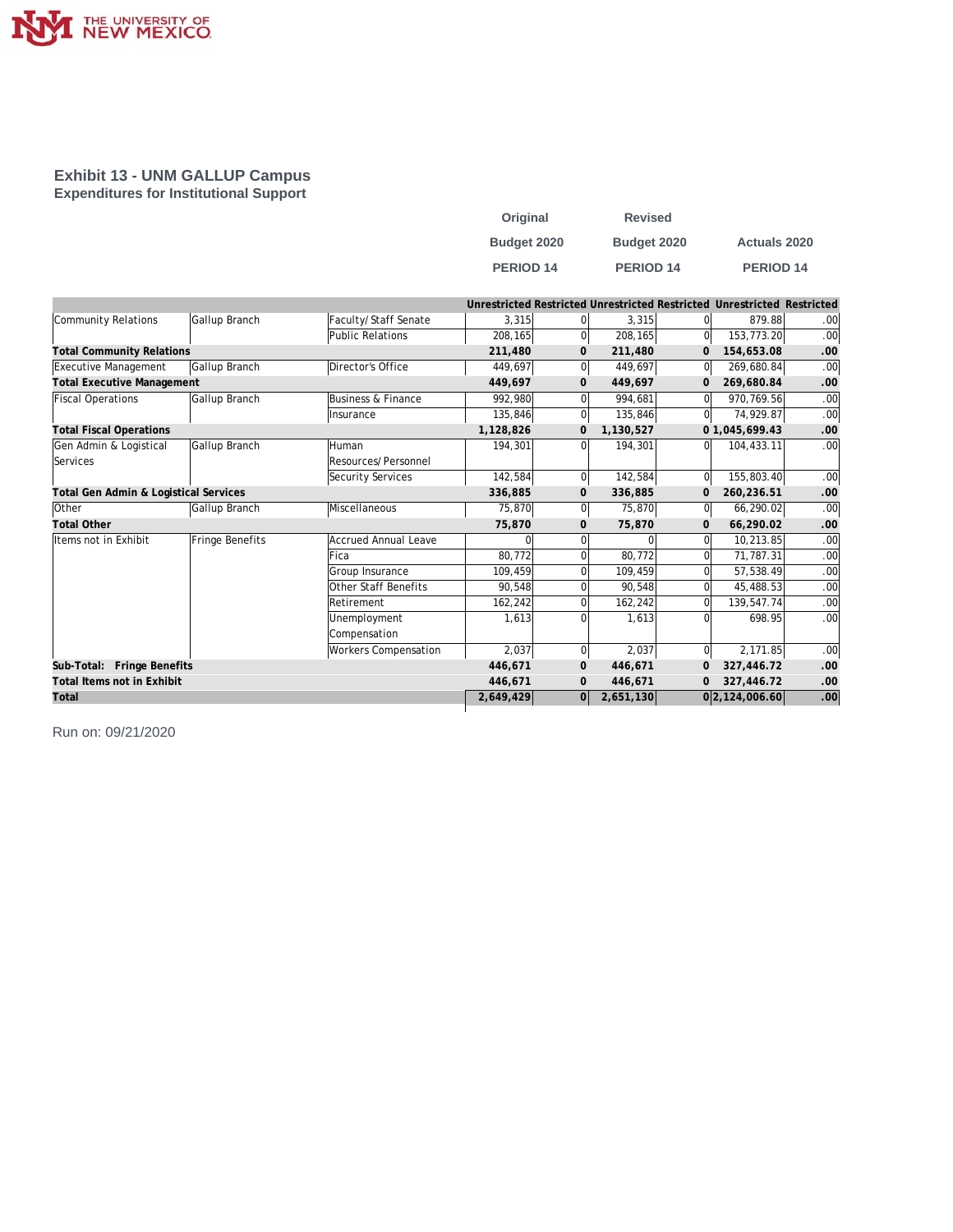

#### **Exhibit 13a - UNM GALLUP Campus Detail of Expenditures for Institutional Support**

**Budget 2020 Budget 2020 Actuals 2020** PERIOD 14 PERIOD 14 PERIOD 14

**Original Revised** 

|                                   |                         |                                       |                                    |      | FTE Unrestricted FTE Restricted |                |      | FTE Unrestricted FTE Restricted |                | FTE  | Unrestricted FTE Restricted |     |
|-----------------------------------|-------------------------|---------------------------------------|------------------------------------|------|---------------------------------|----------------|------|---------------------------------|----------------|------|-----------------------------|-----|
| Other                             | Gallup<br><b>Branch</b> | Miscellane<br>ous<br><b>BU 437</b>    | Administra<br>tive<br>Professional | 2.00 | 65,770                          | $\overline{0}$ | 1.00 | 65,770                          | $\overline{0}$ | .96  | 65,769.60                   | .00 |
|                                   |                         | Miscellane                            | Supplies_E                         |      | 5,100                           | $\overline{0}$ |      | 5,100                           | $\mathbf 0$    |      | 250.62                      | .00 |
|                                   |                         |                                       |                                    |      |                                 |                |      |                                 |                |      |                             |     |
|                                   |                         | ous<br><b>BU 437</b>                  | xpense                             |      |                                 |                |      |                                 |                |      |                             |     |
|                                   |                         |                                       | Travel                             |      | 5,000                           | $\overline{0}$ |      | 5,000                           | $\overline{0}$ |      | 269.80                      | .00 |
| Total 437                         |                         |                                       |                                    | 2.00 | 75,870                          | $\overline{0}$ | 1.00 | 75,870                          | $\overline{0}$ | .96  | 66,290.02                   | .00 |
| <b>Total Other</b>                |                         |                                       |                                    | 2.00 | 75,870                          | $\overline{0}$ | 1.00 | 75,870                          | $\overline{O}$ | .96  | 66,290.02                   | .00 |
| Community                         | Gallup                  | Public                                | Administra                         | 1.00 | 63,648                          | $\mathbf 0$    | .63  | 63,648                          | $\Omega$       | .72  | 54,483.83                   | .00 |
| Relations                         | Branch                  | Relations                             | tive                               |      |                                 |                |      |                                 |                |      |                             |     |
|                                   |                         | <b>BU 407</b>                         | Professional                       |      |                                 |                |      |                                 |                |      |                             |     |
|                                   |                         |                                       | Student                            |      | $\overline{0}$                  | $\overline{0}$ | .32  | $\mathbf 0$                     | $\overline{0}$ | .32  | 6,069.60                    | .00 |
|                                   |                         |                                       | Salaries                           |      |                                 |                |      |                                 |                |      |                             |     |
|                                   |                         |                                       | Technician                         | 1.00 | 49,447                          | $\overline{0}$ | .89  | 49,447                          | $\overline{0}$ | .93  | 49,827.20                   | .00 |
|                                   |                         |                                       | Salary                             |      |                                 |                |      |                                 |                |      |                             |     |
|                                   |                         | Public                                | Contract                           |      | 3,100                           | $\overline{0}$ |      | 3,100                           | $\overline{0}$ |      | 1,526.38                    | .00 |
|                                   |                         | Relations<br><b>BU 407</b>            | Services                           |      |                                 |                |      |                                 |                |      |                             |     |
|                                   |                         |                                       | Equipment                          |      | 1,500                           | $\overline{0}$ |      | 1,500                           | $\overline{0}$ |      | .00.                        | .00 |
|                                   |                         |                                       | Supplies_E                         |      | 89.970                          | $\overline{0}$ |      | 89.970                          | $\Omega$       |      | 40,710.94                   | .00 |
|                                   |                         |                                       | xpense                             |      |                                 |                |      |                                 |                |      |                             |     |
|                                   |                         |                                       | Travel                             |      | 500                             | $\mathbf 0$    |      | 500                             | $\overline{0}$ |      | 1,155.25                    | .00 |
| Total 407                         |                         |                                       |                                    | 2.00 | 208,165                         | 0              | 1.84 | 208,165                         | 0              | 1.97 | 153,773.20                  | .00 |
|                                   |                         | Faculty/St                            | Supplies_E                         |      | 1,815                           | $\Omega$       |      | 1,815                           | $\Omega$       |      | 8.70                        | .00 |
|                                   |                         | aff Senate                            | xpense                             |      |                                 |                |      |                                 |                |      |                             |     |
|                                   |                         | -BU 500                               |                                    |      |                                 |                |      |                                 |                |      |                             |     |
|                                   |                         |                                       | Travel                             |      | 1,500                           | $\mathbf 0$    |      | 1,500                           | $\mathbf 0$    |      | 871.18                      | .00 |
| Total 500                         |                         |                                       |                                    |      | 3,315                           | $\overline{0}$ |      | 3,315                           | $\overline{0}$ |      | 879.88                      | .00 |
| <b>Total Community Relations</b>  |                         |                                       |                                    | 2.00 | 211,480                         | $\overline{O}$ | 1.84 | 211,480                         | $\overline{O}$ | 1.97 | 154,653.08                  | .00 |
| Executive<br>Management           | Gallup<br>Branch        | Director's<br>Office<br>-BU 484       | Administra<br>tive<br>Professional | 1.00 | 62,200                          | $\mathbf 0$    | 1.00 | 62,200                          | $\Omega$       | 1.00 | 62,200.32                   | .00 |
|                                   |                         |                                       | Faculty<br>Salaries                | 1.00 | 176,467                         | $\overline{0}$ | 1.00 | 176,467                         | $\overline{0}$ | 1.00 | 176,467.20                  | .00 |
|                                   |                         | Director's<br>Office<br><b>BU 484</b> | Contract<br>Services               |      | 8,708                           | $\overline{0}$ |      | 8,708                           | $\mathbf 0$    |      | .00                         | .00 |
|                                   |                         |                                       | Supplies_E<br>xpense               |      | 191,322                         | $\overline{0}$ |      | 191,322                         | $\overline{0}$ |      | 26,400.88                   | .00 |
|                                   |                         |                                       | Travel                             |      | 11,000                          | $\overline{0}$ |      | 11,000                          | $\overline{0}$ |      | 4,612.44                    | .00 |
| Total 484                         |                         |                                       |                                    | 2.00 | 449,697                         | $\overline{0}$ | 2.00 | 449,697                         | $\overline{O}$ | 2.00 | 269,680.84                  | .00 |
| <b>Total Executive Management</b> |                         |                                       |                                    | 2.00 | 449,697                         | $\overline{0}$ | 2.00 | 449,697                         | $\overline{0}$ | 2.00 | 269,680.84                  | .00 |
| Fiscal                            | Gallup                  | <b>Business &amp;</b>                 | Administra                         | 3.00 | 150,684                         | $\Omega$       | 2.00 | 150,684                         | $\Omega$       | 2.00 | 150,684.36                  | .00 |
| Operations                        | Branch                  | Finance                               | tive                               |      |                                 |                |      |                                 |                |      |                             |     |
|                                   |                         | <b>BU 486</b>                         | Professional                       |      |                                 |                |      |                                 |                |      |                             |     |
|                                   |                         |                                       | Support                            | 3.00 | 76,606                          | $\mathbf 0$    | .99  | 76,606                          | $\mathbf 0$    | 1.00 | 35,476.03                   | .00 |
|                                   |                         |                                       | <b>Staff Salary</b>                |      |                                 |                |      |                                 |                |      |                             |     |
|                                   |                         |                                       | Technician                         | 4.00 | 154,892                         | $\mathbf 0$    | 3.98 | 154,892                         | $\overline{0}$ | 4.01 | 156,057.34                  | .00 |
|                                   |                         |                                       | Salary                             |      |                                 |                |      |                                 |                |      |                             |     |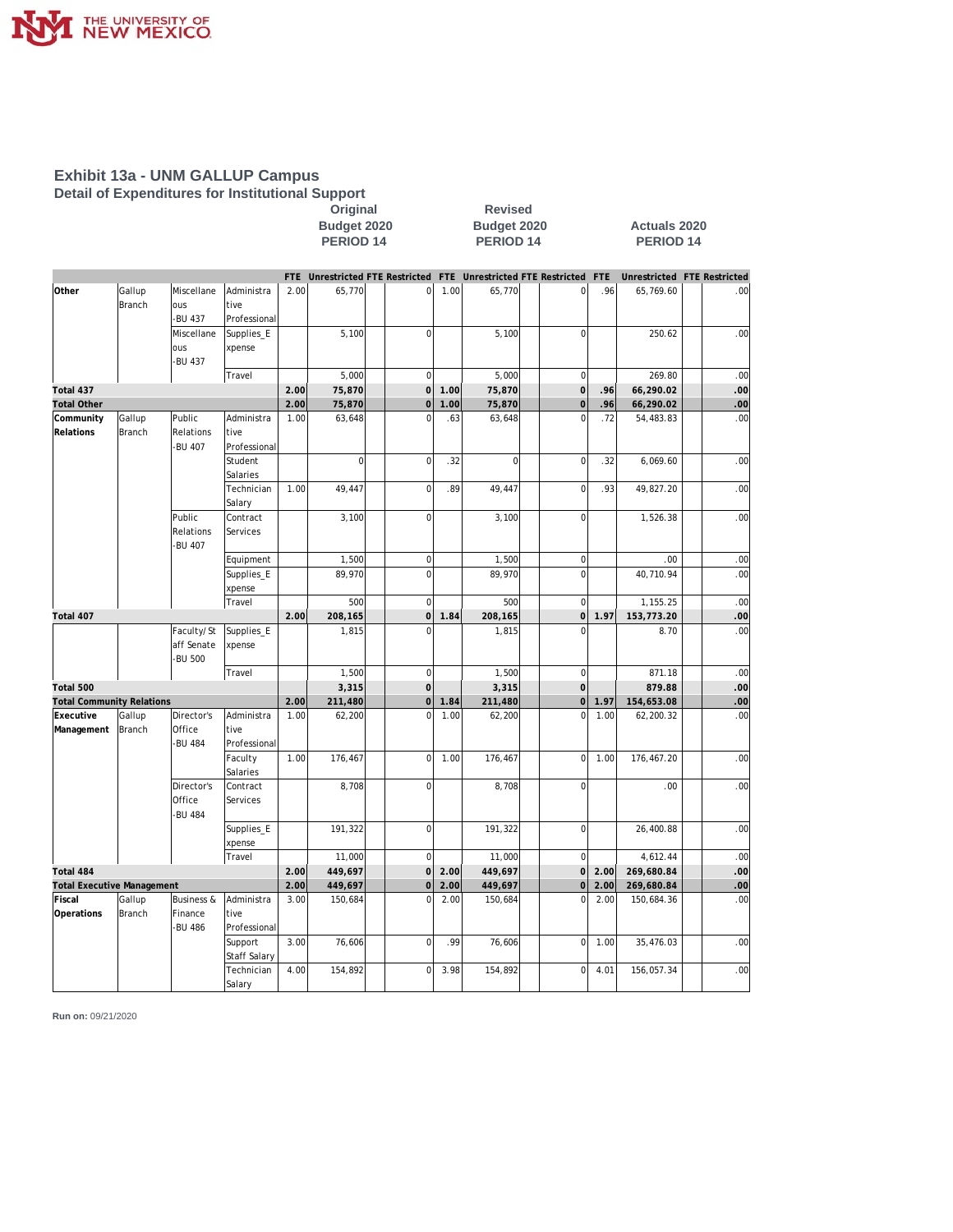

#### **Exhibit 13a - UNM GALLUP Campus Detail of Expenditures for Institutional Support Original Revised**

|                                       |                  |                                                   |                                              |           | Budget 2020<br><b>PERIOD 14</b> |                |           | Budget 2020<br><b>PERIOD 14</b>                                     |                |                      | <b>Actuals 2020</b><br><b>PERIOD 14</b> |      |
|---------------------------------------|------------------|---------------------------------------------------|----------------------------------------------|-----------|---------------------------------|----------------|-----------|---------------------------------------------------------------------|----------------|----------------------|-----------------------------------------|------|
|                                       |                  |                                                   |                                              |           |                                 |                |           | FTE Unrestricted FTE Restricted FTE Unrestricted FTE Restricted FTE |                |                      | Unrestricted FTE Restricted             |      |
| Fiscal<br>Operations                  | Gallup<br>Branch | <b>Business &amp;</b><br>Finance<br><b>BU 486</b> | Charge Inst.<br>Support                      |           | 531,786                         | $\overline{0}$ |           | 531,786                                                             | $\overline{0}$ |                      | 527,685.00                              | .00  |
|                                       |                  |                                                   | Contract<br>Services                         |           | 500                             | $\overline{0}$ |           | 500                                                                 | $\overline{0}$ |                      | 2,890.06                                | .00  |
|                                       |                  |                                                   | Equipment                                    |           | 0                               | $\overline{0}$ |           | $\mathbf 0$                                                         | $\mathbf 0$    |                      | 117.56                                  | .00  |
|                                       |                  |                                                   | Supplies_E<br>xpense                         |           | 78,512                          | $\overline{0}$ |           | 80,213                                                              | $\overline{0}$ |                      | 99,415.07                               | .00  |
|                                       |                  |                                                   | Travel                                       |           | $\mathbf 0$                     | $\overline{0}$ |           | $\mathbf 0$                                                         | $\overline{0}$ |                      | 126.42                                  | .00  |
|                                       |                  | <b>Business &amp;</b><br>Finance<br>-BU 486       | Internal<br>Service Ctr<br>Internal<br>Sales |           | $\Omega$                        | $\Omega$       |           | $\Omega$                                                            | $\Omega$       |                      | (1,682.28)                              | .00  |
| Total 486                             |                  |                                                   |                                              | 10.00     | 992,980                         | 0              | 6.97      | 994,681                                                             | 0              | 7.01                 | 970,769.56                              | .00  |
|                                       |                  | Insurance<br>-BU 488                              | Property<br>Insurance                        |           | 55,354                          | $\mathbf 0$    |           | 55,354                                                              | $\overline{0}$ |                      | 53,008.90                               | .00  |
|                                       |                  |                                                   | Supplies_E<br>xpense                         |           | 80,492                          | $\overline{0}$ |           | 80,492                                                              | $\overline{0}$ |                      | 21,920.97                               | .00  |
| Total 488                             |                  |                                                   |                                              |           | 135,846                         | $\overline{0}$ |           | 135,846                                                             | $\overline{0}$ |                      | 74,929.87                               | .00  |
| <b>Total Fiscal Operations</b>        |                  |                                                   |                                              | 10.00     | 1,128,826                       | $\overline{0}$ | 6.97      | 1,130,527                                                           | 0              |                      | 7.01 1,045,699.43                       | .00  |
| Gen Admin &<br>Logistical<br>Services | Gallup<br>Branch | Human<br>Resources/<br>Personnel<br>-BU 493       | Administra<br>tive<br>Professional           | 1.00      | 78,817                          | $\overline{0}$ |           | 78,817                                                              | $\Omega$       |                      | .00.                                    | .00. |
|                                       |                  |                                                   | Technician<br>Salary                         | 2.00      | 92,122                          | $\overline{0}$ | 1.98      | 92,122                                                              | $\mathbf{0}$   | 2.00                 | 93,759.59                               | .00  |
|                                       |                  | Human<br>Resources/<br>Personnel<br>-BU 493       | Equipment                                    |           | $\mathbf 0$                     | $\overline{0}$ |           | $\mathbf 0$                                                         | $\mathbf 0$    |                      | 2,967.98                                | .00  |
|                                       |                  |                                                   | Supplies_E<br>xpense                         |           | 21,362                          | $\overline{0}$ |           | 21,362                                                              | $\overline{0}$ |                      | 7,233.95                                | .00  |
|                                       |                  |                                                   | Travel                                       |           | 1,000                           | $\overline{0}$ |           | 1,000                                                               | $\overline{0}$ |                      | 471.59                                  | .00  |
|                                       |                  |                                                   | Travel-Rec<br>ruiting                        |           | 1,000                           | $\overline{0}$ |           | 1,000                                                               | $\mathbf 0$    |                      | .00                                     | .00  |
| Total 493                             |                  |                                                   |                                              | 3.00      | 194,301                         | 0              | 1.98      | 194,301                                                             | 0              | 2.00                 | 104,433.11                              | .00  |
|                                       |                  | Security<br>Services<br>-BU 494                   | Technician<br>Salary                         | 3.00      | 133,534                         | $\overline{0}$ | 2.99      | 133,534                                                             | $\Omega$       | 3.01                 | 150,320.79                              | .00  |
|                                       |                  | Security<br>Services<br>-BU 494                   | Equipment                                    |           | 1,600                           | $\overline{0}$ |           | 1,600                                                               | $\mathbf 0$    |                      | .00                                     | .00  |
|                                       |                  |                                                   | Supplies_E<br>xpense                         |           | 7,450                           | $\overline{0}$ |           | 7,450                                                               | $\overline{0}$ |                      | 5,482.61                                | .00  |
| Total 494                             |                  |                                                   |                                              | 3.00      | 142,584                         | 0              | 2.99      | 142,584                                                             | 0              | 3.01                 | 155,803.40                              | .00  |
| Total Gen Admin & Logistical Services |                  |                                                   | 6.00                                         | 336,885   | 0                               | 4.97           | 336,885   |                                                                     | 0  5.01        | 260,236.51           | .00 <sub>1</sub>                        |      |
| Grand Total Exhibit 13a               |                  |                                                   | 22.00                                        | 2,202,758 |                                 | 0 16.78        | 2,204,459 |                                                                     |                | 0 16.95 1,796,559.88 | 00                                      |      |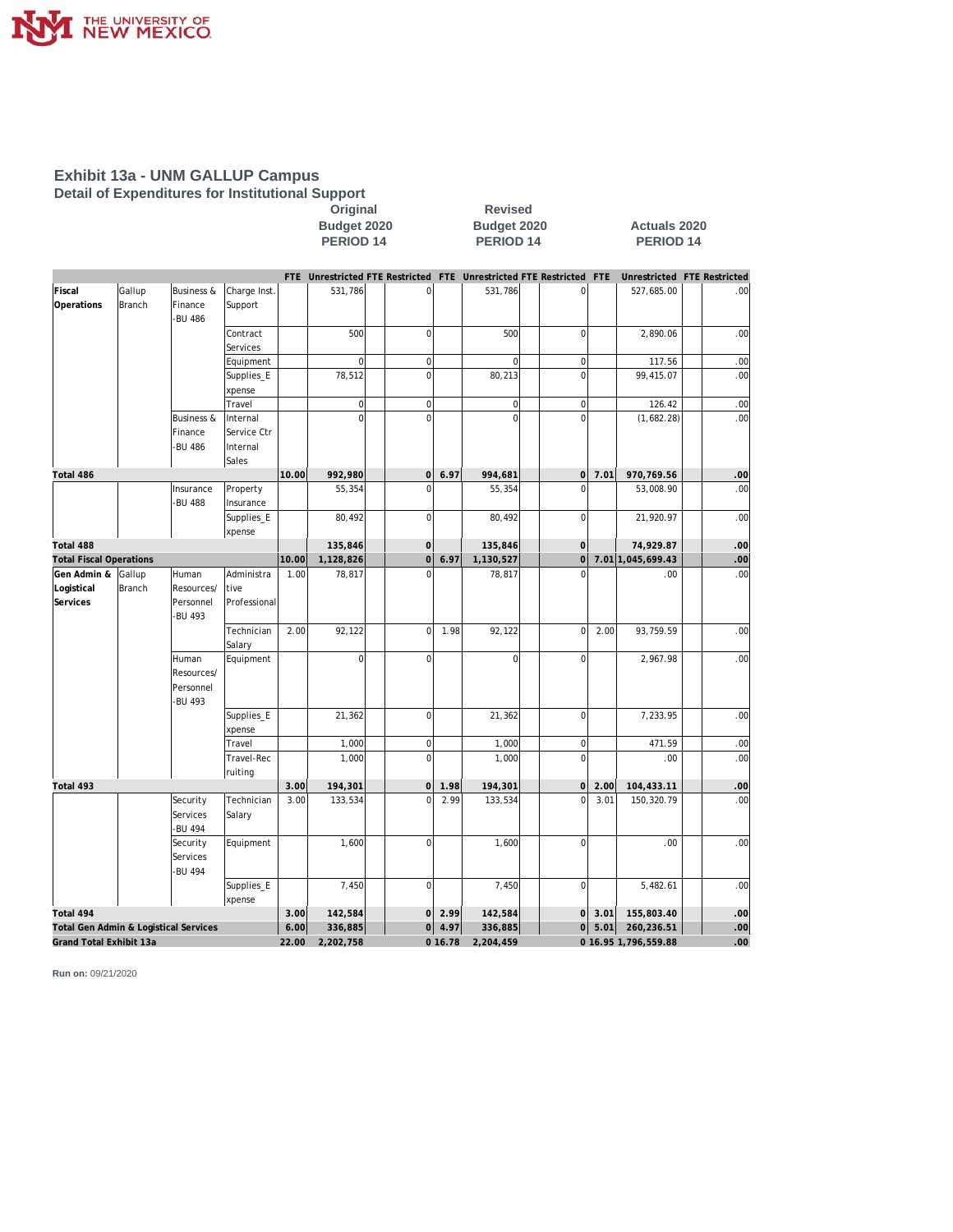

#### **Exhibit 14 - UNM GALLUP Campus Expenditures for Operations and Maintenance of Plant**

| Original         | <b>Revised</b>       |                     |
|------------------|----------------------|---------------------|
| Budget 2020      | Budget 2020          | <b>Actuals 2020</b> |
| <b>PERIOD 14</b> | PERIOD <sub>14</sub> | <b>PERIOD 14</b>    |

|                                        |                 |                             | Unrestricted Restricted Unrestricted Restricted |                |           |             | Unrestricted Restricted |                  |
|----------------------------------------|-----------------|-----------------------------|-------------------------------------------------|----------------|-----------|-------------|-------------------------|------------------|
| Operation & Maintenance                | Gallup Branch   | Administration              | 824,834                                         | $\overline{0}$ | 824,834   | $\Omega$    | 778,941.98              | .00 <sub>1</sub> |
| of Plant                               |                 |                             |                                                 |                |           |             |                         |                  |
| Total Operation & Maintenance of Plant |                 |                             | 824,834                                         | $\mathbf{O}$   | 824,834   | $\mathbf 0$ | 778,941.98              | .00              |
| Items not in Exhibit                   | Fringe Benefits | <b>Accrued Annual Leave</b> |                                                 | $\Omega$       |           | ΩI          | 2,975.05                | .00 <sub>1</sub> |
|                                        |                 | Fica                        | 46,838                                          | $\Omega$       | 46,838    |             | 47,861.60               | .00 <sub>1</sub> |
|                                        |                 | Group Insurance             | 94,024                                          | $\Omega$       | 23,478    | ΩI          | 76,490.64               | .00 <sub>1</sub> |
|                                        |                 | Other Staff Benefits        | 71,624                                          |                | 25,804    |             | 29,651.16               | .00 <sub>1</sub> |
|                                        |                 | Retirement                  | 81,612                                          | $\Omega$       | 81,612    | ΩI          | 91,329.69               | .00 <sub>1</sub> |
|                                        |                 | Unemployment                | 917                                             | $\Omega$       | 917       |             | 455.29                  | .00 <sub>1</sub> |
|                                        |                 | Compensation                |                                                 |                |           |             |                         |                  |
|                                        |                 | <b>Workers Compensation</b> | 5,320                                           | $\Omega$       | 5,320     | 0l          | 5,758.91                | .00 <sub>1</sub> |
| Fringe Benefits<br>Sub-Total:          |                 |                             | 300,335                                         | $\mathbf{O}$   | 183,969   | $\mathbf 0$ | 254,522.34              | .00.             |
|                                        | Utilities       | Electricity                 | 314,500                                         | $\Omega$       | 411,706   | ΩI          | 353,972.84              | .00              |
|                                        |                 | Fuel Heat Cool              | 68,000                                          | $\Omega$       | 68,000    | ΩI          | 59,055.82               | .00              |
|                                        |                 | Internal Service Ctr        |                                                 | $\Omega$       |           | ΩI          | (13,605.03)             | .00 <sub>1</sub> |
|                                        |                 | Internal Sales              |                                                 |                |           |             |                         |                  |
|                                        |                 | Sewer Other                 | 38,250                                          | $\Omega$       | 49,497    | ΩI          | 43,426.78               | .00 <sub>1</sub> |
|                                        |                 | Supplies_Expense            | 4,496                                           | $\overline{0}$ | 4,496     |             | .00                     | .00 <sub>1</sub> |
|                                        |                 | Water                       | 28,900                                          | $\overline{0}$ | 36,813    | ΩI          | 32,983.65               | .00 <sub>1</sub> |
| Sub-Total: Utilities                   |                 |                             | 454,146                                         | $\mathbf{O}$   | 570,512   |             | 475,834.06              | .00.             |
| Total Items not in Exhibit             |                 |                             | 754,481                                         | $\mathbf{O}$   | 754,481   | $\mathbf 0$ | 730,356.40              | .00.             |
| Total                                  |                 |                             | 1,579,315                                       | 0              | 1,579,315 |             | 0 1,509,298.38          | .00 <sub>1</sub> |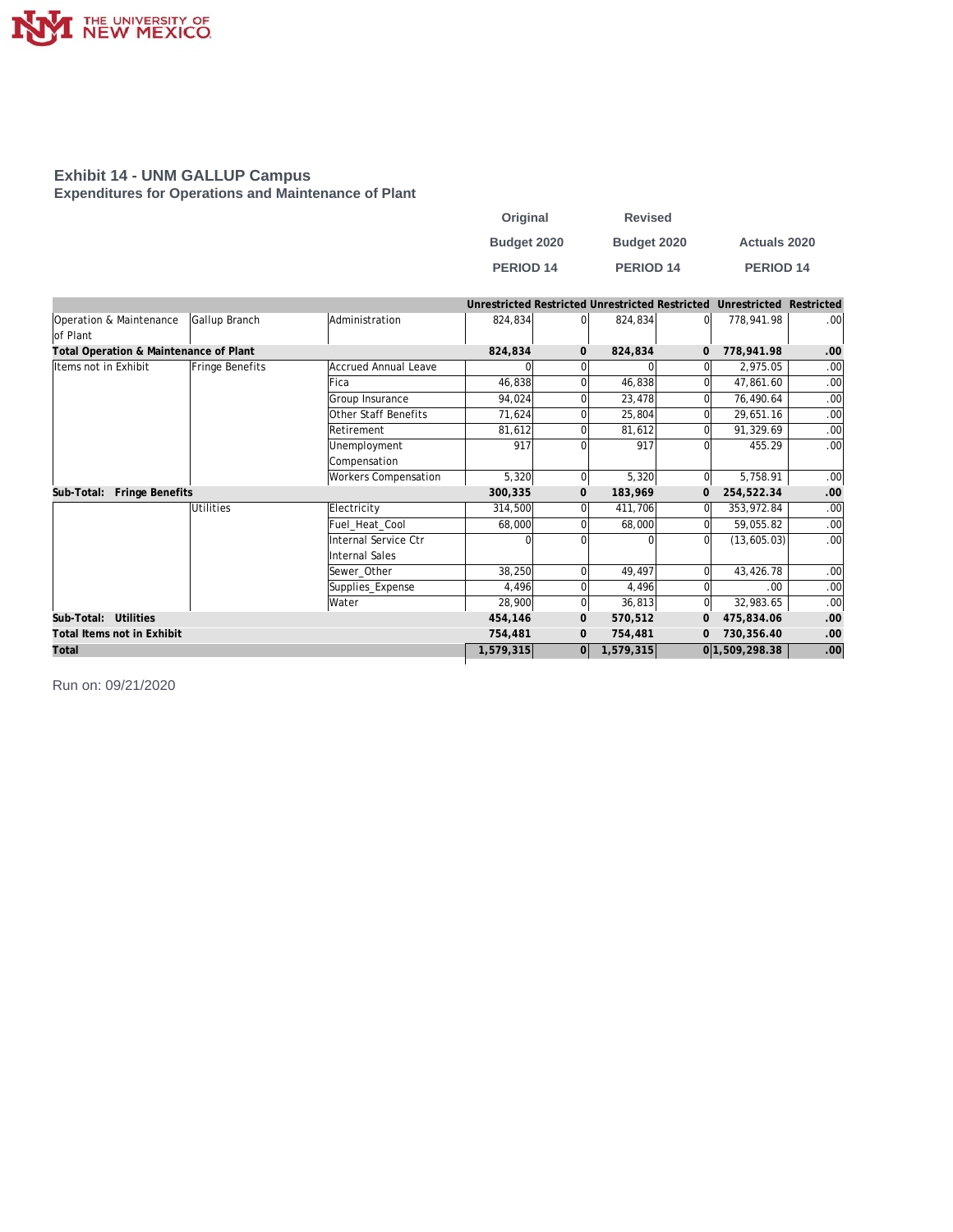

**Detail of Expenditures for Operations and Maintenance of Plant**

| Original    | <b>Revised</b>   |                     |
|-------------|------------------|---------------------|
| Budget 2020 | Budget 2020      | <b>Actuals 2020</b> |
| PERIOD 14   | <b>PERIOD 14</b> | PERIOD 14           |

|                                        |         |             |                 | FTE.  | Unrestricted FTE Restricted |    | FTE     | Unrestricted FTE Restricted |              | <b>FTE</b> | Unrestricted FTE Restricted |                  |
|----------------------------------------|---------|-------------|-----------------|-------|-----------------------------|----|---------|-----------------------------|--------------|------------|-----------------------------|------------------|
| Operation &                            | Gallup  | lAdministra | lAdministra     | 1.00  | 94.742                      | ΩI | 1.00    | 94.742                      | $\Omega$     | 1.00       | 94,741.56                   | .00 <sub>1</sub> |
| Maintenance                            | IBranch | tion        | ltive           |       |                             |    |         |                             |              |            |                             |                  |
| lof Plant                              |         | -BU 212     | Professional    |       |                             |    |         |                             |              |            |                             |                  |
|                                        |         |             | Support         | 2.00  | 67,253                      | Οl | 1.99    | 67,253                      | <sup>0</sup> | 2.01       | 67,909.59                   | .00.             |
|                                        |         |             | Staff Salary    |       |                             |    |         |                             |              |            |                             |                  |
|                                        |         |             | Technician      | 18.00 | 466,897                     | ΩI | 17.05   | 466,897                     | $\Omega$     | 17.15      | 482,788.28                  | .00              |
|                                        |         |             | Salary          |       |                             |    |         |                             |              |            |                             |                  |
|                                        |         | Administra  | <b>Contract</b> |       | 1,500                       | ΩI |         | 1,500                       |              |            | .00.                        | .00.             |
|                                        |         | tion        | Services        |       |                             |    |         |                             |              |            |                             |                  |
|                                        |         | -BU 212     |                 |       |                             |    |         |                             |              |            |                             |                  |
|                                        |         |             | Equipment       |       | 200, 1                      |    |         | 1,200                       |              |            | .00                         | .00              |
|                                        |         |             | Supplies_E      |       | 192.742                     | ΩI |         | 192.742                     |              |            | 132,301.15                  | .00.             |
|                                        |         |             | xpense          |       |                             |    |         |                             |              |            |                             |                  |
|                                        |         |             | Travel          |       | 500                         |    |         | 500                         |              |            | 1,201.40                    | .00.             |
| Total 212                              |         |             |                 | 21.00 | 824,834                     |    | 0 20.04 | 824,834                     |              | 0 20.16    | 778,941.98                  | .00 <sub>1</sub> |
| Total Operation & Maintenance of Plant |         |             |                 | 21.00 | 824,834                     |    | 0 20.04 | 824,834                     |              |            | 0 20.16 778,941.98          | .00              |
| Grand Total Exhibit 14a                |         |             |                 | 21.00 | 824,834                     |    | 0 20.04 | 824,834                     |              |            | 0 20.16 778,941.98          | 00.              |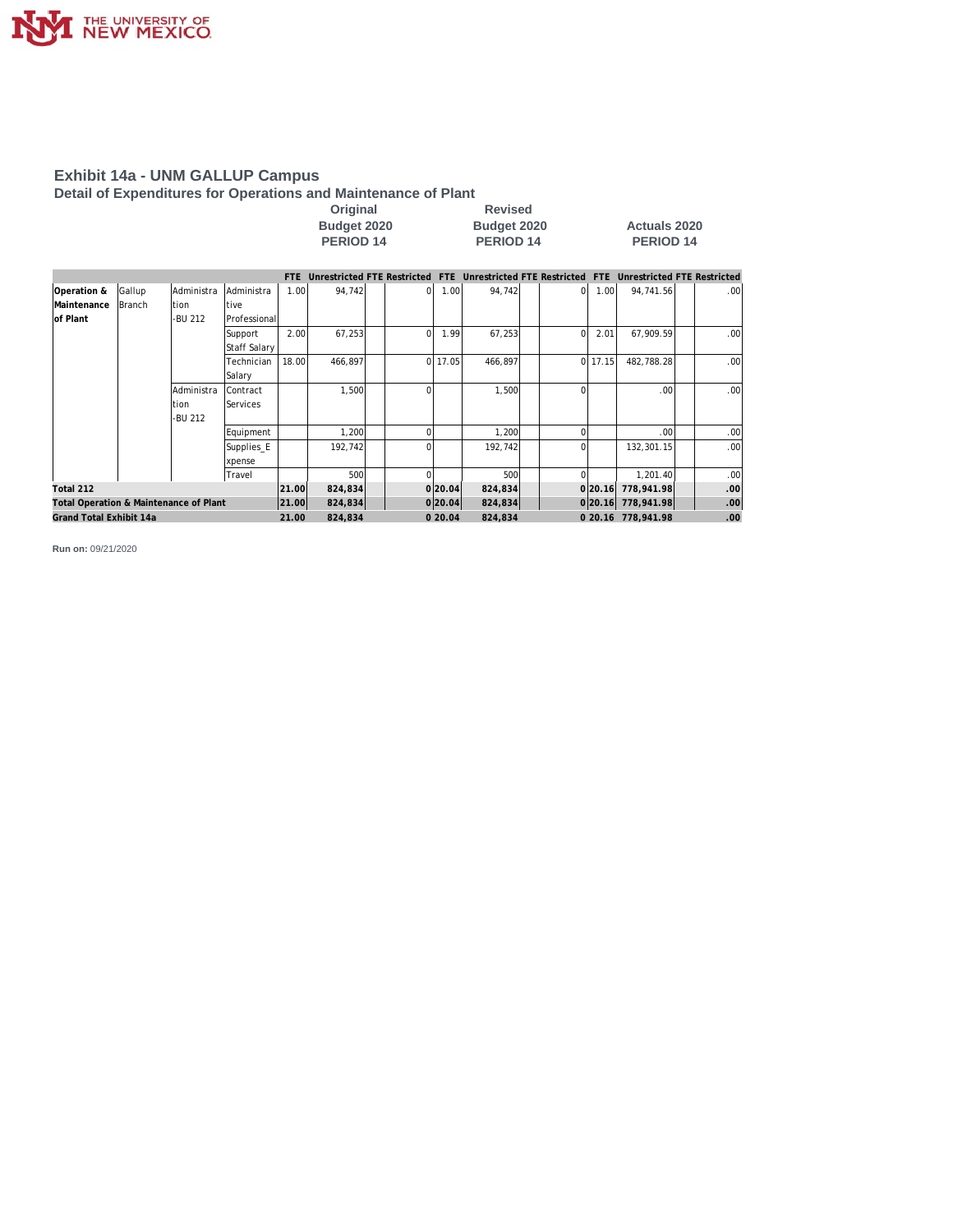

**Summary of Student Social and Cultural Development Activities**

Original Revised<br>Budget 2020 **Budget 2020 PERIOD 14** 

**Budget 2020 Budget 2020 Actuals 2020**

|                           |                                     | FTE Unrestricted FTE Restricted FTE Unrestricted FTE Restricted FTE Unrestricted FTE Restricted |          |            |          |     |                  |                  |
|---------------------------|-------------------------------------|-------------------------------------------------------------------------------------------------|----------|------------|----------|-----|------------------|------------------|
| Revenues                  | <b>Tuition and Fees</b>             | 77,120                                                                                          |          | 77,120     |          |     | 75,991.28        | .00              |
|                           | <b>Federal Grants and Contracts</b> | <sup>0</sup>                                                                                    | 800      | $\Omega$   | 800      |     | .00              | .00              |
|                           | State Grants and Contracts          | $\Omega$                                                                                        | 2.000    | $\Omega$   | 2,000    |     | .00              | .00              |
|                           | Sales and Services                  | 2,000                                                                                           |          | 2,000      |          |     | 1,128.51         | .00              |
|                           | Other Sources                       |                                                                                                 |          |            |          |     | 24.99            | .00              |
| <b>Total Revenues</b>     |                                     | 79,120                                                                                          | 2,800    | 79,120     | 2,800    |     | 77,144.78        | .00 <sub>1</sub> |
| Beginning Balance         |                                     | 64,424                                                                                          |          | 109,500    |          |     | 109,499.51       | .00              |
| <b>Total Available</b>    |                                     | 143,544.00                                                                                      | 2,800.00 | 188,620.00 | 2,800.00 |     | 186,644.29       | .00.             |
| Expenditures              | Federal Workstudy Salaries          | 0                                                                                               | 800      | 0          | 800      |     | .00              | .00              |
|                           | Other Salaries                      | $\Omega$                                                                                        |          | $\Omega$   |          | .12 | 2,223.00         | .00              |
|                           | State Workstudy Salaries            | $\Omega$                                                                                        | 2,000    | $\Omega$   | 2,000    |     | .00              | .00              |
|                           | Student Salaries                    | 3,840                                                                                           |          | 3,840      |          |     | .00 <sup>1</sup> | .00              |
|                           | Fica                                | 0                                                                                               |          |            |          |     | 170.07           | .00              |
|                           | Retirement                          | $\Omega$                                                                                        |          | $\Omega$   |          |     | 314.56           | .00              |
|                           | Unemployment Compensation           | $\Omega$                                                                                        |          | $\Omega$   |          |     | 1.57             | .00              |
|                           | Workers Compensation                | $\Omega$                                                                                        |          | 0          |          |     | 3.62             | .00              |
|                           | Equipment                           | 0                                                                                               |          | $\Omega$   |          |     | 4,581.60         | .00              |
|                           | Officials Expense 63T3              | $\Omega$                                                                                        |          | $\Omega$   |          |     | 2,610.00         | .00              |
|                           | Student Awards and Aid              | $\Omega$                                                                                        |          | $\Omega$   |          |     | 11,100.00        | .00 <sub>1</sub> |
|                           | Supplies_Expense                    | 75,780                                                                                          | n        | 75.280     |          |     | 43,310.78        | .00              |
|                           | Travel                              | $\Omega$                                                                                        | O        |            |          |     | 81.28            | .00              |
|                           | Internal Service Ctr Internal       | (500)                                                                                           |          | (500)      |          |     | .00              | .00 <sub>1</sub> |
|                           | Sales                               |                                                                                                 |          |            |          |     |                  |                  |
| <b>Total Expenditures</b> |                                     | 79,120                                                                                          | 2,800    | 78.620     | 2,800    | .12 | 64,396.48        | .00              |
| Transfers (IN) or OUT     |                                     | U                                                                                               |          | 500        |          |     | 500.00           | .00              |
| <b>Ending Balance</b>     |                                     | 64.424.00                                                                                       | .00      | 109.500.00 | .00      |     | 121,747.81       | .00              |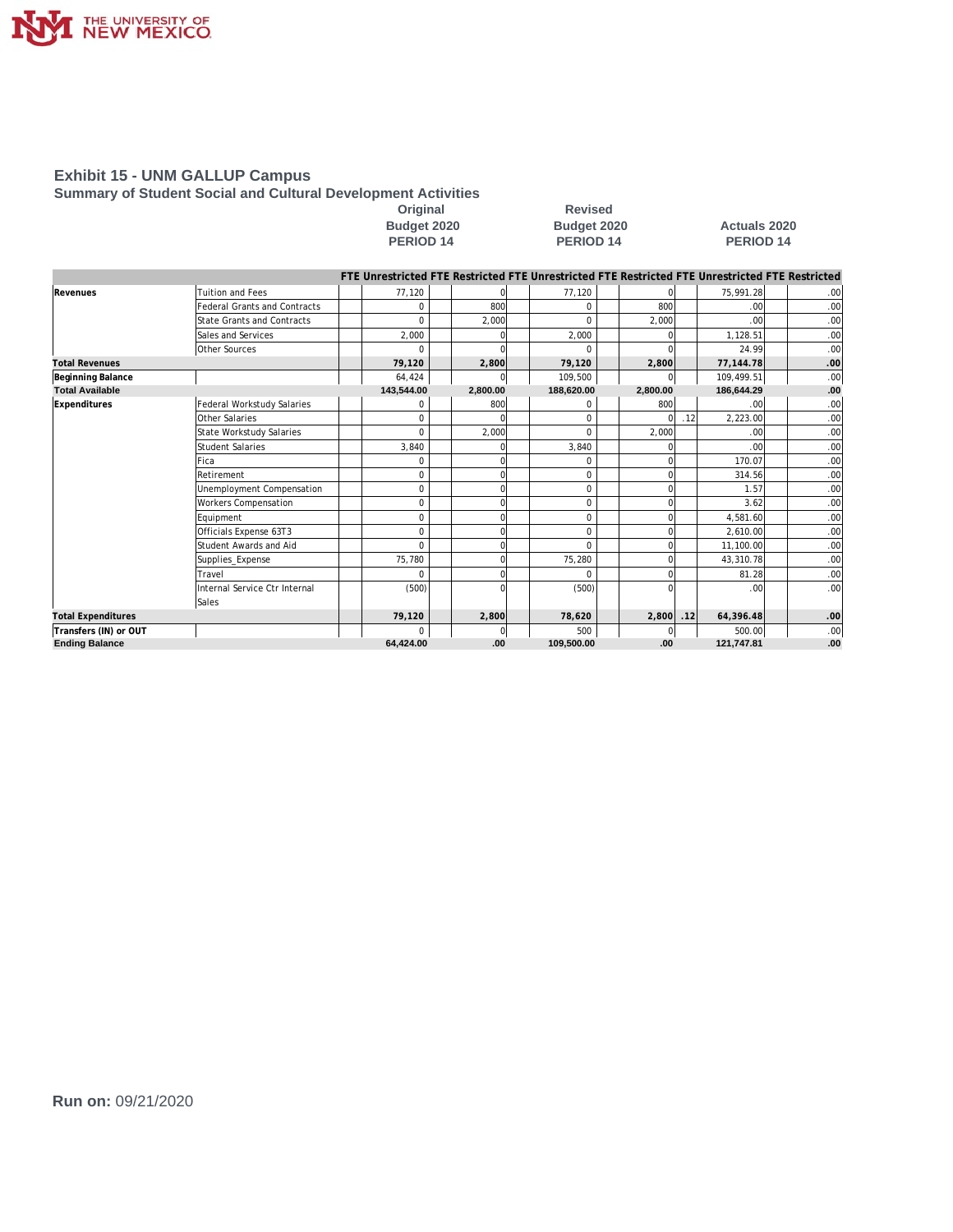

**Summary of Research**

|                           |                                     | <b>PERIOD 14</b>                                                                                |              | PERIOD <sub>14</sub> |           | PERIOD <sub>14</sub> |      |           |
|---------------------------|-------------------------------------|-------------------------------------------------------------------------------------------------|--------------|----------------------|-----------|----------------------|------|-----------|
|                           |                                     | FTE Unrestricted FTE Restricted FTE Unrestricted FTE Restricted FTE Unrestricted FTE Restricted |              |                      |           |                      |      |           |
| Revenues                  | <b>Federal Grants and Contracts</b> |                                                                                                 |              |                      | 63,000    | .00                  |      | 33,211.00 |
| Beginning Balance         |                                     |                                                                                                 | <sup>0</sup> |                      |           | .00 <sub>1</sub>     |      | .00       |
| <b>Total Available</b>    |                                     | .00                                                                                             | .00          | .00                  | 63.000.00 | .00                  |      | 33,211.00 |
| Expenditures              | <b>Faculty Salaries</b>             |                                                                                                 |              |                      | 12,500    | .00 <sub>1</sub>     | .11  | 6,191.00  |
|                           | <b>Other Staff Benefits</b>         |                                                                                                 |              |                      | 2,700     | .00                  |      | 1,311.00  |
|                           | Student Awards and Aid              |                                                                                                 |              |                      | 30,000    | .001                 |      | .00       |
|                           | Supplies Expense                    |                                                                                                 |              |                      | 17,800    | .001                 |      | 24,281.00 |
|                           | Travel                              |                                                                                                 |              |                      |           | .001                 |      | 428.00    |
| <b>Total Expenditures</b> |                                     |                                                                                                 |              |                      | 63,000    | .001                 | .111 | 33,211.00 |
| Transfers (IN) or OUT     |                                     |                                                                                                 |              |                      |           | .00                  |      | .00       |
| <b>Ending Balance</b>     |                                     | .00                                                                                             | .00          | .00                  | .00       | .00                  |      | .00       |

**Original Revised** 

**Budget 2020 Budget 2020 Actuals 2020**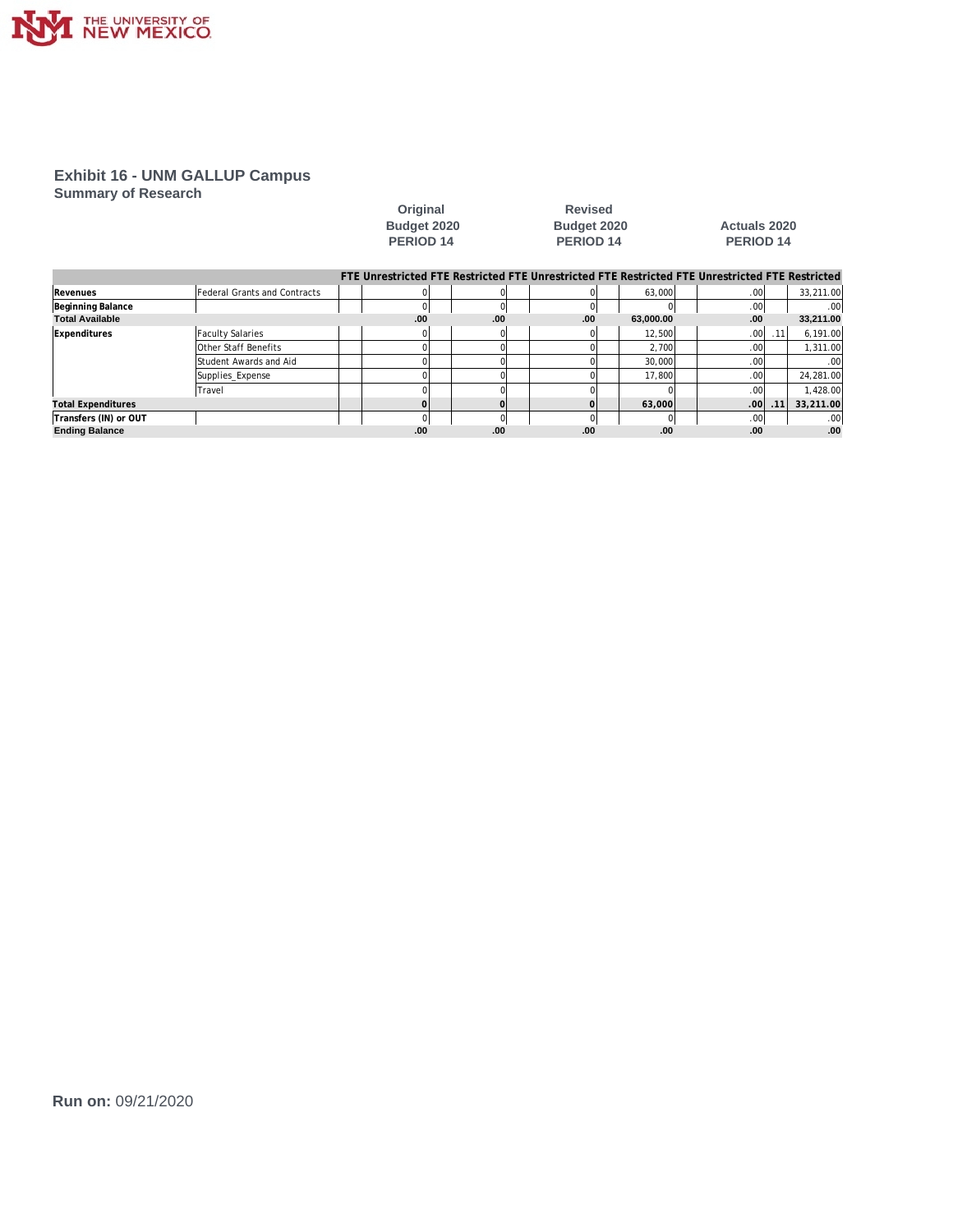

### **Exhibit 16a - UNM GALLUP Campus - Detail of Research Activities**

#### **Budget Unit 437 - Miscellaneous**

| Original    | <b>Revised</b>       |                |
|-------------|----------------------|----------------|
| Budget 2020 | Budget 2020          | <b>Actuals</b> |
| PERIOD 14   | PERIOD <sub>14</sub> | <b>PERIO</b>   |

**Budget 2020 Budget 2020 Actuals 2020 PERIOD** 14

|                           |                                     |    | FTE Unrestricted FTE Unrestricted FTE Unrestricted |                |
|---------------------------|-------------------------------------|----|----------------------------------------------------|----------------|
| Revenues                  | <b>Federal Grants and Contracts</b> | ΩI |                                                    | $\overline{0}$ |
|                           | <b>State Grants and Contracts</b>   | 0  |                                                    | $\Omega$       |
| <b>Total Revenues</b>     |                                     |    |                                                    |                |
| Beginning Balance         |                                     | 0  |                                                    | ΩI             |
| <b>Total Available</b>    |                                     |    |                                                    |                |
| <b>Expenditures</b>       | Administrative Professional         | 0  |                                                    | $\overline{0}$ |
|                           | <b>Faculty Salaries</b>             | 0  |                                                    | $\overline{0}$ |
|                           | Federal Workstudy Salaries          |    |                                                    | $\Omega$       |
|                           | Other Salaries                      | 0  | ი                                                  | $\overline{0}$ |
|                           | State Workstudy Salaries            | 0  |                                                    | $\overline{0}$ |
|                           | Student Salaries                    | 0  |                                                    | $\overline{0}$ |
|                           | Support Staff Salary                | በ  |                                                    | $\overline{0}$ |
|                           | <b>Technician Salary</b>            | 0  |                                                    | $\overline{0}$ |
|                           | <b>Other Staff Benefits</b>         | 0  |                                                    | $\overline{0}$ |
|                           | Equipment                           |    |                                                    | $\Omega$       |
|                           | Student Awards and Aid              | 0  |                                                    | $\overline{0}$ |
|                           | Supplies_Expense                    | 0  | ი                                                  | $\overline{0}$ |
|                           | Travel                              | 0  |                                                    | $\Omega$       |
| <b>Total Expenditures</b> |                                     |    |                                                    |                |
| Transfers (IN) or OUT     | Trsfr From I G                      | 0  |                                                    | $\overline{0}$ |
| <b>Ending Balance</b>     |                                     |    | 0                                                  |                |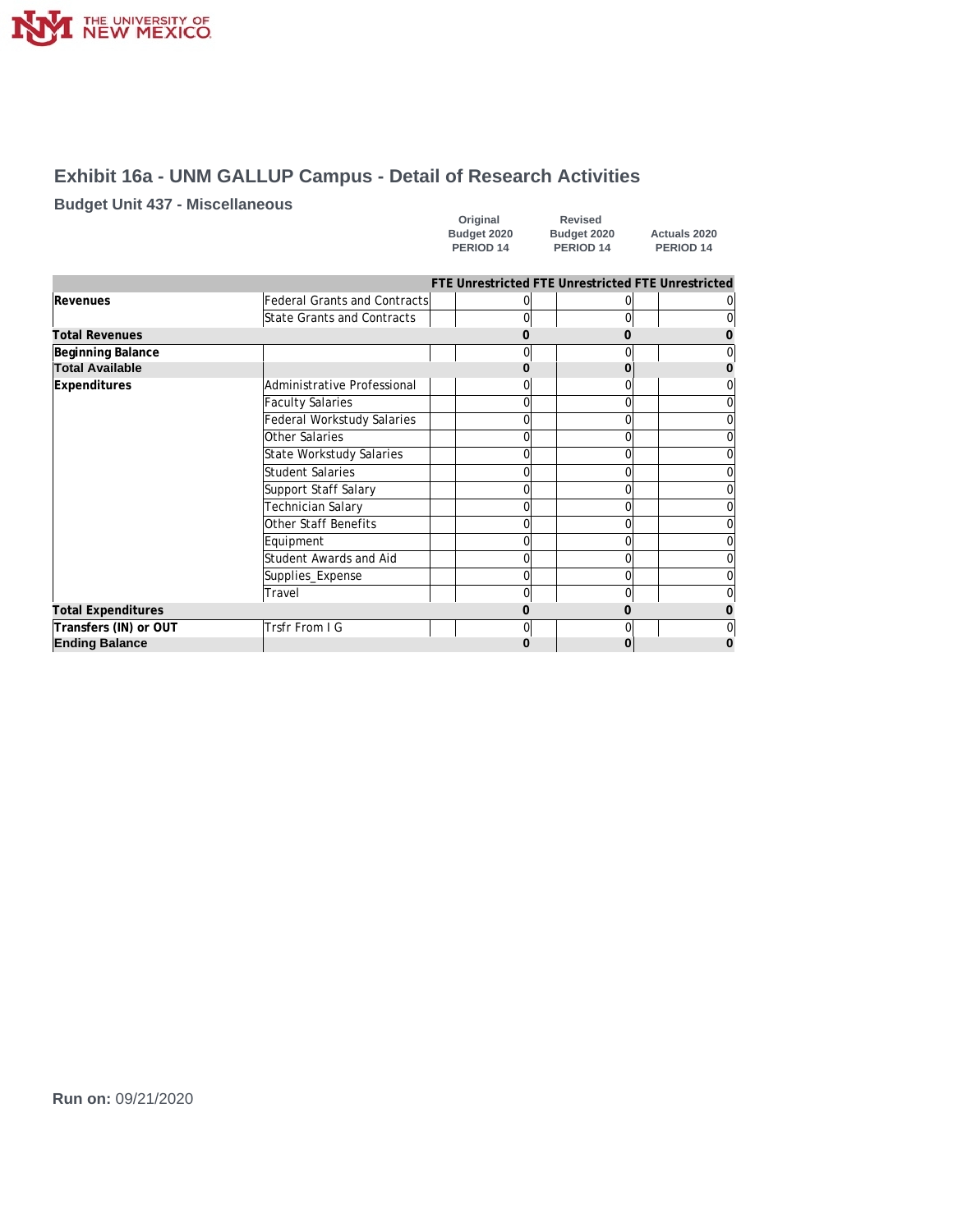

### **Exhibit 16a - UNM GALLUP Campus - Detail of Research Activities**

#### **Summary for Exhibit 16a**

| Original    | Revised              |                      |
|-------------|----------------------|----------------------|
| Budget 2020 | Budget 2020          | <b>Actuals 2020</b>  |
| PERIOD 14   | PERIOD <sub>14</sub> | PERIOD <sub>14</sub> |

|                           |                                     |                | FTE Unrestricted FTE Unrestricted FTE Unrestricted |   |
|---------------------------|-------------------------------------|----------------|----------------------------------------------------|---|
| Revenues                  | <b>Federal Grants and Contracts</b> |                |                                                    |   |
|                           | State Grants and Contracts          | 0              | U                                                  | 0 |
| <b>Total Revenues</b>     |                                     |                |                                                    | Ω |
| Beginning Balance         |                                     | 0              |                                                    |   |
| <b>Total Available</b>    |                                     |                |                                                    | 0 |
| <b>Expenditures</b>       | Administrative Professional         |                |                                                    |   |
|                           | <b>Faculty Salaries</b>             |                |                                                    | 0 |
|                           | Federal Workstudy Salaries          | O              |                                                    | 0 |
|                           | Other Salaries                      | 0              |                                                    | 0 |
|                           | State Workstudy Salaries            | 0              | 0                                                  | 0 |
|                           | Student Salaries                    |                |                                                    | 0 |
|                           | Support Staff Salary                | 0              | U                                                  | 0 |
|                           | Technician Salary                   | 0              |                                                    | 0 |
|                           | Other Staff Benefits                |                |                                                    | 0 |
|                           | Equipment                           | 0              | U                                                  | 0 |
|                           | Student Awards and Aid              | 0              | U                                                  | 0 |
|                           | Supplies_Expense                    | 0              |                                                    |   |
|                           | Travel                              | 0              |                                                    |   |
| <b>Total Expenditures</b> |                                     |                |                                                    |   |
| Transfers (IN) or OUT     | Trsfr From I G                      | $\overline{0}$ |                                                    |   |
| <b>Ending Balance</b>     |                                     |                |                                                    |   |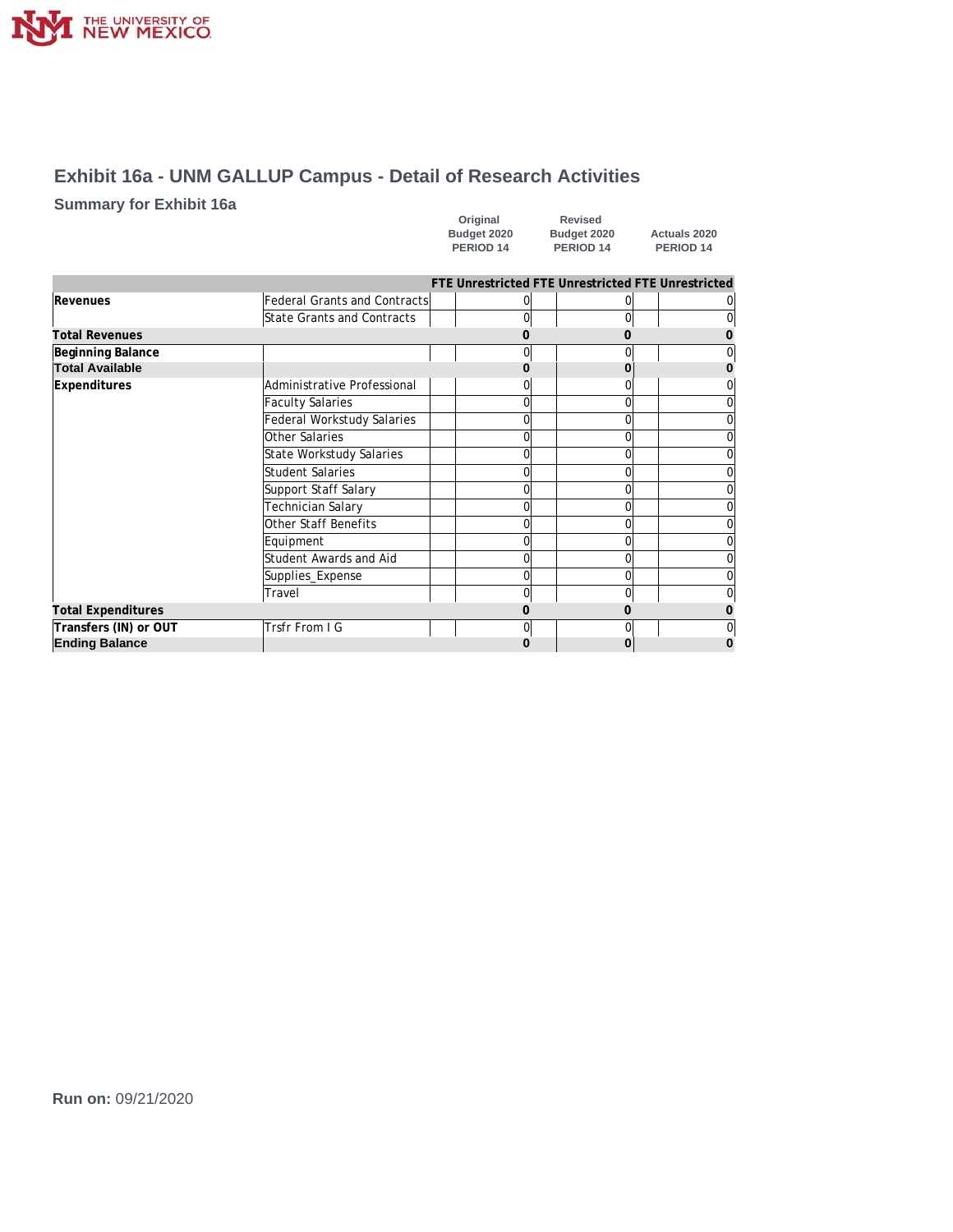

**Summary of Public Service**

|                           |                                     | Budget 2020                                                                                     |    |                | Budget 2020      |    |               |     | <b>Actuals 2020</b> |      |                            |
|---------------------------|-------------------------------------|-------------------------------------------------------------------------------------------------|----|----------------|------------------|----|---------------|-----|---------------------|------|----------------------------|
|                           |                                     | <b>PERIOD 14</b>                                                                                |    |                | <b>PERIOD 14</b> |    |               |     | PERIOD 14           |      |                            |
|                           |                                     | FTE Unrestricted FTE Restricted FTE Unrestricted FTE Restricted FTE Unrestricted FTE Restricted |    |                |                  |    |               |     |                     |      |                            |
| Revenues                  | <b>Tuition and Fees</b>             |                                                                                                 |    | $\Omega$       | 0                |    |               |     | 12.375.00           |      | .00                        |
|                           | <b>Federal Grants and Contracts</b> |                                                                                                 |    | 823,620        | $\mathbf 0$      |    | 823,620       |     | .00.                |      | 508,459.00                 |
|                           | <b>State Grants and Contracts</b>   |                                                                                                 |    | 185,000        | $\Omega$         |    | 185,000       |     | .00                 |      | 227,077.00                 |
|                           | Private Gifts Grants and            | 12,773                                                                                          |    | O              | 12,773           |    |               |     | 35,235.00           |      | 148.091.00                 |
|                           | Contracts                           |                                                                                                 |    |                |                  |    |               |     |                     |      |                            |
| <b>Total Revenues</b>     |                                     | 12.773                                                                                          |    | 1,008,620      | 12,773           |    | 1,008,620     |     | 47.610.00           |      | 883,627.00                 |
| Beginning Balance         |                                     | 318,445                                                                                         |    | $\overline{0}$ | 327.588          |    | 0             |     | 327.588.04          |      | .00                        |
| <b>Total Available</b>    |                                     | 331,218.00                                                                                      |    | 1,008,620.00   | 340,361.00       |    | 1,008,620.00  |     | 375,198.04          |      | 883,627.00                 |
| Expenditures              | Administrative Professional         |                                                                                                 |    | 165,000        | 0                |    | 165,000       |     | $.00 \,$            | 4.70 | 243,205.00                 |
|                           | <b>Faculty Salaries</b>             | $\Omega$                                                                                        |    | $\Omega$       | $\mathbf 0$      |    |               | .11 | 10,985.00           | .45  | 27,957.00                  |
|                           | <b>Student Salaries</b>             |                                                                                                 |    | 15,000         | $\mathbf 0$      |    | 15,000        |     | .00.                | 1.53 | 31,760.00                  |
|                           | Support Staff Salary                |                                                                                                 |    | 62,000         | 0                |    | 62,000        |     | .00                 | .92  | 28,584.00                  |
|                           | Technician Salary                   | O                                                                                               |    | 234,000        | $\mathbf 0$      |    | 234,000       |     | .00.                | 3.99 | 156,537.00                 |
|                           | Fica                                |                                                                                                 |    | $\Omega$       | $\mathbf 0$      |    |               |     | 159.28              |      | .00                        |
|                           | Other Staff Benefits                |                                                                                                 |    | 177,452        | $\mathbf 0$      |    | 177,452       |     | .00                 |      | 150,898.00                 |
|                           | Unemployment Compensation           | C                                                                                               |    | $\Omega$       | $\mathbf 0$      |    |               |     | 7.61                |      | .00                        |
|                           | <b>Workers Compensation</b>         | $\cap$                                                                                          |    |                | $\mathbf 0$      |    |               |     | 13.52               |      | .00                        |
|                           | Equipment                           |                                                                                                 |    | 25,000         | $\Omega$         |    | 25,000        |     | .00.                |      | 86,580.00                  |
|                           | Student Awards and Aid              | 12,250                                                                                          |    | $\cap$         | 12,250           |    |               |     | 33,400.00           |      | .00                        |
|                           | Supplies Expense                    | 523                                                                                             |    | 240,168        | 4,523            |    | 240,168       |     | 16,376.22           |      | 108,088.00                 |
|                           | Travel                              | $\Omega$                                                                                        |    | 90.000         | $\Omega$         |    | 90,000        |     | .00.                |      | 50,018.00                  |
| <b>Total Expenditures</b> |                                     | 12,773                                                                                          | 12 | 1,008,620      | 16,773           | 12 | 1,008,620 .11 |     |                     |      | 60,941.63 11.59 883,627.00 |
| Transfers (IN) or OUT     |                                     | $\mathbf 0$                                                                                     |    | $\overline{0}$ | (4,000)          |    | $\mathbf 0$   |     | (4,000.00)          |      | .00                        |

**Ending Balance 318,445.00 .00 327,588.00 .00 318,256.41 .00**

**Original Revised**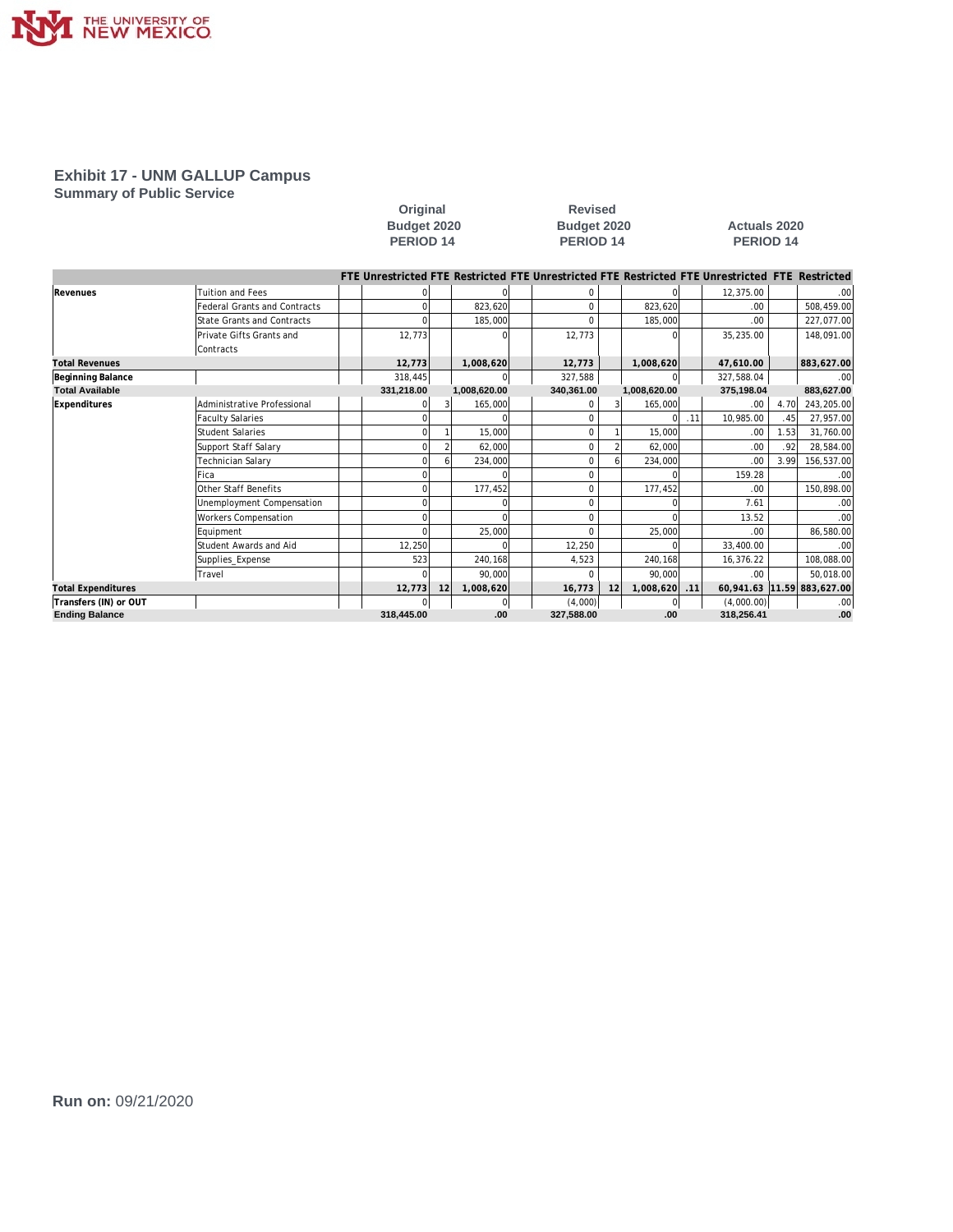

### **Exhibit 17a - UNM GALLUP Campus - Detail of Public Service Activities**

#### **Budget Unit 437 - Miscellaneous**

| Original             | <b>Revised</b>       |                      |
|----------------------|----------------------|----------------------|
| Budget 2020          | Budget 2020          | <b>Actuals 2020</b>  |
| PERIOD <sub>14</sub> | PERIOD <sub>14</sub> | PERIOD <sub>14</sub> |

|                           |                                     | FTE Unrestricted FTE Unrestricted FTE Unrestricted |     |         |     |              |
|---------------------------|-------------------------------------|----------------------------------------------------|-----|---------|-----|--------------|
| Revenues                  | <b>Tuition and Fees</b>             |                                                    |     | 0       |     | 12,375       |
|                           | <b>Federal Grants and Contracts</b> |                                                    |     | 0       |     |              |
|                           | State Grants and Contracts          |                                                    |     | 0       |     |              |
|                           | <b>Local Grants and Contracts</b>   |                                                    |     | U       |     | <sup>0</sup> |
|                           | Private Gifts Grants and Contracts  | 12,773                                             |     | 12,773  |     | 35,235       |
| <b>Total Revenues</b>     |                                     | 12,773                                             |     | 12,773  |     | 47,610       |
| Beginning Balance         |                                     | 318,445                                            |     | 327,588 |     | 327,588      |
| <b>Total Available</b>    |                                     | 331,218                                            |     | 340,361 |     | 375,198      |
| Expenditures              | Administrative Professional         |                                                    |     |         |     |              |
|                           | <b>Faculty Salaries</b>             |                                                    | .14 | 0       | .11 | 10,985       |
|                           | Student Salaries                    |                                                    |     | 0       |     |              |
|                           | Support Staff Salary                |                                                    |     | 0       |     |              |
|                           | Technician Salary                   |                                                    |     | 0       |     |              |
|                           | Fica                                |                                                    |     | 0       |     | 159          |
|                           | Other Staff Benefits                |                                                    |     | 0       |     |              |
|                           | Unemployment Compensation           |                                                    |     | 0       |     | 8            |
|                           | <b>Workers Compensation</b>         |                                                    |     | 0       |     | 14           |
|                           | Equipment                           |                                                    |     |         |     |              |
|                           | Student Awards and Aid              | 12,250                                             |     | 12,250  |     | 33,400       |
|                           | Supplies_Expense                    | 523                                                |     | 4,523   |     | 16,376       |
|                           | Travel                              | $\Omega$                                           |     | 0       |     | 0            |
| <b>Total Expenditures</b> |                                     | 12,773.14                                          |     | 16,773  | .11 | 60,942       |
| Transfers (IN) or OUT     | Trsfr From I G                      |                                                    |     | (4,000) |     | (4,000)      |
| <b>Ending Balance</b>     |                                     | 318,445                                            |     | 327,588 |     | 318,256      |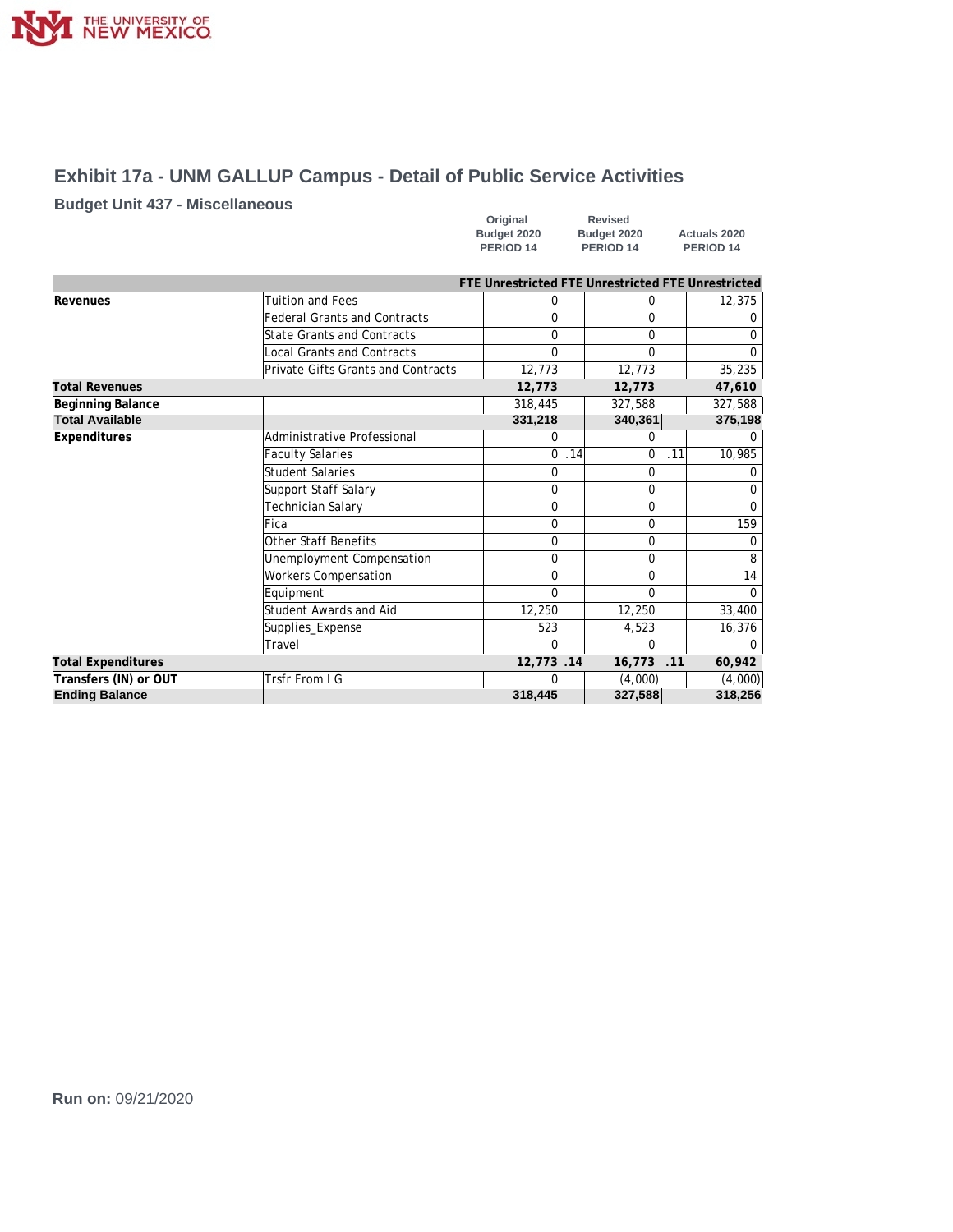

### **Exhibit 17a - UNM GALLUP Campus - Detail of Public Service Activities**

#### **Summary for Exhibit 17a**

| Original    | <b>Revised</b>       |                     |
|-------------|----------------------|---------------------|
| Budget 2020 | Budget 2020          | <b>Actuals 2020</b> |
| PERIOD 14   | PERIOD <sub>14</sub> | PERIOD 14           |

|                           |                                    | FTE Unrestricted FTE Unrestricted FTE Unrestricted |     |              |     |              |
|---------------------------|------------------------------------|----------------------------------------------------|-----|--------------|-----|--------------|
| Revenues                  | <b>Tuition and Fees</b>            | $\Omega$                                           |     | 0            |     | 12,375       |
|                           | $\Omega$                           |                                                    | 0   |              |     |              |
|                           | State Grants and Contracts         | $\Omega$                                           |     | 0            |     |              |
|                           | Local Grants and Contracts         | ∩                                                  |     | <sup>0</sup> |     | <sup>0</sup> |
|                           | Private Gifts Grants and Contracts | 12,773                                             |     | 12,773       |     | 35,235       |
| <b>Total Revenues</b>     |                                    | 12,773                                             |     | 12,773       |     | 47,610       |
| Beginning Balance         |                                    | 318,445                                            |     | 327,588      |     | 327,588      |
| <b>Total Available</b>    |                                    | 331,218                                            |     | 340,361      |     | 375,198      |
| <b>Expenditures</b>       | Administrative Professional        |                                                    |     |              |     |              |
|                           | <b>Faculty Salaries</b>            | $\Omega$                                           | .14 | 0            | .11 | 10,985       |
|                           | <b>Student Salaries</b>            | $\Omega$                                           |     | 0            |     |              |
|                           | Support Staff Salary               |                                                    |     | 0            |     |              |
|                           | Technician Salary                  | n                                                  |     | 0            |     |              |
|                           | Fica                               |                                                    |     | 0            |     | 159          |
|                           | Other Staff Benefits               | n                                                  |     | 0            |     |              |
|                           | Unemployment Compensation          |                                                    |     | 0            |     | 8            |
|                           | Workers Compensation               |                                                    |     | 0            |     | 14           |
|                           | Equipment                          |                                                    |     |              |     |              |
|                           | Student Awards and Aid             | 12,250                                             |     | 12,250       |     | 33,400       |
|                           | Supplies_Expense                   | 523                                                |     | 4,523        |     | 16,376       |
|                           | Travel                             | ∩                                                  |     | 0            |     |              |
| <b>Total Expenditures</b> |                                    | 12,773.14                                          |     | 16,773       | .11 | 60,942       |
| Transfers (IN) or OUT     | Trsfr From I G                     |                                                    |     | (4,000)      |     | (4,000)      |
| <b>Ending Balance</b>     |                                    | 318,445                                            |     | 327,588      |     | 318,256      |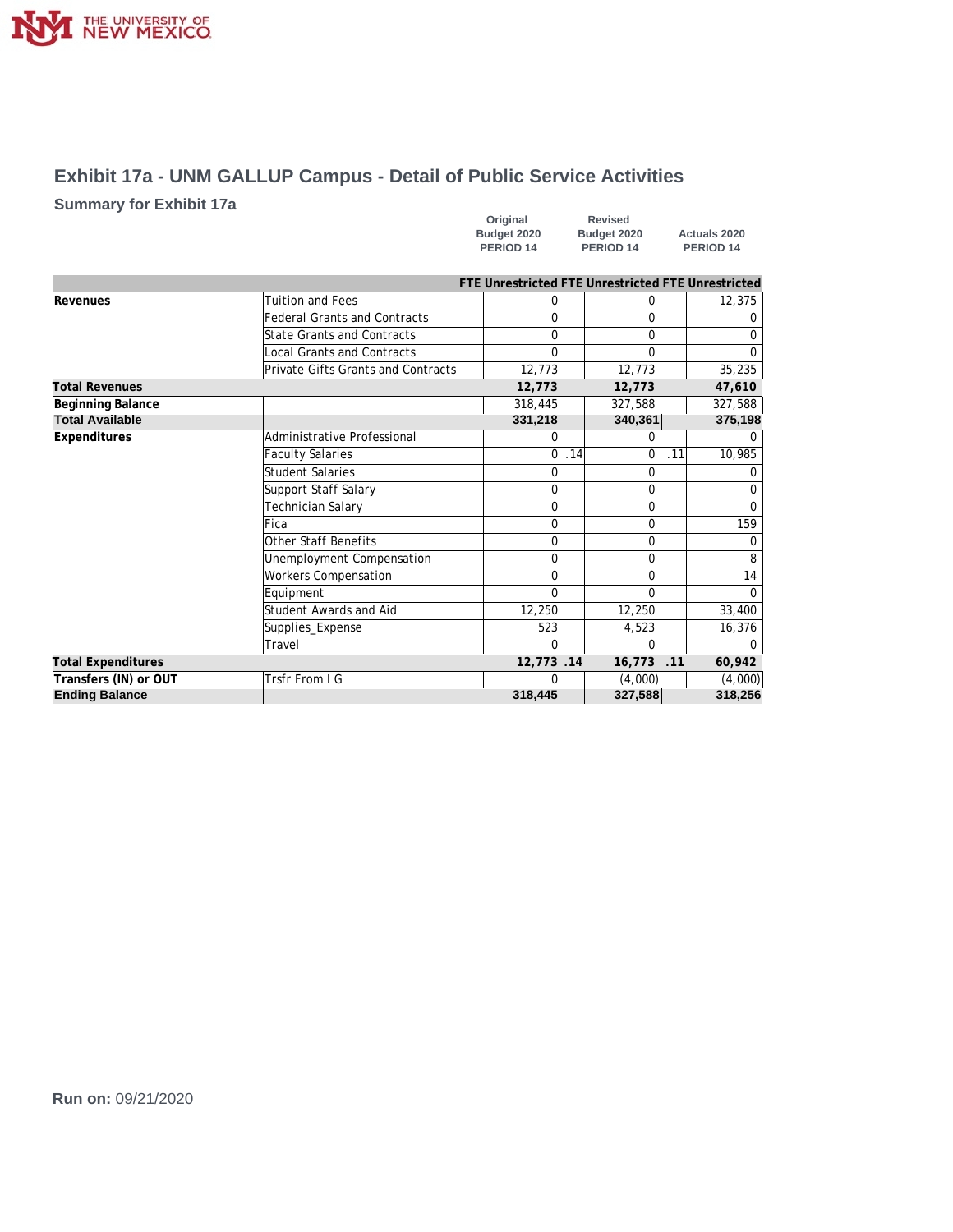

**Summary of Internal Services**

|                           |                                     | Original                        |                | <b>Revised</b>                  |          |                                                                                                 |                  |  |
|---------------------------|-------------------------------------|---------------------------------|----------------|---------------------------------|----------|-------------------------------------------------------------------------------------------------|------------------|--|
|                           |                                     | Budget 2020<br><b>PERIOD 14</b> |                | Budget 2020<br><b>PERIOD 14</b> |          | <b>Actuals 2020</b><br>PERIOD <sub>14</sub>                                                     |                  |  |
|                           |                                     |                                 |                |                                 |          |                                                                                                 |                  |  |
|                           |                                     |                                 |                |                                 |          |                                                                                                 |                  |  |
|                           |                                     |                                 |                |                                 |          | FTE Unrestricted FTE Restricted FTE Unrestricted FTE Restricted FTE Unrestricted FTE Restricted |                  |  |
| Revenues                  |                                     | U                               | $\Omega$       | 0                               |          | .00.                                                                                            | .00 <sub>1</sub> |  |
| Beginning                 |                                     | 3,640                           | $\Omega$       | (2,012)                         |          | (2,011.50)                                                                                      | .00 <sub>1</sub> |  |
| Balance                   |                                     |                                 |                |                                 |          |                                                                                                 |                  |  |
| <b>Total Available</b>    |                                     | 3,640                           |                | $-2,012$                        |          | $-2,011.50$                                                                                     |                  |  |
| <b>Expenditures</b>       | Supplies_Expense                    |                                 | $\overline{0}$ | 0                               | $\Omega$ | 11,831.16                                                                                       | .00 <sub>1</sub> |  |
|                           | Travel                              | U                               | $\Omega$       | $\Omega$                        |          | 7,693.49                                                                                        | .00 <sub>1</sub> |  |
| <b>Total Expenditures</b> |                                     | $\Omega$                        | $\Omega$       | $\Omega$                        | $\Omega$ | 19,524.65                                                                                       | .00 <sub>1</sub> |  |
| General                   | Internal Service Ctr Internal Sales |                                 | $\Omega$       | 0                               |          | (8, 599.79)                                                                                     | .00 <sub>1</sub> |  |
| Charges                   |                                     |                                 |                |                                 |          |                                                                                                 |                  |  |
| <b>Net Expenditures</b>   |                                     | o                               | $\Omega$       | $\Omega$                        | $\Omega$ | 10,924.86                                                                                       | .00              |  |
| Transfers (IN)            |                                     |                                 | $\Omega$       | 0                               |          | .00.                                                                                            | .001             |  |
| lor OUT                   |                                     |                                 |                |                                 |          |                                                                                                 |                  |  |
| <b>Ending Balance</b>     |                                     | 3,640                           | $\Omega$       | $-2,012$                        | 0        | $-12,936.36$                                                                                    | .00              |  |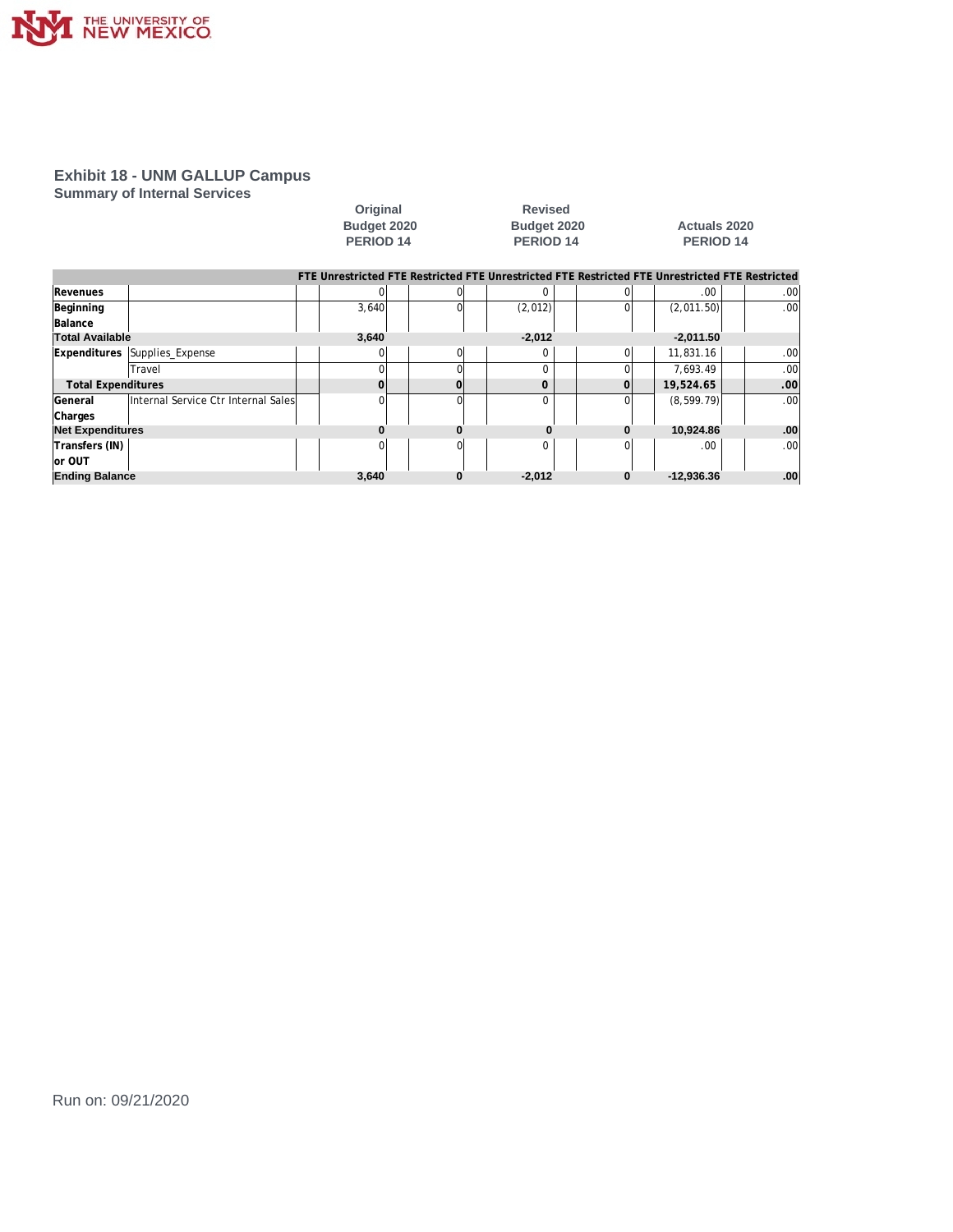

#### **Exhibit 19 - UNM GALLUP Campus Summary of Student Aid Grants and Stipends**

| Original    | <b>Revised</b> |                     |
|-------------|----------------|---------------------|
| Budget 2020 | Budget 2020    | <b>Actuals 2020</b> |
| PERIOD 14   | PERIOD 14      | PERIOD 14           |

|                        |              |                                                                |           |           |          | Unrestricted Restricted Unrestricted Restricted Unrestricted Restricted |                  |
|------------------------|--------------|----------------------------------------------------------------|-----------|-----------|----------|-------------------------------------------------------------------------|------------------|
| Revenues               |              | Private Sources - Gifts & Other Undergrad - State Scholarships |           |           | ΩI       | 19.405.68                                                               | .00              |
|                        | <b>Other</b> | Miscellaneous                                                  |           |           | ΩI       | 5.435.96                                                                | .00 <sub>1</sub> |
| <b>Total Revenues</b>  |              |                                                                |           |           | $\Omega$ | 24.841.64                                                               | .00              |
| Beginning Balance      |              |                                                                | 276.587   | 237.144   |          | 0 237.144.34                                                            | .00              |
| <b>Total Available</b> |              |                                                                | 276.587   | 237,144   |          | 261,985.98                                                              | .00              |
| Expenditures           |              | Private Sources - Gifts & Other Undergrad - State Scholarships | 100.000   | 100,000   | ΩI       | 82.659.00                                                               | .00 <sub>1</sub> |
| Transfers (IN) or OUT  |              |                                                                | (100,000) | (100,000) |          | $0$ (102,555.09)                                                        | .00 <sub>1</sub> |
| <b>Ending Balance</b>  |              |                                                                | 276.587   | 237.144   | 0        | 281.882.07                                                              | .00              |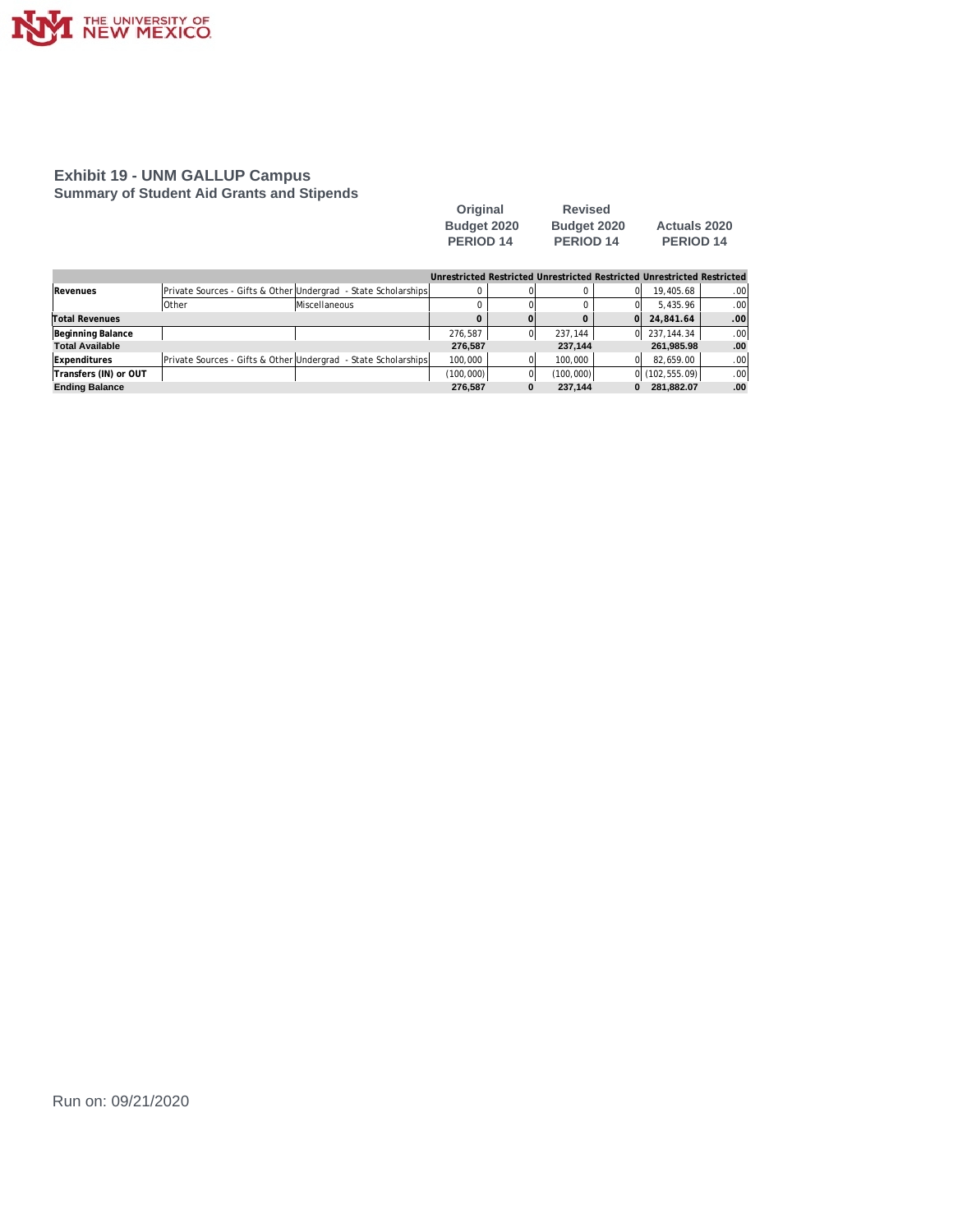

**Summary of Auxiliary Enterprises**

| Original           |
|--------------------|
| <b>Budget 2020</b> |
| <b>PERIOD 14</b>   |

**Revised PERIOD 14 PERIOD 14 PERIOD 14**

## **Budget 2020 Budget 2020 Actuals 2020**

|                           |                               | FTE Unrestricted FTE Restricted FTE Unrestricted FTE Restricted FTE Unrestricted FTE Restricted |          |   |              |          |        |             |                  |
|---------------------------|-------------------------------|-------------------------------------------------------------------------------------------------|----------|---|--------------|----------|--------|-------------|------------------|
| Revenues                  | Sales and Services            | 1,230,303                                                                                       | O        |   | 1,230,303    |          |        | 820,744.87  | .00 <sub>1</sub> |
|                           | <b>Other Sources</b>          |                                                                                                 | $\Omega$ |   |              |          |        | 107.917.23  | .00              |
| <b>Total Revenues</b>     |                               | 1,230,303                                                                                       | $\Omega$ |   | 1,230,303    | $\Omega$ |        | 928,662.10  | .00              |
| Beginning Balance         |                               | 169,929                                                                                         | $\Omega$ |   | 44.972       | 0        |        | 44.971.66   | .00              |
| <b>Total Available</b>    |                               | 1,400,232.00                                                                                    | .00      |   | 1,275,275.00 | .00      |        | 973,633.76  | .00              |
| Expenditures              | Administrative Professional   | 51,615                                                                                          | 0        |   | 51,615       |          | 0 1.00 | 51,615.12   | .00              |
|                           | Support Staff Salary          | 63,908                                                                                          | $\Omega$ |   | 63.908       |          | 012.10 | 42,589.16   | .00              |
|                           | <b>Accrued Annual Leave</b>   |                                                                                                 | $\Omega$ |   |              |          |        | 297.20      | .00              |
|                           | Fica                          | 7,839                                                                                           | $\Omega$ |   | 7,839        |          |        | 7.164.40    | .00              |
|                           | Group Insurance               | 11.649                                                                                          | $\Omega$ |   | 11.649       |          |        | 1.497.36    | .00              |
|                           | Other Staff Benefits          | 10,853                                                                                          | O        |   | 10.853       |          |        | 4.325.69    | .00              |
|                           | Retirement                    | 15,134                                                                                          | $\Omega$ |   | 15,134       |          |        | 13,330.02   | .00              |
|                           | Unemployment Compensation     | 163                                                                                             | $\Omega$ |   | 163          |          |        | 66.26       | .00              |
|                           | Workers Compensation          | 110                                                                                             | $\Omega$ |   | 110          |          |        | 84.20       | .00              |
|                           | <b>Contract Services</b>      |                                                                                                 | $\Omega$ |   |              |          |        | 18.00       | .00              |
|                           | Cost of Good Sold             | 927,378                                                                                         | $\Omega$ |   | 927,378      |          |        | 581,768.47  | .00              |
|                           | Equipment                     | 1.500                                                                                           | $\Omega$ |   | 1.500        |          |        | 198.00      | .00              |
|                           | Supplies Expense              | 98.204                                                                                          | $\Omega$ |   | 98.204       |          |        | 46.240.94   | .00              |
|                           | Travel                        | 1,950                                                                                           | $\Omega$ |   | 1,950        |          |        | .00         | .00              |
|                           | Internal Service Ctr Internal |                                                                                                 | $\Omega$ |   |              |          |        | (8, 773.51) | .00              |
|                           | Sales                         |                                                                                                 |          |   |              |          |        |             |                  |
| <b>Total Expenditures</b> |                               | 1,190,303                                                                                       | 0        | 3 | 1,190,303    |          | 0 3.10 | 740.421.31  | .00              |
| Transfers (IN) or OUT     |                               | 40,000                                                                                          | $\Omega$ |   | 40,000       |          |        | 40,000.00   | .00              |
| <b>Ending Balance</b>     |                               | 169.929.00                                                                                      | .00      |   | 44.972.00    | .00      |        | 193.212.45  | .00              |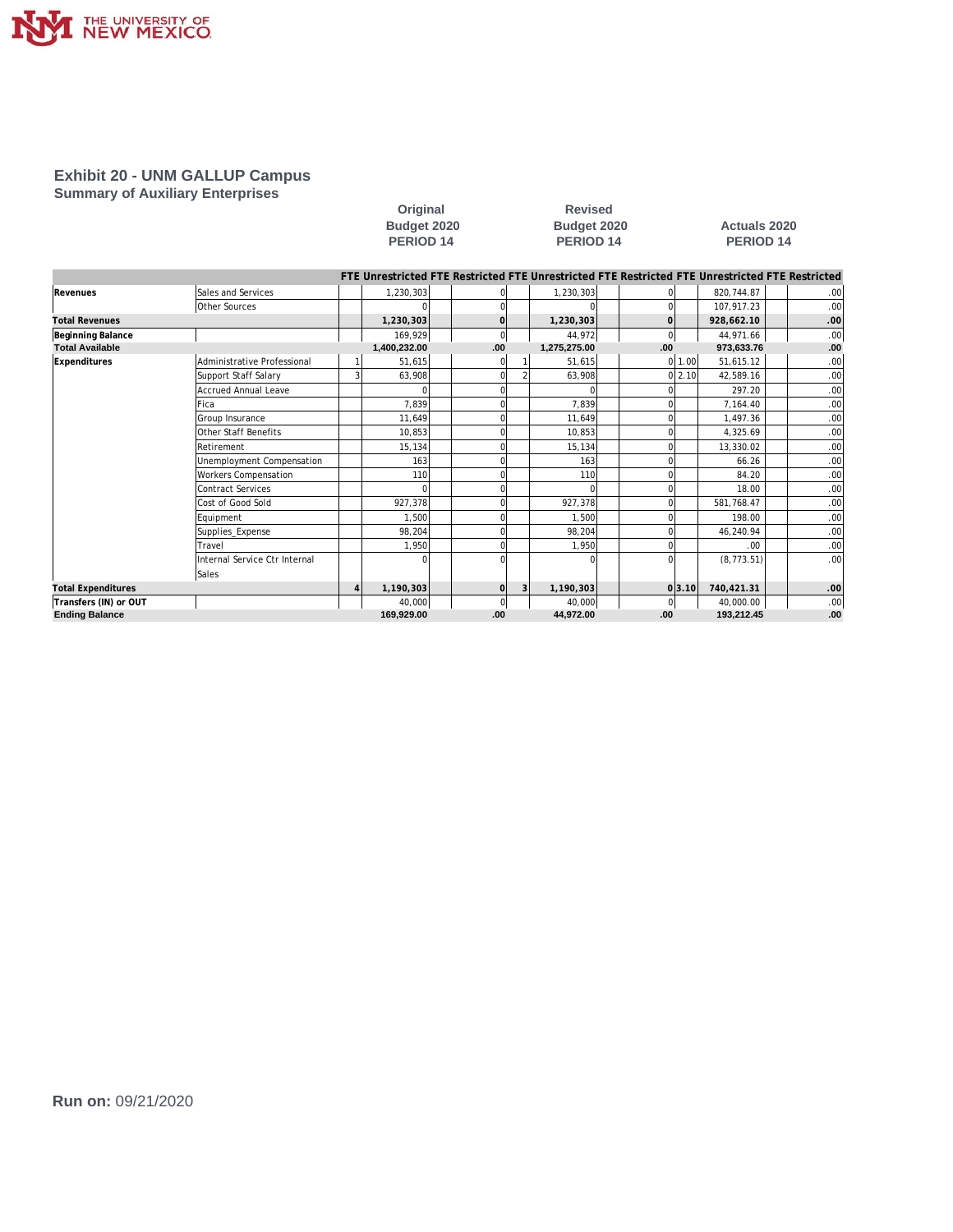

#### **Exhibit A - UNM GALLUP Campus Summary of Current Fund Revenues By Source**

**Original Revised Budget 2020 Budget 2020 Actuals 2020** PERIOD 14 PERIOD 14 PERIOD 14 **Unrestricted Restricted Unrestricted Restricted Unrestricted Restricted TUITION AND FEES** | Instruction and General | 3,173,097 0 3,173,097 0 3,132,268 0 0 Ex 2 Student Social and 77,120 0 77,120 0 75,991 0 Cultural Ex 15 Public Service Ex 17 0 0 0 0 12,375 0 **TOTAL TUITION AND FEES 3,250,217 0 3,250,217 0 3,220,634 0 STATE APPROPRIATIONS** Instruction and General  $\begin{vmatrix} 9,336,800 \\ 9,336,800 \end{vmatrix}$  0 9,526,800 0 9,479,002 0 Ex 2 **TOTAL STATE APPROPRIATIONS 9,336,800 0 9,526,800 0 9,479,002 0 LOCAL APPROPRIATIONS** Instruction and General 2,560,000 0 2,560,000 0 2,380,021 0 Ex 2 **TOTAL LOCAL APPROPRIATIONS 2,560,000 0 2,560,000 0 2,380,021 0 FEDERAL GRANTS AND** Instruction and General 0 409,905 0 409,905 406,266 272,638 **CONTRACTS** Ex 2 Student Social and 0 800 0 800 0 0 Cultural Ex 15 Research Ex 16  $\overline{0}$  0 0 0 63,000 0 33,211 Public Service Ex 17  $\begin{vmatrix} 0 & 823,620 & 0 & 823,620 \end{vmatrix}$  823,620 0 508,459 Auxiliaries Ex 20 0 0 0 0 0 0 **TOTAL FEDERAL GRANTS AND CONTRACTS 0 1,234,325 0 1,297,325 406,266 814,308 STATE GRANTS AND** Instruction and General 0 332,705 0 269,705 0 47,366 **CONTRACTS** Ex 2 Student Social and  $\begin{vmatrix} 0 & 2,000 & 0 \\ 0 & 2,000 & 0 \end{vmatrix}$  0 0 0 0 Cultural Ex 15 Research Ex 16  $\begin{vmatrix} 0 & 0 & 0 & 0 \end{vmatrix}$  0 0 0 0 0 0 Public Service Ex 17 0 185,000 0 185,000 0 227,077 Auxiliaries Ex 20  $\begin{vmatrix} 0 & 0 & 0 & 0 \\ 0 & 0 & 0 & 0 \\ 0 & 0 & 0 & 0 \end{vmatrix}$  0 **TOTAL STATE GRANTS AND CONTRACTS 0 519,705 0 456,705 0 274,443 LOCAL GRANTS AND** Public Service Ex 17 0 0 0 0 0 0 **CONTRACTS TOTAL LOCAL GRANTS AND CONTRACTS 0 0 0 0 0 0 PRIVATE GIFTS GRANTS** Instruction and General 0 0 0 0 0 0 AND CONTRACTS Ex 2 Public Service Ex 17 12,773 0 12,773 0 35,235 148,091 Student Aid Ex 19 0 0 0 0 0 24,842 0 **TOTAL PRIVATE GIFTS GRANTS AND CONTRACTS 12,773 0 12,773 0 60,077 148,091 SALES AND SERVICES** Instruction and General 55,540 0 55,540 0 55,540 0 38,824 0 Ex 2 Student Social and 2,000 0 2,000 0 1,129 0 2,000 0 1,129 0 0 1,129 0 0 1,129 0 0 1,129 0 0 1,129 0 0 1,129 0 0 Cultural Ex 15 Auxiliaries Ex 20 1,230,303 0 1,230,303 0 820,745 0 **TOTAL SALES AND SERVICES 1,287,843 0 1,287,843 0 860,697 0**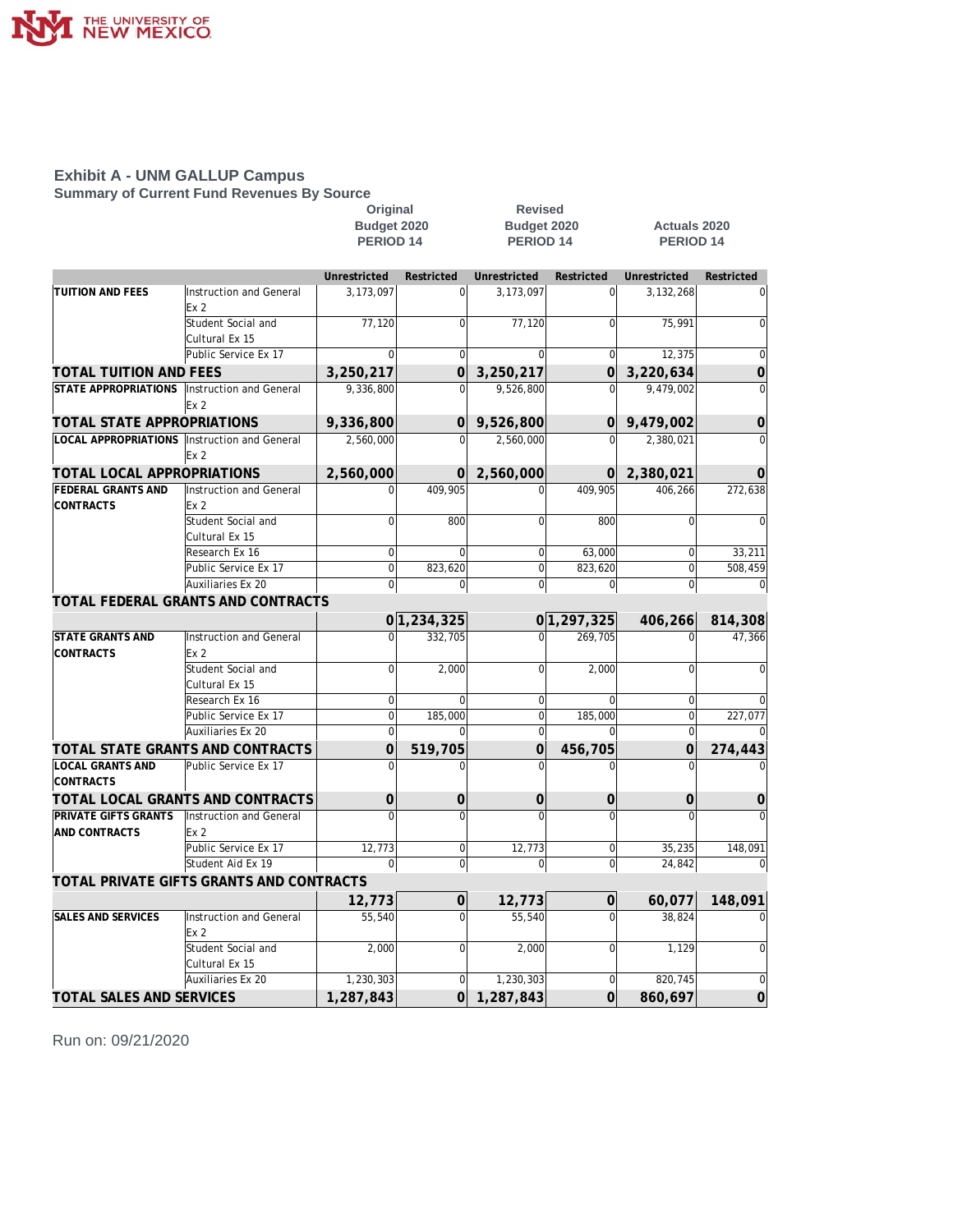

#### **Exhibit A - UNM GALLUP Campus Summary of Current Fund Revenues By Source**

|                            |                         | Original<br>Budget 2020<br><b>PERIOD 14</b> |            | <b>Revised</b><br>Budget 2020<br>PERIOD <sub>14</sub> |            | Actuals 2020<br>PERIOD <sub>14</sub>                           |            |
|----------------------------|-------------------------|---------------------------------------------|------------|-------------------------------------------------------|------------|----------------------------------------------------------------|------------|
|                            |                         | Unrestricted                                | Restricted | Unrestricted                                          | Restricted | Unrestricted                                                   | Restricted |
| IOTHER SOURCES             | Instruction and General | 177.500                                     | ΩI         | 177.500                                               |            | 233.473                                                        | $\Omega$   |
|                            | Ex <sub>2</sub>         |                                             |            |                                                       |            |                                                                |            |
|                            | Student Social and      |                                             |            |                                                       |            | 25                                                             | $\Omega$   |
|                            | Cultural Ex 15          |                                             |            |                                                       |            |                                                                |            |
|                            | Auxiliaries Ex 20       |                                             |            |                                                       |            | 107.917                                                        |            |
| <b>TOTAL OTHER SOURCES</b> |                         | 177,500                                     | 0          | 177,500                                               | 0          | 341,415                                                        | 0          |
| Grand Total                |                         |                                             |            |                                                       |            | 16,625,133 1,754,030 16,815,133 1,754,030 16,748,112 1,236,842 |            |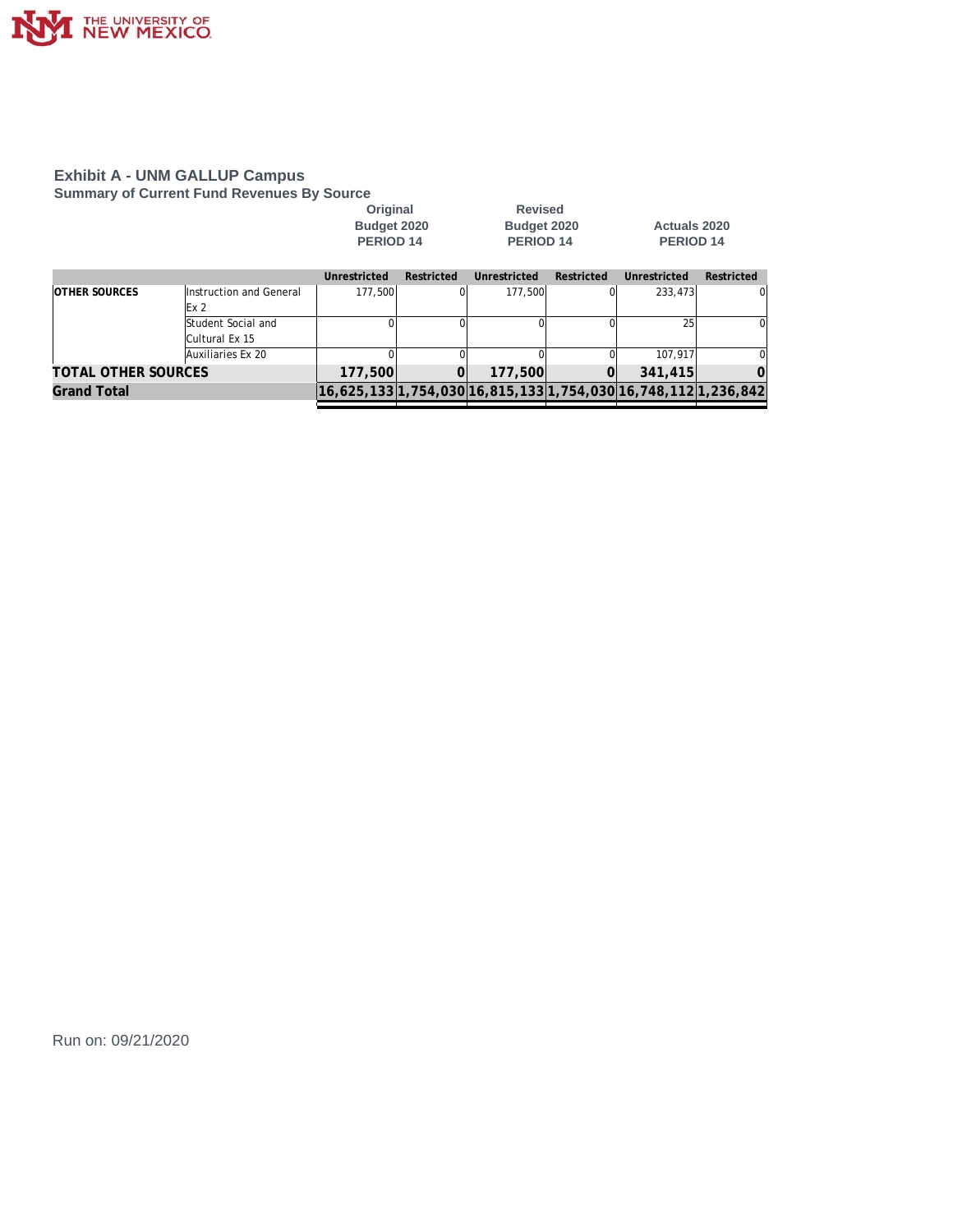

**Summary of Current Fund Salaries**

#### Original Revised<br>Budget 2020 **Budget 2020 Budget 2020 Budget 2020 Actuals 2020 PERIOD 14 PERIOD 14 PERIOD 14**

|                                        |                                          | FTE              | Unrestricted            | <b>FTE</b>  | Restricted          | <b>FTE</b>  | Unrestricted                                                | FTE         | Restricted     | <b>FTE</b> | Unrestricted            | FTE        | Restricted     |
|----------------------------------------|------------------------------------------|------------------|-------------------------|-------------|---------------------|-------------|-------------------------------------------------------------|-------------|----------------|------------|-------------------------|------------|----------------|
|                                        |                                          |                  |                         |             |                     |             |                                                             |             |                |            |                         |            |                |
|                                        | SALARIES BY CATEGORY AND EXHIBIT         |                  |                         |             |                     |             |                                                             |             |                |            |                         |            |                |
| <b>Faculty Salaries</b>                | Instruction Ex 10                        | 95.74            | 4,607,183               | .00         | $\mathsf{O}\xspace$ | 95.90       | 4,656,313                                                   | .00         | $\mathbf 0$    | 91.21      | 4,970,073               | .04        | 3,588          |
|                                        | Academic Support                         | 5.90             | 361,975                 | .00         | $\mathsf{O}\xspace$ | 3.07        | 312,845                                                     | .00         | $\mathbf 0$    | 3.30       | 292,182                 | .00.       | $\mathbf 0$    |
|                                        | Ex 11                                    |                  |                         |             |                     |             |                                                             |             |                |            |                         |            |                |
|                                        | Institutional                            | 1.00             | 176,467                 | .00         | $\mathbf{0}$        | 1.00        | 176,467                                                     | .00         | $\mathbf 0$    | 1.00       | 176,467                 | .00.       | $\mathbf 0$    |
|                                        | Support Ex 13                            |                  |                         |             |                     |             |                                                             |             |                |            |                         |            |                |
|                                        | Research Ex 16                           | 00               | $\mathbf 0$             | .00         | $\bf 0$             | .00         | $\mathsf{O}\xspace$                                         | .21         | 12,500         | 00         | $\Omega$                | .11        | 6,191          |
|                                        | Public Service Ex 17                     | .00              | $\Omega$                | .00         | $\mathbf{0}$        | .14         | $\Omega$                                                    | .00         | $\Omega$       | .11        | 10,985                  | .45        | 27,957         |
| <b>Total Faculty Salaries</b>          |                                          |                  | 102.64 5,145,625        | .00         |                     | 0 100.11    | 5,145,625                                                   | .21         | 12,500         |            | 95.62 5,449,708         | .60        | 37,736         |
| Administrative                         | Instruction Ex 10                        | 4.00             | 189,714                 | 1.50        | 78,792              | 2.55        | 189,714                                                     | 1.50        | 78,792         | 2.66       | 120,137                 | 1.00       | 52,453         |
| Professional                           |                                          |                  |                         |             |                     |             |                                                             |             |                |            |                         |            |                |
|                                        | Academic Support                         | 1.00             | $\mathbf 0$             | .00         | $\overline{0}$      | 1.56        | 80,000                                                      | .00         | $\overline{0}$ | 1.67       | 101,000                 | .00        | $\overline{0}$ |
|                                        | Ex 11                                    |                  |                         |             |                     |             |                                                             |             |                |            |                         |            |                |
|                                        | <b>Student Services</b>                  | 6.00             | 380,741                 | .00         | $\mathbf 0$         | 6.00        | 380,741                                                     | .00         | $\mathbf 0$    | 6.00       | 382,331                 | .00.       | $\mathbf 0$    |
|                                        | Ex 12                                    |                  |                         |             |                     |             |                                                             |             |                |            |                         |            |                |
|                                        | Institutional                            | 8.00             | 421,119                 | .00         | $\mathbf{0}$        | 4.63        | 421,119                                                     | .00         | $\mathbf 0$    | 4.68       | 333,138                 | .00        | $\overline{0}$ |
|                                        | Support Ex 13                            |                  |                         |             |                     |             |                                                             |             |                |            |                         |            |                |
|                                        | Operations and                           | 1.00             | 94,742                  | .00         | $\Omega$            | 1.00        | 94,742                                                      | .00         | $\Omega$       | 1.00       | 94,742                  | .00        | $\Omega$       |
|                                        | Maintenance of                           |                  |                         |             |                     |             |                                                             |             |                |            |                         |            |                |
|                                        | Plant Ex 14                              |                  |                         |             |                     |             |                                                             |             |                |            |                         |            |                |
|                                        | Research Ex 16                           | .00              | $\mathbf 0$             | .00         | $\mathbf{0}$        | .00         | $\overline{0}$                                              | .00         | $\mathbf 0$    | .00        | $\mathbf 0$             | .00        | $\Omega$       |
|                                        | Public Service Ex 17                     | .00              | $\overline{0}$          | 3.00        | 165,000             | .00         | $\overline{0}$                                              | 3.00        | 165,000        | .00        | $\overline{0}$          | 4.70       | 243,205        |
|                                        | Auxiliaries Ex 20                        | 1.00             | 51,615                  | .00         |                     | 1.00        | 51,615                                                      | .00         | $\mathbf 0$    | 1.00       | 51,615                  | .00        |                |
|                                        | <b>Total Administrative Professional</b> | 21.00            | 1,137,931               | 4.50        | 243,792             | 16.74       | 1,217,931                                                   | 4.50        | 243.792        | 17.01      | 1,082,963               | 5.70       | 295,658        |
| GA TA RA PA Salary Instruction Ex 10   |                                          | .00              | $\mathbf 0$             | .00         | $\mathbf{O}$        | .22         | $\mathbf 0$                                                 | .00         | $\mathbf 0$    | .16        | 8.133                   | .00        | $\mathbf 0$    |
| Total GA TA RA PA Salary               |                                          | .00              | $\mathbf 0$             | .00         | $\overline{O}$      | .22         | $\overline{0}$                                              | .00         | $\overline{0}$ | .16        | 8,133                   | .00        | $\overline{O}$ |
|                                        |                                          | 5.00             | 180,164                 | 3.00        | 135,000             | 5.66        | 180,164                                                     | 3.00        | 135,000        | 5.97       | 239,859                 | .00        | $\mathbf 0$    |
| Support Staff Salary Instruction Ex 10 |                                          | 2.00             | 68,782                  | .00         | $\mathbf{0}$        | 1.99        | 103,782                                                     | .00         | $\mathbf 0$    | 2.01       |                         | .00        | $\mathbf 0$    |
|                                        | Academic Support                         |                  |                         |             |                     |             |                                                             |             |                |            | 70,630                  |            |                |
|                                        | Ex 11                                    |                  |                         |             |                     |             |                                                             |             |                |            |                         |            |                |
|                                        | <b>Student Services</b>                  | 6.00             | 238,684                 | .00         | $\mathsf{O}\xspace$ | 5.15        | 238,684                                                     | .00         | $\mathbf 0$    | 5.18       | 180,749                 | .00        | $\mathbf 0$    |
|                                        | Ex 12                                    |                  |                         |             |                     |             |                                                             |             |                |            |                         |            |                |
|                                        | Institutional                            | 3.00             | 76,606                  | .00         | $\mathbf 0$         | .99         | 76,606                                                      | .00         | $\mathbf 0$    | 1.00       | 35,476                  | .00        | $\mathbf 0$    |
|                                        | Support Ex 13                            |                  |                         |             |                     |             |                                                             |             |                |            |                         |            |                |
|                                        | Operations and                           | 2.00             | 67,253                  | .00         | $\mathbf 0$         | 1.99        | 67,253                                                      | .00         | $\overline{0}$ | 2.01       | 67,910                  | .00        | $\Omega$       |
|                                        | Maintenance of                           |                  |                         |             |                     |             |                                                             |             |                |            |                         |            |                |
|                                        | Plant Ex 14                              |                  |                         |             |                     |             |                                                             |             |                |            |                         |            |                |
|                                        | Research Ex 16                           | .00              | $\mathbf 0$<br>$\Omega$ | .00         | $\mathbf{0}$        | .00         | $\mathbf 0$                                                 | .00         | $\mathbf 0$    | .00        | $\mathbf 0$<br>$\Omega$ | .00        | $\Omega$       |
|                                        | Public Service Ex 17                     | 00               |                         | 2.00<br>.00 | 62,000              | .00<br>2.12 | $\overline{0}$                                              | 2.00<br>.00 | 62,000         | 00<br>2.10 | 42.589                  | .92<br>.00 | 28,584         |
|                                        | Auxiliaries Ex 20                        | 3.00             | 63,908                  |             |                     |             | 63,908                                                      |             | $\Omega$       |            |                         |            |                |
| <b>Total Support Staff Salary</b>      |                                          | 21.00            | 695,397                 | 5.00        | 197,000             | 17.90       | 730,397                                                     | 5.00        | 197,000        | 18.27      | 637,213                 | .92        | 28,584         |
| Technician Salary                      | Instruction Ex 10                        | 2.00             | 75,417                  | .00         | $\bf 0$             | 1.99        | 75,417                                                      | .00         | $\pmb{0}$      | 2.01       | 78,147                  | 1.93       | 72,353         |
|                                        | Academic Support                         | 6.00             | 191,313                 | .00         | $\mathbf{0}$        | 4.46        | 191,313                                                     | .00         | $\overline{0}$ | 4.37       | 144,097                 | .00        | $\Omega$       |
|                                        | Ex 11                                    |                  |                         |             |                     |             |                                                             |             |                |            |                         |            |                |
|                                        | <b>Student Services</b>                  | 6.00             | 248,770                 | .00         | $\mathbf{0}$        | 3.84        | 248,770                                                     | .00         | $\mathbf 0$    | 3.69       | 159,265                 | .00        | $\mathbf 0$    |
|                                        | Ex 12                                    |                  |                         |             |                     |             |                                                             |             |                |            |                         |            |                |
|                                        | Institutional                            | 10.00            | 429,995                 | .00         | $\mathsf{O}\xspace$ | 9.84        | 429,995                                                     | .00         | $\mathbf 0$    | 9.95       | 449,965                 | .00        | $\mathbf 0$    |
|                                        | Support Ex 13                            |                  |                         |             |                     |             |                                                             |             |                |            |                         |            |                |
|                                        | Operations and                           | 18.00            | 466,897                 | .00         | $\mathbf{0}$        | 17.05       | 466,897                                                     | .00         | $\mathbf 0$    | 17.15      | 482,788                 | .00        | $\overline{0}$ |
|                                        | Maintenance of                           |                  |                         |             |                     |             |                                                             |             |                |            |                         |            |                |
|                                        | Plant Ex 14                              |                  |                         |             |                     |             |                                                             |             |                |            |                         |            |                |
|                                        | Research Ex 16                           | .00 <sub>1</sub> | $\mathbf 0$             | .00         | $\mathbf{0}$        | .00         | $\mathbf{0}$                                                | .00         | $\Omega$       | .00        | $\mathsf 0$             | .00        |                |
|                                        | Public Service Ex 17                     | .00              | $\Omega$                | 6.00        | 234.000             | .00         | $\mathbf 0$                                                 | 6.00        | 234.000        | .00        | $\Omega$                | 3.99       | 156.537        |
| <b>Total Technician Salary</b>         |                                          |                  | 42.00 1,412,392         |             |                     |             | $6.00$ 234,000 37.18 1,412,392 6.00 234,000 37.17 1,314,262 |             |                |            |                         |            | 5.92 228,890   |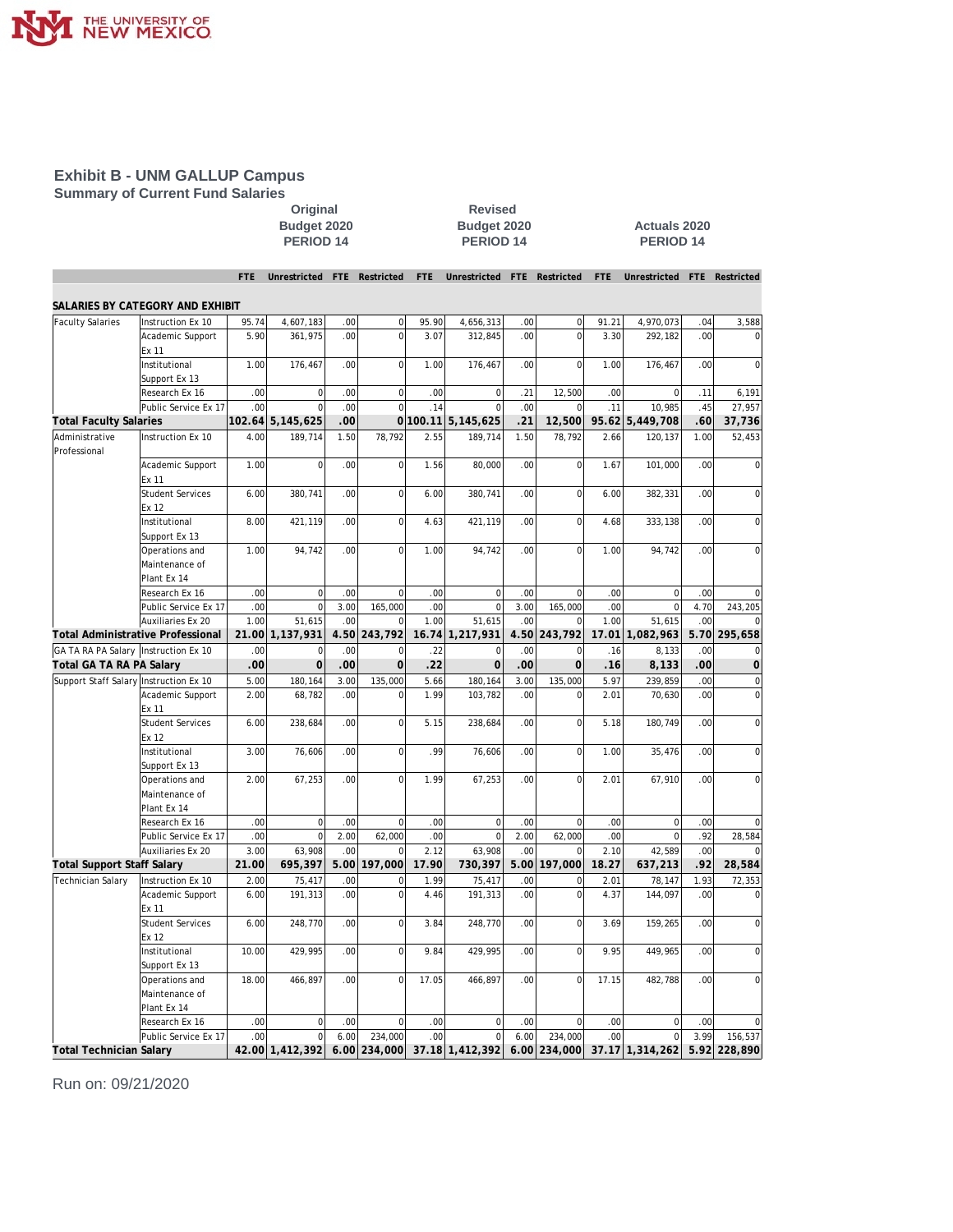

#### **Exhibit B - UNM GALLUP Campus Summary of Current Fund Salaries**

#### Original Revised<br>Budget 2020 **Budget 2020 Budget 2020 Budget 2020 Actuals 2020 PERIOD 14 PERIOD 14 PERIOD 14**

|                                       |                                              | FTE. | Unrestricted                                                                                 | <b>FTE</b> | Restricted     | <b>FTE</b> | Unrestricted   | <b>FTE</b> | Restricted     | <b>FTE</b> | Unrestricted | <b>FTE</b> | Restricted     |
|---------------------------------------|----------------------------------------------|------|----------------------------------------------------------------------------------------------|------------|----------------|------------|----------------|------------|----------------|------------|--------------|------------|----------------|
| Other Salaries                        | Instruction Ex 10                            | .00  | $\mathbf 0$                                                                                  | .00        | $\mathbf 0$    | .00        | $\mathbf 0$    | 00         | $\mathbf 0$    | .00        | $\Omega$     | .00        | $\pmb{0}$      |
|                                       | Academic Support<br>Ex 11                    | .11  | 5,000                                                                                        | .00        | $\overline{0}$ | .00        | 5,000          | .00        | $\overline{0}$ | .00        | $\Omega$     | .00        | $\mathbf 0$    |
|                                       | <b>Student Services</b><br>Ex 12             | .00  | $\mathbf 0$                                                                                  | .00        | $\mathbf 0$    | .11        | $\mathbf 0$    | .00        | $\overline{0}$ | .34        | 8,016        | .00        | $\mathbf 0$    |
|                                       | Student Social and<br>Cultural Ex 15         | .00  | $\mathbf 0$                                                                                  | .00        | $\overline{0}$ | .16        | $\overline{0}$ | .00        | $\overline{0}$ | .12        | 2,223        | .00        | $\mathbf 0$    |
|                                       | Research Ex 16                               | .00. | $\Omega$                                                                                     | .00        | $\mathbf{0}$   | .00        | $\mathbf 0$    | .00        | $\Omega$       | .00        | $\Omega$     | .00        | $\Omega$       |
| <b>Total Other Salaries</b>           |                                              | .11  | 5,000                                                                                        | .00        | $\overline{0}$ | .27        | 5,000          | .00        | $\overline{0}$ | .46        | 10,239       | .00        | $\mathbf 0$    |
| Federal Workstudv<br>Salaries         | Instruction Ex 10                            | .36  | 6,985                                                                                        | 2.10       | 40.000         | .12        | 6,985          | 2.10       | 40,000         | .20        | 3,671        | .88        | 17,390         |
|                                       | Academic Support<br>Ex 11                    | .11  | 2,200                                                                                        | .50        | 9,541          | .01        | 2,200          | .50        | 9,541          | .03        | 511          | .06        | 1,191          |
|                                       | <b>Student Services</b><br>Ex 12             | .42  | 8,097                                                                                        | 1.50       | 28,623         | .20        | 8,097          | 1.50       | 28,623         | .26        | 4,974        | .00        | 11,607         |
|                                       | Institutional<br>Support Ex 13               | .00  | $\overline{0}$                                                                               | .00        | 0              | .00        | $\mathbf 0$    | .00        | $\mathbf 0$    | .00        | $\mathbf 0$  | .00        | $\mathbf 0$    |
|                                       | Student Social and                           | .00  | $\mathbf 0$                                                                                  | .04        | 800            | .00        | $\mathbf 0$    | .04        | 800            | .00        | $\mathbf 0$  | .00        | $\mathbf 0$    |
|                                       | Cultural Ex 15<br>Research Ex 16             | .00  | $\mathbf 0$                                                                                  | .00        | 0              | .00        | $\mathbf 0$    | 00         | $\mathbf 0$    | .00        | $\mathbf 0$  | .00        | $\mathbf 0$    |
|                                       | Auxiliaries Ex 20                            | .00  | $\overline{0}$                                                                               | .00        | $\Omega$       | .00        | $\overline{0}$ | .00        | $\Omega$       | .00        | $\Omega$     | .00        | $\Omega$       |
|                                       | Total Federal Workstudy Salaries             | .89  | 17,282                                                                                       | 4.14       | 78,964         | .33        | 17,282         | 4.14       | 78,964         | .49        | 9,156        | .94        | 30,188         |
| State Workstudy<br>Salaries           | Instruction Ex 10                            | 1.67 | 16,320                                                                                       | 1.57       | 30,000         | .48        | 16,320         | 1.57       | 30,000         | .40        | 7,538        | .89        | 17,590         |
|                                       | Academic Support<br>Ex 11                    | .29  | 5,500                                                                                        | 1.50       | 28,623         | .11        | 5,500          | 1.50       | 28,623         | .08        | 1,568        | .19        | 3,660          |
|                                       | <b>Student Services</b><br>Ex 12             | .39  | 7,400                                                                                        | 1.00       | 19,082         | .73        | 7,400          | 1.00       | 19,082         | .59        | 11,192       | .00        | 26,116         |
|                                       | Institutional<br>Support Ex 13               | .00  | $\mathbf 0$                                                                                  | .00        | 0              | .00        | $\mathbf 0$    | .00        | $\overline{0}$ | .00        | $\Omega$     | .00        | $\mathbf 0$    |
|                                       | Student Social and<br>Cultural Ex 15         | .00  | $\mathbf 0$                                                                                  | .11        | 2,000          | .00        | $\mathbf 0$    | .11        | 2,000          | .00        | 0            | .00        | $\mathbf 0$    |
|                                       | Research Ex 16                               | .00  | $\mathbf 0$                                                                                  | .00        | 0              | .00        | $\bf 0$        | .00        | $\mathbf 0$    | .00        | $\mathbf 0$  | .00        | $\mathbf 0$    |
|                                       | Auxiliaries Ex 20                            | .00  | $\Omega$                                                                                     | .00        | $\Omega$       | .00        | $\Omega$       | .00        | $\Omega$       | .00        | $\Omega$     | .00        | $\mathcal{C}$  |
| <b>Total State Workstudy Salaries</b> |                                              | 2.35 | 29,220                                                                                       | 4.18       | 79,705         | 1.32       | 29,220         | 4.18       | 79,705         | 1.07       | 20,299       | 1.08       | 47,366         |
| <b>Student Salaries</b>               | Instruction Ex 10                            | 2.92 | 39,223                                                                                       | 4.25       | 36,949         | 1.71       | 39,223         | 4.25       | 36,949         | 1.79       | 33,929       | 2.16       | 34,426         |
|                                       | Academic Support<br>Ex 11                    | .16  | 3,000                                                                                        | .00        | 0              | 1.26       | 3,000          | .00        | $\mathbf 0$    | 1.34       | 25,169       | .00        | $\overline{0}$ |
|                                       | <b>Student Services</b><br>Ex 12             | .54  | 7,800                                                                                        | .00        | $\mathbf 0$    | 1.53       | 7,800          | .00        | $\overline{0}$ | 1.62       | 30,571       | .00.       | $\mathbf 0$    |
|                                       | Institutional<br>Support Ex 13               | .00  | $\Omega$                                                                                     | .00        | $\Omega$       | .32        | $\mathbf 0$    | .00        | $\overline{0}$ | .32        | 6,070        | .00        | $\Omega$       |
|                                       | Student Social and<br>Cultural Ex 15         | .20  | 3.840                                                                                        | .00        | $\overline{0}$ | .00        | 3.840          | .00        | $\overline{0}$ | .00        | $\Omega$     | .00        | $\Omega$       |
|                                       | Research Ex 16                               | .00  | $\mathbf 0$                                                                                  | .00.       | $\Omega$       | .00        | $\mathbf 0$    | .00        | $\Omega$       | .00        | $\Omega$     | .00        | $\Omega$       |
|                                       | Public Service Ex 17                         | .00  | $\mathbf 0$                                                                                  | .78        | 15,000         | .00        | $\mathbf 0$    | .78        | 15,000         | .00        | 0            | 1.53       | 31,760         |
| <b>Total Student Salaries</b>         |                                              | 3.82 | 53,863 5.03                                                                                  |            | 51,949         | 4.82       | 53,863         | 5.03       | 51,949         | 5.07       | 95,738       | 3.69       | 66,186         |
|                                       | Grand Total SALARIES BY CATEGORY AND EXHIBIT |      |                                                                                              |            |                |            |                |            |                |            |              |            |                |
|                                       |                                              |      | 193.81 8,496,710 28.85 885,410 178.89 8,611,710 29.06 897,910 175.32 8,627,710 18.85 734,608 |            |                |            |                |            |                |            |              |            |                |
|                                       |                                              |      |                                                                                              |            |                |            |                |            |                |            |              |            |                |
| SALARIES BY CATEGORY                  |                                              |      |                                                                                              |            |                |            |                |            |                |            |              |            |                |

Faculty Salaries 102.64 5,145,625 .00 0 100.11 5,145,625 .21 12,500 95.62 5,449,708 .60 37,736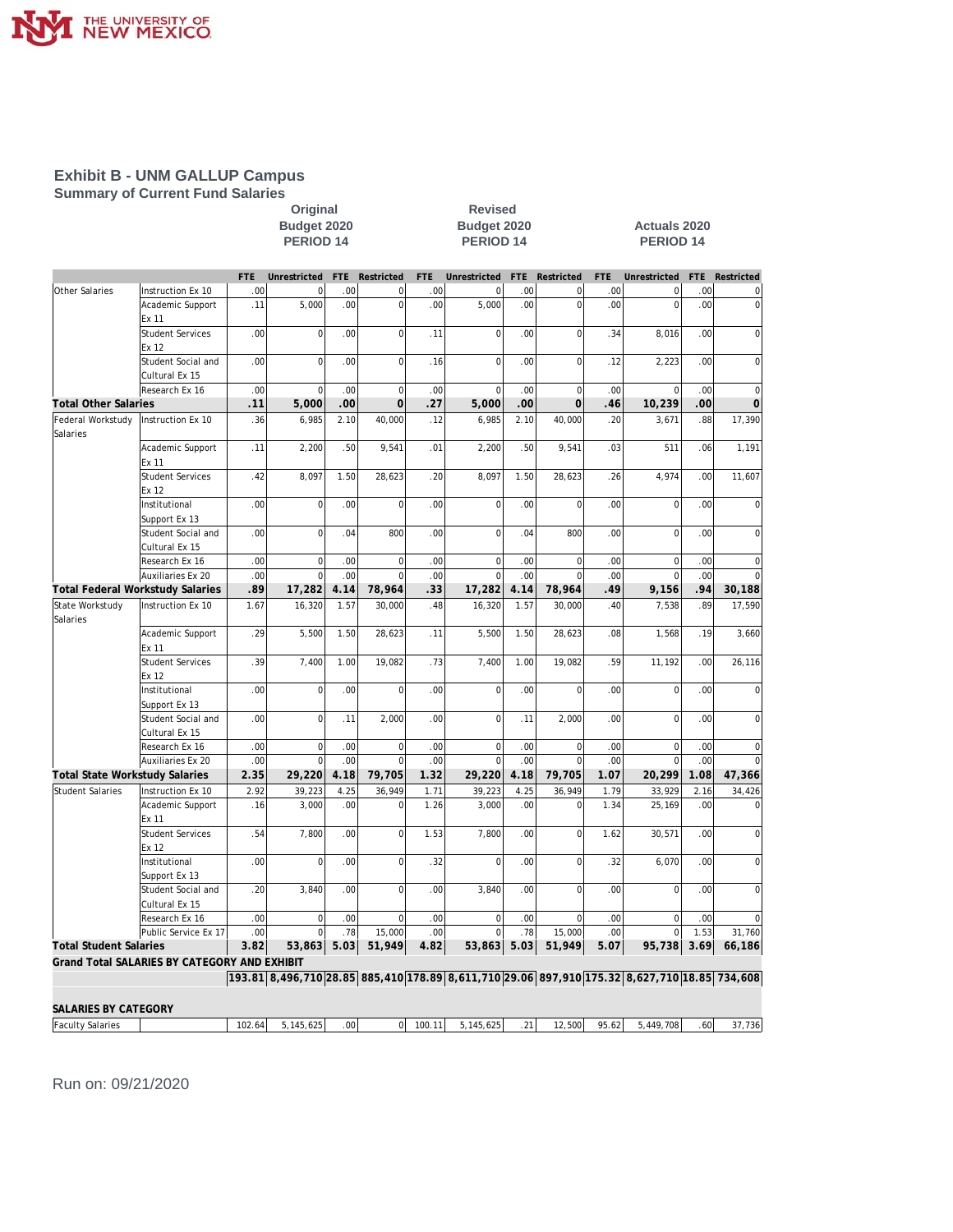

#### **Exhibit B - UNM GALLUP Campus Summary of Current Fund Salaries**

## **Original Revised**

#### **Budget 2020 Budget 2020 Actuals 2020 PERIOD 14 PERIOD 14 PERIOD 14**

|                         | <b>FTE</b>       | Unrestricted | FTF. | Restricted | FTF   | Unrestricted | FTF              | Restricted | FTF              | Unrestricted | FTF.             | Restricted |
|-------------------------|------------------|--------------|------|------------|-------|--------------|------------------|------------|------------------|--------------|------------------|------------|
| lAdministrative         | 21.00            | 1.137.931    | 4.50 | 243.792    | 16.74 | 1.217.931    | 4.50             | 243.792    | 17.01            | 1.082.963    | 5.70             | 295,658    |
| Professional            |                  |              |      |            |       |              |                  |            |                  |              |                  |            |
| GA TA RA PA Salary      | .00 <sub>1</sub> |              | .001 |            | .22   |              | .00.             |            | .16 <sub>l</sub> | 8.133        | .00              |            |
| Support Staff Salary    | 21.00            | 695.397      | 5.00 | 197.000    | 17.90 | 730.397      | 5.00             | 197.000    | 18.27            | 637.213      | .92              | 28,584     |
| Technician Salarv       | 42.00            | .412.392     | 6.00 | 234.000    | 37.18 | 1.412.392    | 6.00             | 234.000    | 37.17            | 1.314.262    | 5.92             | 228,890    |
| Other Salaries          | .11              | 5.000        | .00  |            | .27   | 5.000        | .00 <sub>1</sub> |            | .46              | 10.239       | .00 <sub>1</sub> | $\Omega$   |
| Federal Workstudv       | .89              | 17.282       | 4.14 | 78.964     | .331  | 17.282       | 4.14             | 78.964     | .49              | 9.156        | .94              | 30.188     |
| Salaries                |                  |              |      |            |       |              |                  |            |                  |              |                  |            |
| State Workstudy         | 2.35             | 29.220       | 4.18 | 79.705     | 1.32  | 29.220       | 4.18             | 79.705     | 1.07             | 20.299       | 1.08             | 47,366     |
| Salaries                |                  |              |      |            |       |              |                  |            |                  |              |                  |            |
| <b>Student Salaries</b> | 3.82             | 53,863       | 5.03 | 51,949     | 4.82  | 53,863       | 5.03             | 51,949     | 5.07             | 95,738       | 3.69             | 66,186     |

**Grand Total SALARIES BY CATEGORY**

**193.81 8,496,710 28.85 885,410 178.89 8,611,710 29.06 897,910 175.32 8,627,710 18.85 734,608**

| SALARIES BY EXHIBIT                    |        |                                                                                                    |                  |          |        |             |                  |         |                  |           |       |          |
|----------------------------------------|--------|----------------------------------------------------------------------------------------------------|------------------|----------|--------|-------------|------------------|---------|------------------|-----------|-------|----------|
| Instruction Ex 10                      | 111.69 | 5,115,006                                                                                          | 12.42            | 320.741  | 108.63 | 5, 164, 136 | 12.42            | 320.741 | 104.40           | 5,461,486 | 6.90  | 197,800  |
| Academic Support                       | 15.57  | 637,770                                                                                            | 2.00             | 38.164   | 12.46  | 703,640     | 2.00             | 38,164  | 12.80            | 635,157   | .25   | 4,851    |
| Ex 11                                  |        |                                                                                                    |                  |          |        |             |                  |         |                  |           |       |          |
| <b>IStudent Services</b>               | 19.35  | 891,492                                                                                            | 2.50             | 47.705   | 17.56  | 891,492     | 2.50             | 47.705  | 17.68            | 777.099   | .00   | 37,723   |
| Ex 12                                  |        |                                                                                                    |                  |          |        |             |                  |         |                  |           |       |          |
| Institutional                          | 22.00  | 1,104,187                                                                                          | .00 <sub>l</sub> | $\Omega$ | 16.78  | 1,104,187   | .00 <sub>1</sub> |         | 16.95            | 1,001,116 | .00   | $\Omega$ |
| Support Ex 13                          |        |                                                                                                    |                  |          |        |             |                  |         |                  |           |       |          |
| Operations and                         | 21.00  | 628.892                                                                                            | .00 <sub>l</sub> | $\Omega$ | 20.04  | 628.892     | .00 <sub>1</sub> |         | 20.16            | 645.439   | .00   | $\Omega$ |
| Maintenance of                         |        |                                                                                                    |                  |          |        |             |                  |         |                  |           |       |          |
| Plant Ex 14                            |        |                                                                                                    |                  |          |        |             |                  |         |                  |           |       |          |
| Student Social and                     | . 20   | 3,840                                                                                              | .15              | 2,800    | .16    | 3,840       | .15              | 2,800   | .12              | 2,223     | .00   | $\Omega$ |
| Cultural Ex 15                         |        |                                                                                                    |                  |          |        |             |                  |         |                  |           |       |          |
| Research Ex 16                         | .00    |                                                                                                    | .00 <sub>1</sub> |          | .00    |             | .21              | 12.500  | .00 <sub>1</sub> |           | .11   | 6,191    |
| Public Service Ex 17                   | .00    | $\Omega$                                                                                           | 11.78            | 476.000  | .14    |             | 11.78            | 476.000 | .11              | 10.985    | 11.59 | 488,043  |
| Auxiliaries Ex 20                      | 4.00   | 115,523                                                                                            | .00              |          | 3.12   | 115,523     | .00 <sub>1</sub> |         | 3.10             | 94,204    | .00   |          |
| <b>Grand Total SALARIES BY EXHIBIT</b> |        | 193.81  8,496,710 28.85  885,410 178.89  8,611,710 29.06  897,910 175.32  8,627,710 18.85  734,608 |                  |          |        |             |                  |         |                  |           |       |          |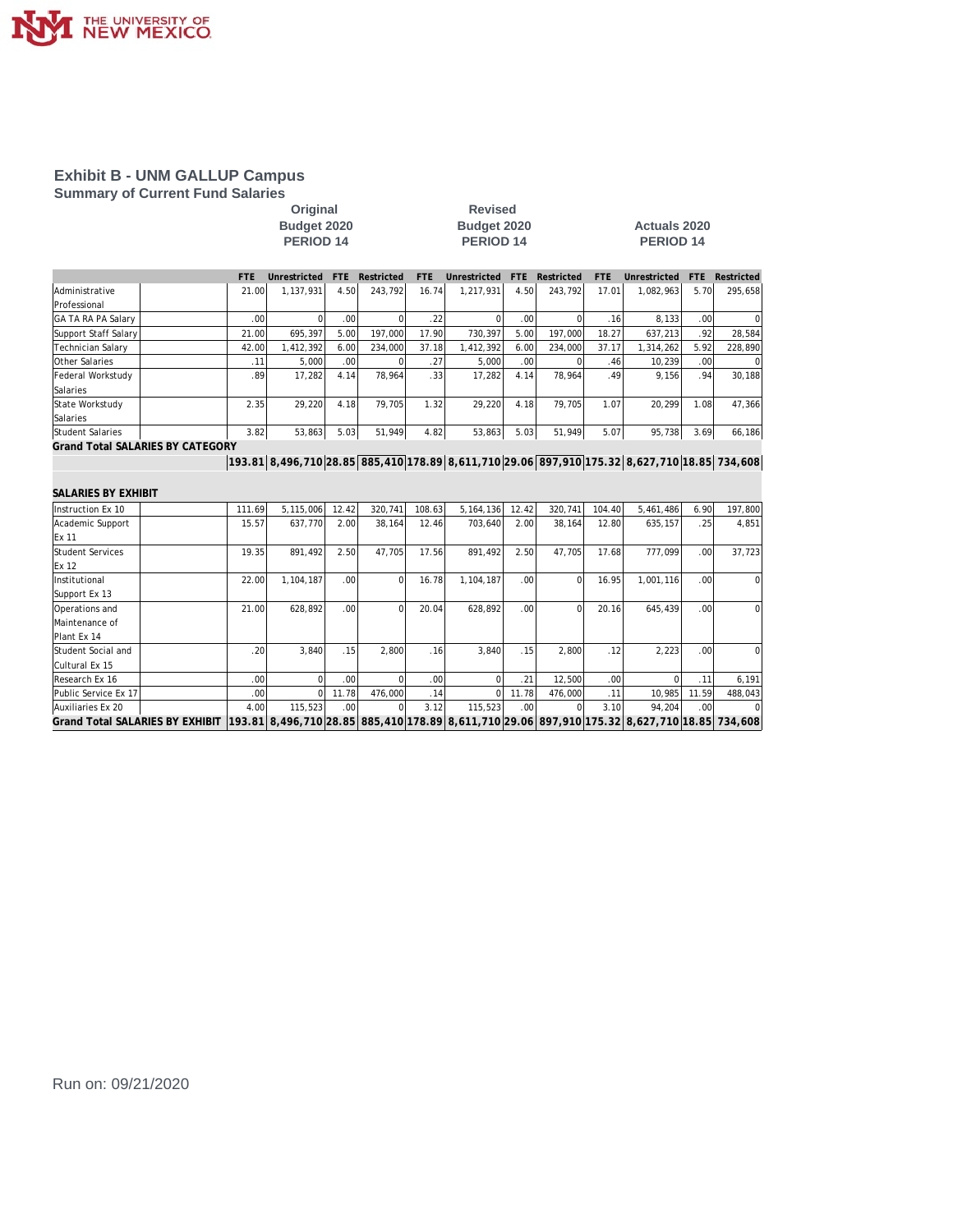#### **EXHIBIT C Proposed Salary Increases**

| versity of New Mexico - Gallup Branch Camp | L<br>$\mathbf{I}$                                                                           | Original<br><b>Budget</b> | Revised<br><b>Budget</b> | <b>Actuals</b> |
|--------------------------------------------|---------------------------------------------------------------------------------------------|---------------------------|--------------------------|----------------|
|                                            | ${\sf N}$<br>$\mathsf{E}% _{0}\left( t\right) \equiv\mathsf{E}_{\mathrm{H}}\left( t\right)$ | 2020                      | 2020                     | 2020           |
| Returning Full-Time Faculty                | $\mathbf{1}$<br>$\overline{\mathbf{c}}$                                                     | 0.00                      | $0.00\,$                 | 0.00           |
| Part-Time Faculty                          | 3<br>$\overline{4}$<br>5                                                                    | 0.00                      | $0.00\,$                 | $0.00\,$       |
| Returning Professional Staff (FLSA exempt) | $\mathbf 6$<br>$\overline{7}$<br>$\bf8$                                                     | $0.00\,$                  | $0.00\,$                 | 0.00           |
| Returning Support Staff (FLSA non-exempt)  | $\boldsymbol{9}$<br>10<br>11                                                                | 0.00                      | $0.00\,$                 | 0.00           |
| <b>Students</b>                            | 12<br>13<br>14<br>15                                                                        | 0.00                      | 0.00                     | 0.00           |
|                                            | 16<br>17<br>18                                                                              |                           |                          |                |
|                                            | 19<br>20<br>21                                                                              |                           |                          |                |
|                                            | 22<br>23<br>24                                                                              |                           |                          |                |
|                                            | 25<br>26<br>27                                                                              |                           |                          |                |
|                                            | 28<br>29<br>$30\,$                                                                          |                           |                          |                |
|                                            | 31<br>32<br>33                                                                              |                           |                          |                |
|                                            | 34<br>35<br>36                                                                              |                           |                          |                |
|                                            | 37<br>38<br>39                                                                              |                           |                          |                |
|                                            | 40<br>41                                                                                    |                           |                          |                |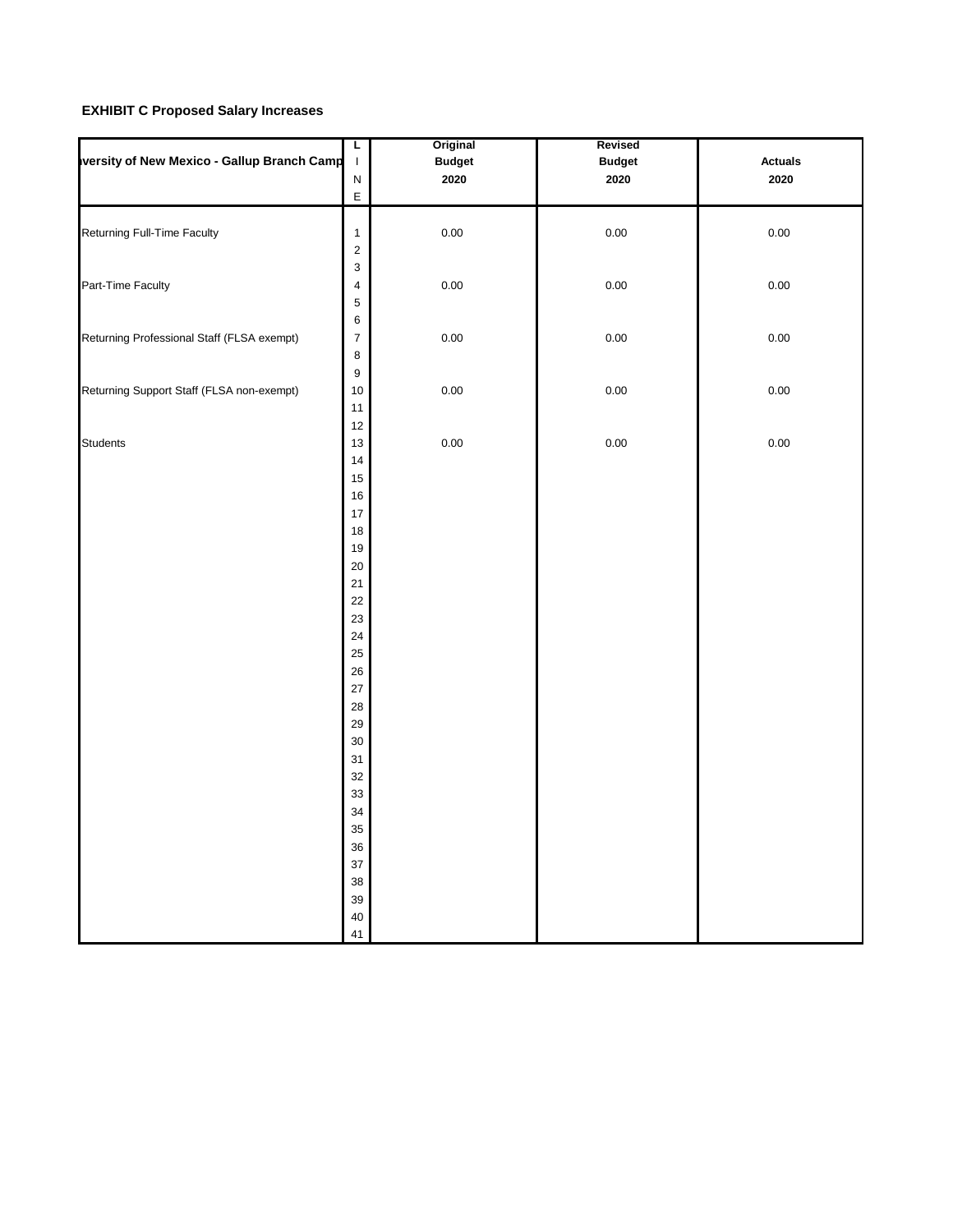#### **EXHIBIT D. Tuition, Required Fees, and Room and Board Rates, and Revenue From Required Fees - Page 1**

|                                                    | L              | Original      | <b>Revised</b> |                |
|----------------------------------------------------|----------------|---------------|----------------|----------------|
| nversity of New Mexico - Gallup Branch Campu       | $\mathbf{I}$   | <b>Budget</b> | <b>Budget</b>  | <b>Actuals</b> |
|                                                    | N              | 2020          | 2020           | 2020           |
|                                                    | E              |               |                |                |
|                                                    |                |               |                |                |
| <b>GALLUP CAMPUS - Regular Semester or Quarter</b> | $\mathbf{1}$   |               |                |                |
| Tuition                                            | $\overline{2}$ |               |                |                |
| <b>Full-Time Students</b>                          | 3              |               |                |                |
| Resident                                           | 4              | 778.80        | 778.80         | 778.80         |
| Non-Resident                                       | 5              | 2,064.00      | 2,064.00       | 2,064.00       |
| Part-Time Students - Hourly Rate                   | 6              |               |                |                |
| Resident                                           | 7              | 64.90         | 64.90          | 64.90          |
| Non-Resident                                       | 8              | 172.00        | 172.00         | 172.00         |
| <b>Required Fees</b>                               | 9              |               |                |                |
| <b>Full-Time Students</b>                          | 10             | 124.80        | 124.80         | 124.80         |
| Part-Time Students (per hour)                      | 11             | 10.40         | 10.40          | 10.40          |
| <b>Total Tuition and Required Fees</b>             | 12             |               |                |                |
| <b>Full-Time Students</b>                          | 13             |               |                |                |
| Resident                                           | 14             | 903.60        | 903.60         | 903.60         |
| Non-Resident                                       | 15             | 2,188.80      | 2,188.80       | 2,188.80       |
| Part-Time Students - Hourly Rate                   | 16             |               |                |                |
| Resident                                           | 17             | 64.90         | 64.90          | 64.90          |
| Non-Resident                                       | 18             | 172.00        | 172.00         | 172.00         |
| Room and Board                                     | 19             |               |                |                |
| Room - Range                                       | 20             |               |                |                |
| Board - Number of Meals per Week                   | 21             |               |                |                |
| - Semester or Quarter Rate                         | 22             |               |                |                |
|                                                    | 23             |               |                |                |
| <b>GALLUP CAMPUS - Summer Session-Weeks Durat</b>  | 24             |               |                |                |
| Tuition                                            | 25             |               |                |                |
| <b>Full-Time Students</b>                          | 26             |               |                |                |
| Resident                                           | 27             |               |                |                |
| Non-Resident                                       | 28             |               |                |                |
| Part-Time Students - Hourly Rate                   | 29             |               |                |                |
| Resident                                           | 30             | 64.90         | 64.90          | 64.90          |
| Non-Resident                                       | 31             | 172.00        | 172.00         | 172.00         |
| <b>Required Fees</b>                               | 32             |               |                |                |
| <b>Full-Time Students</b>                          | 33             | 124.80        | 124.80         | 124.80         |
| Part-Time Students per hour                        | 34             | 10.40         | 10.40          | 10.40          |
| <b>Total Tuition and Required Fees</b>             | 35             |               |                |                |
| <b>Full-Time Students</b>                          | 36             |               |                |                |
| Resident                                           | 37             | 677.70        | 677.70         | 677.70         |
| Non-Resident                                       | 38             | 1,641.60      | 1,641.60       | 1,641.60       |
| Part-Time Students                                 | 39             |               |                |                |
| Resident                                           | 40             | 75.30         | 75.30          | 75.30          |
| Non-Resident                                       | 41             | 182.40        | 182.40         | 182.40         |
| Room and Board                                     | 42             |               |                |                |
| Room - Range                                       | 43             |               |                |                |
| Board - Number of Meals per Week                   | 44             |               |                |                |
| - Summer Session Rate                              | 45             |               |                |                |
|                                                    | 46             |               |                |                |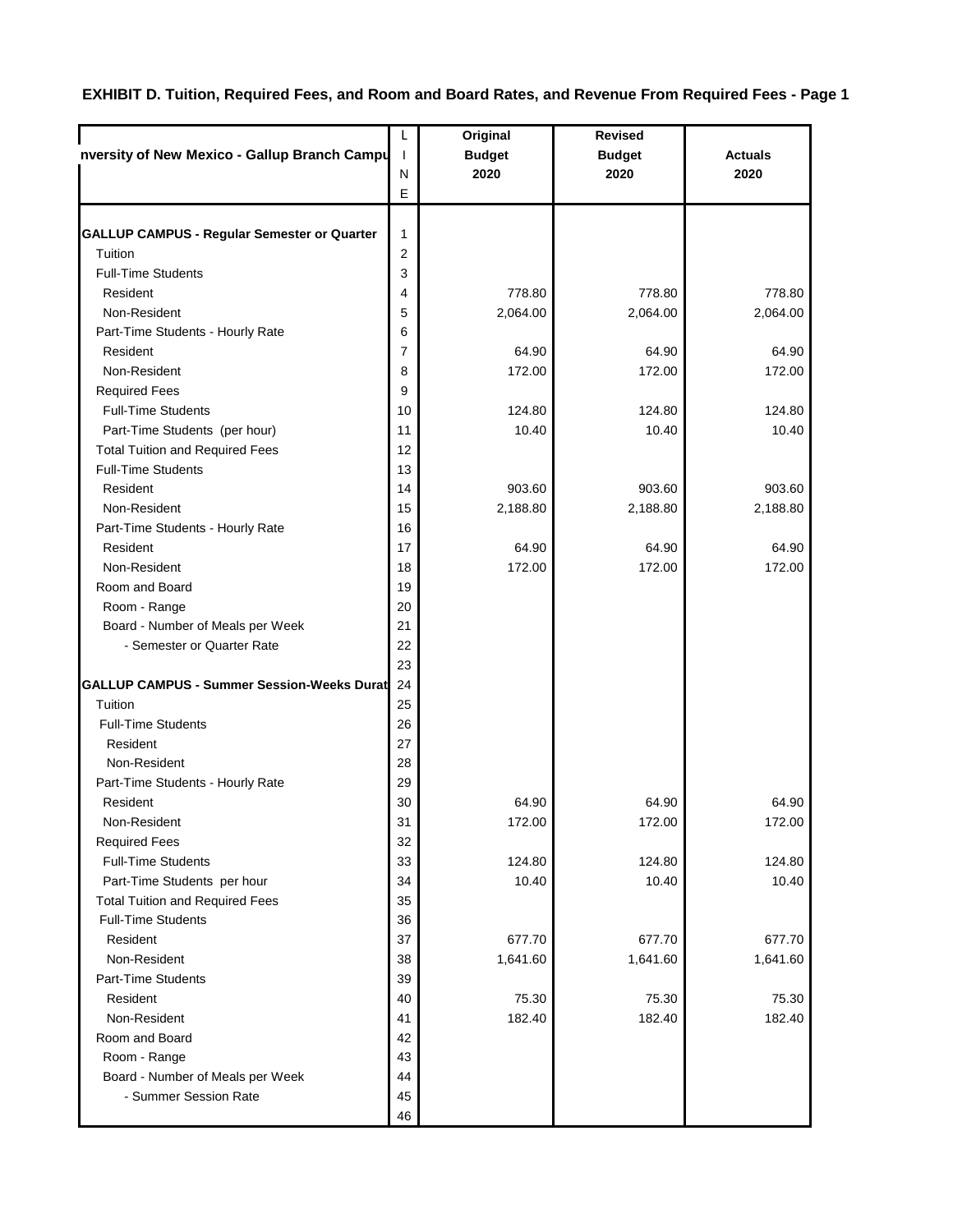#### **EXHIBIT D. Tuition, Required Fees, and Room and Board Rates, and Revenue From Required Fees - Page 2**

| nversity of New Mexico - Gallup Branch Campu   | L<br>ı<br>N<br>E | Original<br><b>Budget</b><br>2020 | <b>Revised</b><br><b>Budget</b><br>2020 | <b>Actuals</b><br>2020 |
|------------------------------------------------|------------------|-----------------------------------|-----------------------------------------|------------------------|
|                                                |                  |                                   |                                         |                        |
| OFF - CAMPUS TUITION                           | 1                |                                   |                                         |                        |
| Extension - Per Credit Hour                    | $\overline{2}$   |                                   |                                         |                        |
| Correspondence - Per Credit Hour               | 3                |                                   |                                         |                        |
| Resident Center - Per Credit Hour              | 4                |                                   |                                         |                        |
| DISTRIBUTION OF REQ. FEE RATE - Full-Time Stud | 5<br>6           |                                   |                                         |                        |
| <b>Student Activities</b>                      | $\overline{7}$   | 24.00                             | 24.00                                   | 24.00                  |
| <b>Health Service</b>                          | 8                |                                   |                                         |                        |
| <b>Athletics</b>                               | 9                |                                   |                                         |                        |
| I&G Technology                                 | 10               | 50.40                             | 50.40                                   | 50.40                  |
| <b>Building</b>                                | 11               | 50.40                             | 50.40                                   | 50.40                  |
|                                                | 12               |                                   |                                         |                        |
|                                                | 13               |                                   |                                         |                        |
| <b>Debt Service</b>                            | 14               |                                   |                                         |                        |
|                                                | 15               |                                   |                                         |                        |
|                                                | 16               |                                   |                                         |                        |
| REVENUE FROM REQUIRED FEES APPLIED TO:         | 17               |                                   |                                         |                        |
| Student Activities (Exhibit 15)                | 18               | 77,120.00                         | 77,120.00                               | 75,991.00              |
| <b>Health Service</b><br>(Exhibit 20A)         | 19               |                                   |                                         |                        |
| (Exhibit 21)<br><b>Athletics</b>               | 20               |                                   |                                         |                        |
| I&G Technology<br>(Exhibit 11)                 | 21               | 147,805.00                        | 147,805.00                              | 159,581                |
| <b>Building</b><br>(Exhibit 14)                | 22               | 147,805.00                        | 147,805.00                              | 159,581                |
|                                                | 23               |                                   |                                         |                        |
|                                                | 24               |                                   |                                         |                        |
| <b>Debt Service</b><br>(Exhibit II)            | 25               |                                   |                                         |                        |
| <b>Total Revenue from Required Fees</b>        | 26               | 372,730.00                        | 372,730.00                              | 395,152                |
|                                                |                  |                                   |                                         |                        |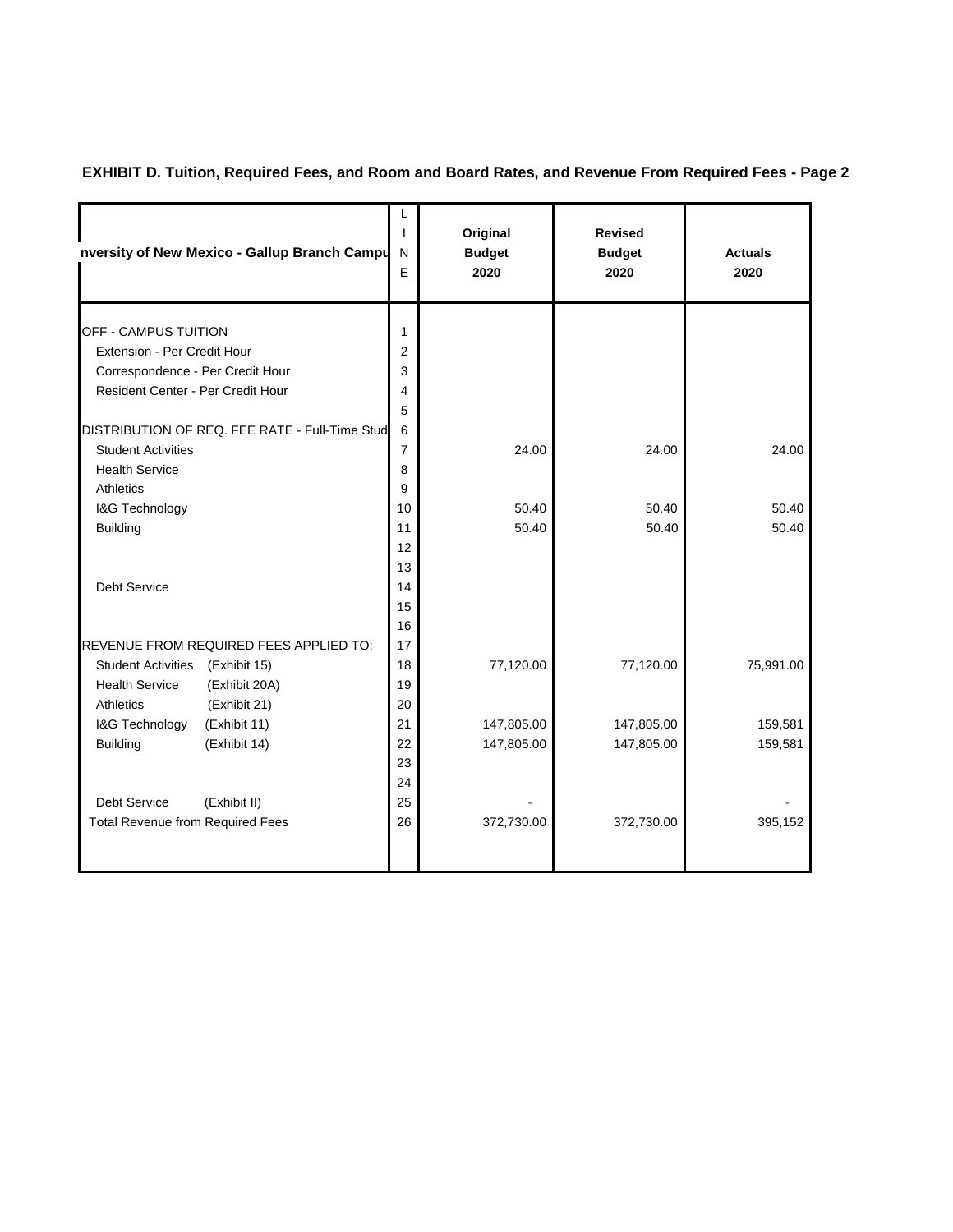

#### **EXHIBIT E. Salaries of Principle Officers**

|                                                       | L                             |                             |                            |              |
|-------------------------------------------------------|-------------------------------|-----------------------------|----------------------------|--------------|
| Unversity of New Mexico - Gallup Branch Campus        | $\overline{\phantom{a}}$<br>N | <b>Original Budget 2020</b> | <b>Revised Budget 2020</b> | Actuals 2020 |
|                                                       | E                             |                             |                            |              |
| Exhibit 10                                            | $\overline{2}$                |                             |                            |              |
|                                                       | 3                             |                             |                            |              |
|                                                       | 4                             |                             |                            |              |
|                                                       | 5                             |                             |                            |              |
| Exhibit 11                                            | $\overline{7}$                |                             |                            |              |
|                                                       | 9                             |                             |                            |              |
| Dean of Instruction - Daniel Primozic                 | 9                             | 103,958                     | 103,958                    | 103,958      |
| Librarian-Cecilia Stafford                            | 11                            | 74,256                      | 74,256                     | 74,256       |
|                                                       | 12                            |                             |                            |              |
|                                                       | 13                            |                             |                            |              |
|                                                       | 14                            |                             |                            |              |
|                                                       | 15                            |                             |                            |              |
| Exhibit 12                                            | 16                            |                             |                            |              |
| Director, Student Services - Jayme McMahon            | 17                            | 103,958                     | 103,958                    | 103,958      |
| Financial Aid Officer - Ernestine Shirley             | 18                            | 64,684                      | 64,684                     | 64,684       |
| Mgr, Enrollment Services - Suzette Wyaco              | 19                            | 54,376                      | 54,376                     | 54,376       |
|                                                       | 20                            |                             |                            |              |
|                                                       | 21                            |                             |                            |              |
|                                                       | 22                            |                             |                            |              |
| Exhibit 13                                            | 23                            |                             |                            |              |
| Executive Director, James Malm                        | 24                            | 176,467                     | 176,467                    | 176,467      |
| Director of Business Operations - Robert Griego       | 25                            | 93,600                      | 93,600                     | 93,600       |
| Sr. Public Relations Specialist - Marilee Petranovich | 26                            | 61,200                      | 61,200                     | 6,408        |
| Sr. Public Relations Specialist - Traci Morris-Irvin  | 27                            |                             |                            | 27,470       |
| Sr. Public Relations Specialist - Charles L. Lamb     | 28                            |                             |                            | 20,606       |
|                                                       | 29                            |                             |                            |              |
| Exhibit 14                                            | 30                            |                             |                            |              |
|                                                       | 31                            |                             |                            |              |
| Physical Plant Manager - Ronald Petranovich           | 32<br>33                      | 91,098                      | 91,098                     | 91,098       |
|                                                       | 34                            |                             |                            |              |
|                                                       | 35                            |                             |                            |              |
|                                                       | 36                            |                             |                            |              |
|                                                       |                               |                             |                            |              |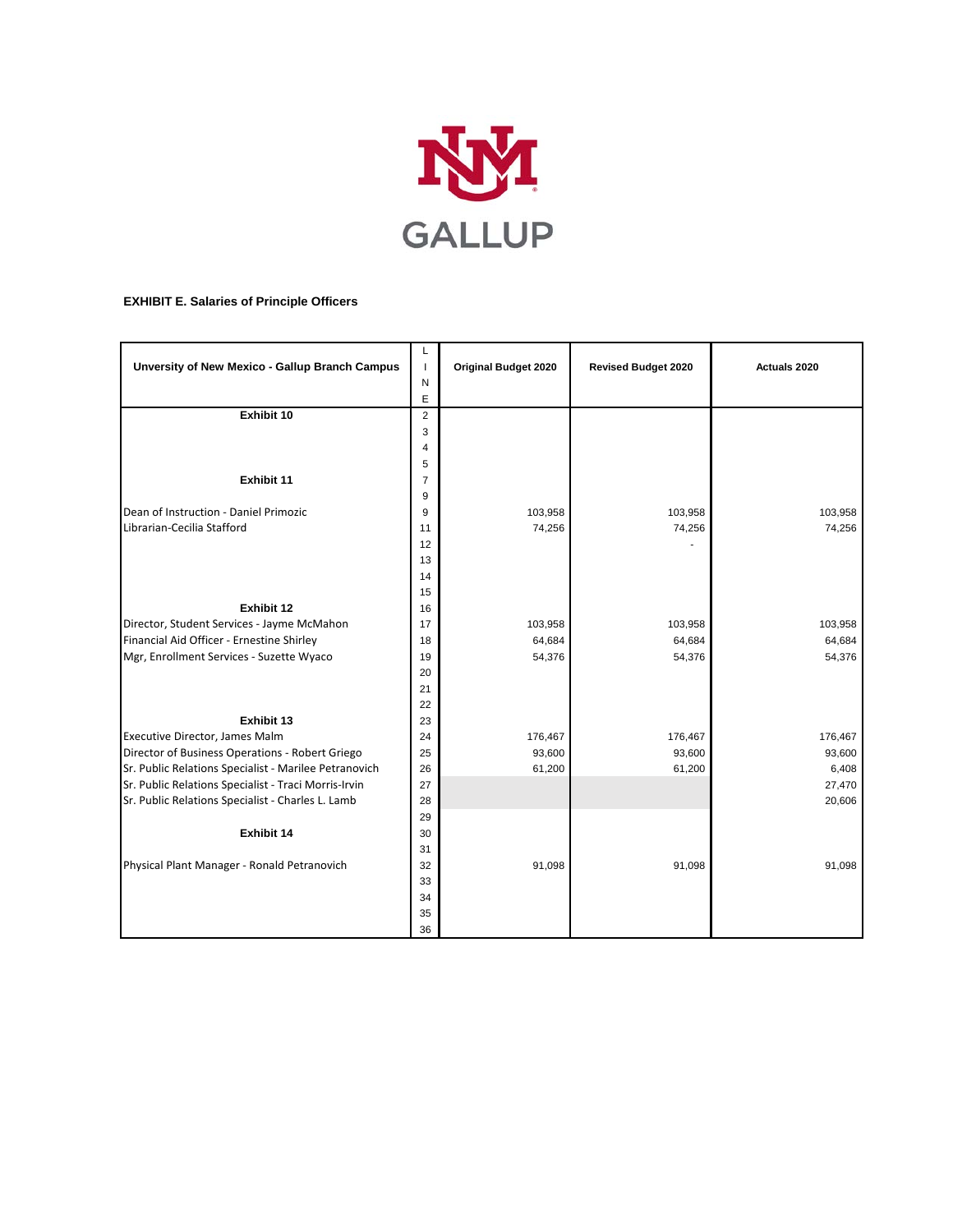

#### **Exhibit II - The University of New Mexico - Main Campus Renewals and Replacements**

|                                    | Original      | Revised       | Actuals                             |
|------------------------------------|---------------|---------------|-------------------------------------|
|                                    | Budget 2020   | Budget 2020   | 2020                                |
| Revenues                           |               |               |                                     |
| Allocations                        | 0             | $\Omega$      | (2.00)                              |
| Investment Income                  | 200,000       | 200,000       | 133,343.00                          |
| <b>Total Revenues</b>              | 200,000       | 200,000       | 133,341.00                          |
|                                    |               |               |                                     |
| Beginning Balance                  | 10,219,844    |               | 11,327,011 11,327,011.00            |
|                                    |               |               |                                     |
| Total Available                    |               |               | 10,419,844 11,527,011 11,460,352.00 |
| Expenditures                       |               |               |                                     |
| On Building Renewal                | 10,000,000    | 9,000,000     | 7,943,563.00                        |
| <b>Total Expenditures</b>          | 10,000,000    | 9,000,000     | 7,943,563.00                        |
| Net Transfers: To(From)            |               |               |                                     |
| G Main                             | (9, 767, 405) | (9, 787, 405) | (9, 787, 405.00)                    |
| G Gallup                           | (502, 683)    | (502, 683)    | (502, 683.00)                       |
| G Los Alamos                       | (56,000)      | (56,000)      | (56,000.00)                         |
| G Taos                             | (44, 994)     | (44, 994)     | (44, 994.00)                        |
| G Valencia                         | (52, 908)     | (52, 908)     | (52,908.00)                         |
| Debt Service                       | 538,600       | 538,600       | 538,600.00                          |
| Plant Fund Major Valencia          | 0             | 181,000       | 181,000.00                          |
| Plant Funds                        | 1,000,000     | 1,323,097     | 1,113,969.00                        |
| Student Social Cultural Los Alamos | (40,000)      | (40,000)      | (40,000.00)                         |
| Renewal Replacement Main           | 0             | 0             | (75, 750.00)                        |
| <b>Total Transfers</b>             | (8,925,390)   | (8, 441, 293) | (8, 726, 171.00)                    |

| Ending Balance |  | 9,345,234  10,968,304  12,242,960.00 |  |
|----------------|--|--------------------------------------|--|